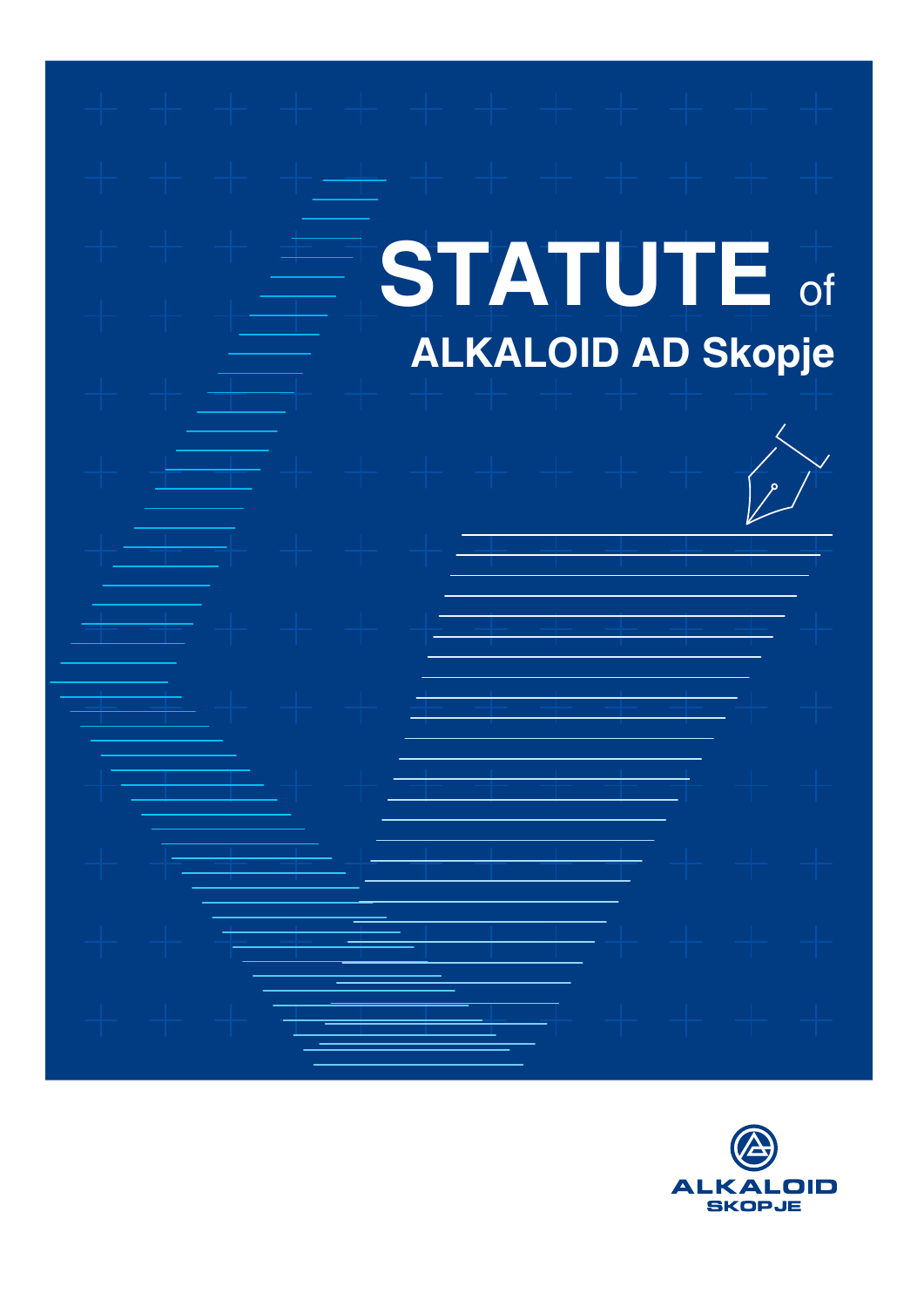## **STATUTE of ALKALOID AD Skopje**

**[Consolidated text based on Resolution for amendment of the Statute of ALKALOID AD](#page-55-0)  Skopje no. 0201-03 dated 04.04.2022 1**



Health above all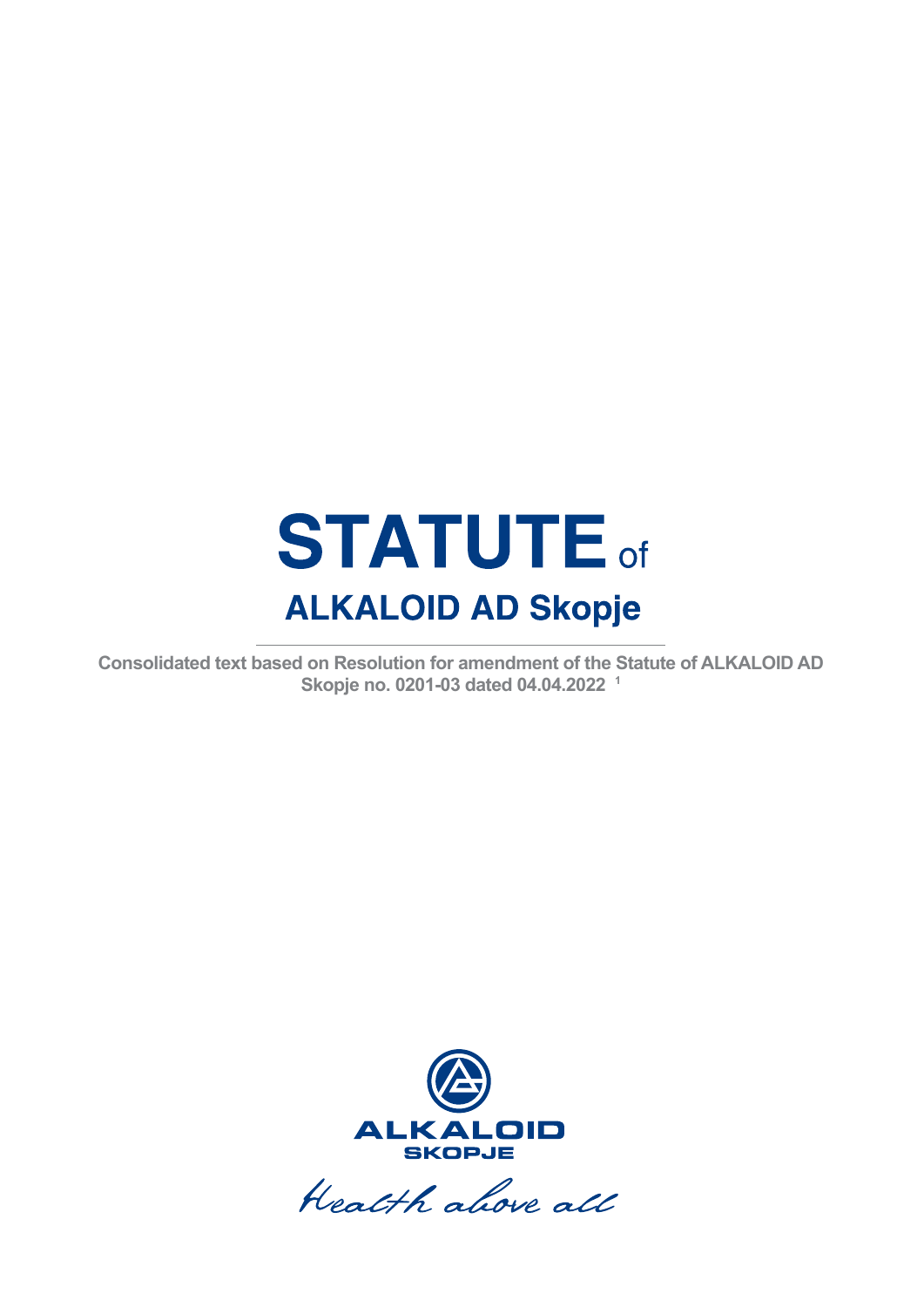STATUTE OF ALKALOID AD Skopje



## **CONTENT**

 $\left(\left|\left|\left|\left|\right|\right|\right|\right|\right)$ 

| 1.  |  |
|-----|--|
| 2.  |  |
| 3.  |  |
| 4.  |  |
| 5.  |  |
| 6.  |  |
| 7.  |  |
| 8.  |  |
| 9.  |  |
| 10. |  |
| 11. |  |
| 12. |  |
|     |  |
|     |  |
|     |  |
|     |  |
|     |  |
|     |  |
|     |  |
|     |  |
|     |  |
|     |  |
|     |  |
|     |  |
|     |  |
|     |  |
|     |  |



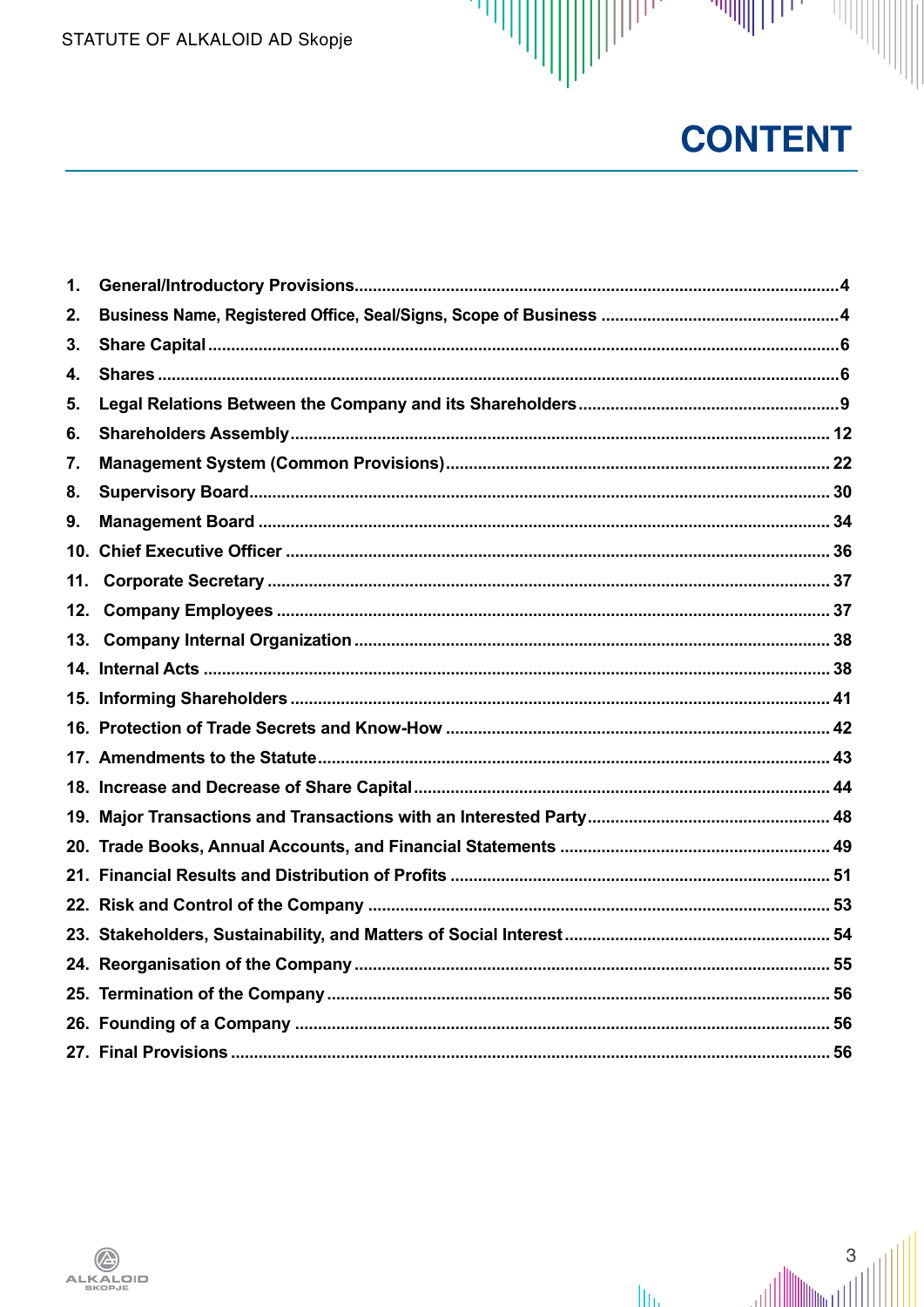

## <span id="page-3-0"></span>**1. General/Introductory Provisions**

#### **Article 1**

Pharmaceutical, Chemical, and Cosmetics Industry ALKALOID AD Skopje (hereinafter: The Company), which has been registered in the trade register under this Statute, is the sole legal successor of Pharmaceutical, Chemical, and Cosmetics Industry ALKALOID AD Skopje which has been registered in the Court Register.

#### **Article 2**

The Company shall be a legal entity possessing rights, duties, and obligations provided by law and this Statute.

The company shall do business independently and permanently to generate a profit.

As a legal person, the company may acquire rights and assume obligations, acquire property and other property rights, enter contracts and other legal matters, sue and be sued before a court, arbitrational tribunal, or other elected court and take part in other proceedings.

The Company shall be founded for an indefinite period.

#### **Article 3**

The company shall be liable for its liabilities with its entire property.

The shareholders shall not be liable for the Company's liabilities unless otherwise provided by law.

## **2. Business Name, Registered Office, Seal/Signs, Scope of Business**

#### **Article 4**

The company shall operate and take part in the legal transactions under the name: Pharmaceutical, Chemical, and Cosmetics Industry ALKALOID AD Skopje.

Each part of the company shall use the same business name in legal transactions and shall add a designation to the business name, indicating that it is a part of that company.

The abbreviated business name of the Company shall read: ALKALOID AD Skopje.

In the legal transactions abroad or its relations with foreign entities, the Company shall use the abbreviated business name, in the Latin alphabet - ALKALOID AD Skopje or in the Cyrillic alphabet - АЛКАЛОИД АД Скопје.

#### **Article 5**

The company shall have a trademark (logo).

The trademark of the Company shall be a circle with a circular field, in one colour, intersected by elements representing the letter "A", and the letter "A" itself is a symbol of a snake and a pharmaceutical bowl.

The use of the logo shall be determined by the Company's Management Board (hereinafter: Management Board).

The Company's trademark may be used with a stylised modification of the mark defined in paragraph 2 of this article, for various purposes and under specific circumstances, with the approval of the Chief Executive Officer.

#### **Article 6**

The Company shall have:

ALIZAL OID

a circular stamp to be used in the country and the international business relations and written on it, in the Cyrillic alphabet, shall be the text of the business name, a rectangular stamp with the business name written on it, with

4

allMa<sub>matt</sub>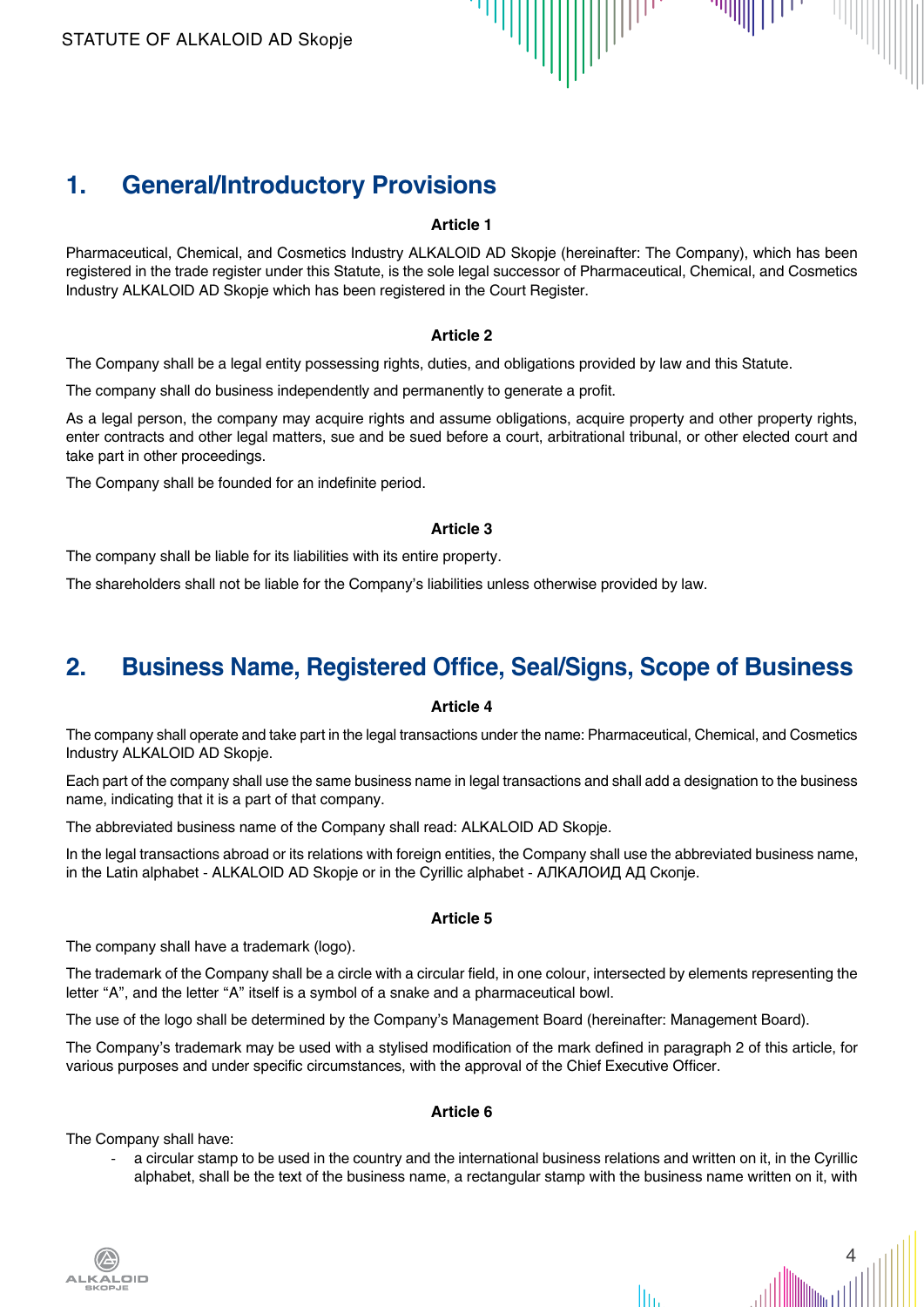

The seal and the stamp shall be used on all general and individual acts and in the correspondence with natural and legal persons unless otherwise provided by law or Company internal acts. The seal and the stamp shall be used and handled by an authorized person, appointed by the Management Board.

The size of the seals and the stamp, their content, number and manner of use, records, and destruction shall be governed by a Rulebook passed by the Management Board.

#### **Article 7**

The Company registered office shall be in Skopje, at Aleksandar Makedonski Boulevard, number 12.

#### **Article 8**

The change of the business name, the registered office, and the Company logo shall be decided by the Company's Shareholders Assembly upon a proposal of the Management Board.

In exceptional situations, the Management Board may decide about the change of the Company's registered office for reasons not in line with the Company's strategic interests and to comply with laws and regulations. The decision shall be valid until the next Shareholders Assembly, when it must be confirmed.

At the same time when deciding to change the business name, registered address, and logo, the new business name, registered address, and logo shall be decided upon too.

#### **Article 9**

The Company's scope of business shall be all activities defined in the National Classification of Activities, except for those requiring consent, permit, or other act of а state or other competent authority, and certain activities for which the Company has consent, license, or other act of a state body, or other competent authority, as follows:

01.11 Growing of cereals (except rice), leguminous crops, and oil seeds

20.13 Manufacture of other basic inorganic chemicals

20.14 Manufacture of other basic organic chemicals

21.10 Manufacture of basic pharmaceuticals

21.20 Manufacture of pharmaceutical preparations

46.21 Wholesale of grains, unmanufactured tobacco, seeds, and fodder

46.46 Wholesale of pharmaceutical products

46.75 Wholesale of chemical products

- 69.10/4 Other legal activities
- International commercial activities:
- International trade in food products
- International trade in non-food products
- Intermediation in international trade/re-export
- Intermediation in international and domestic trade
- Representation of foreign and domestic companies
- International carriage of goods
- International forwarding
- Transportation and agency business
- Cross-border trade with neighbouring countries

#### **Article 10**

The company shall also conduct other activities necessary for it to exist and perform the affairs from its scope of business, not directly related to the scope of business, without having to register them in the trade register, as follows: accounting and bookkeeping, security-related activities, fire protection, maintenance, etc.

5

ad Million d

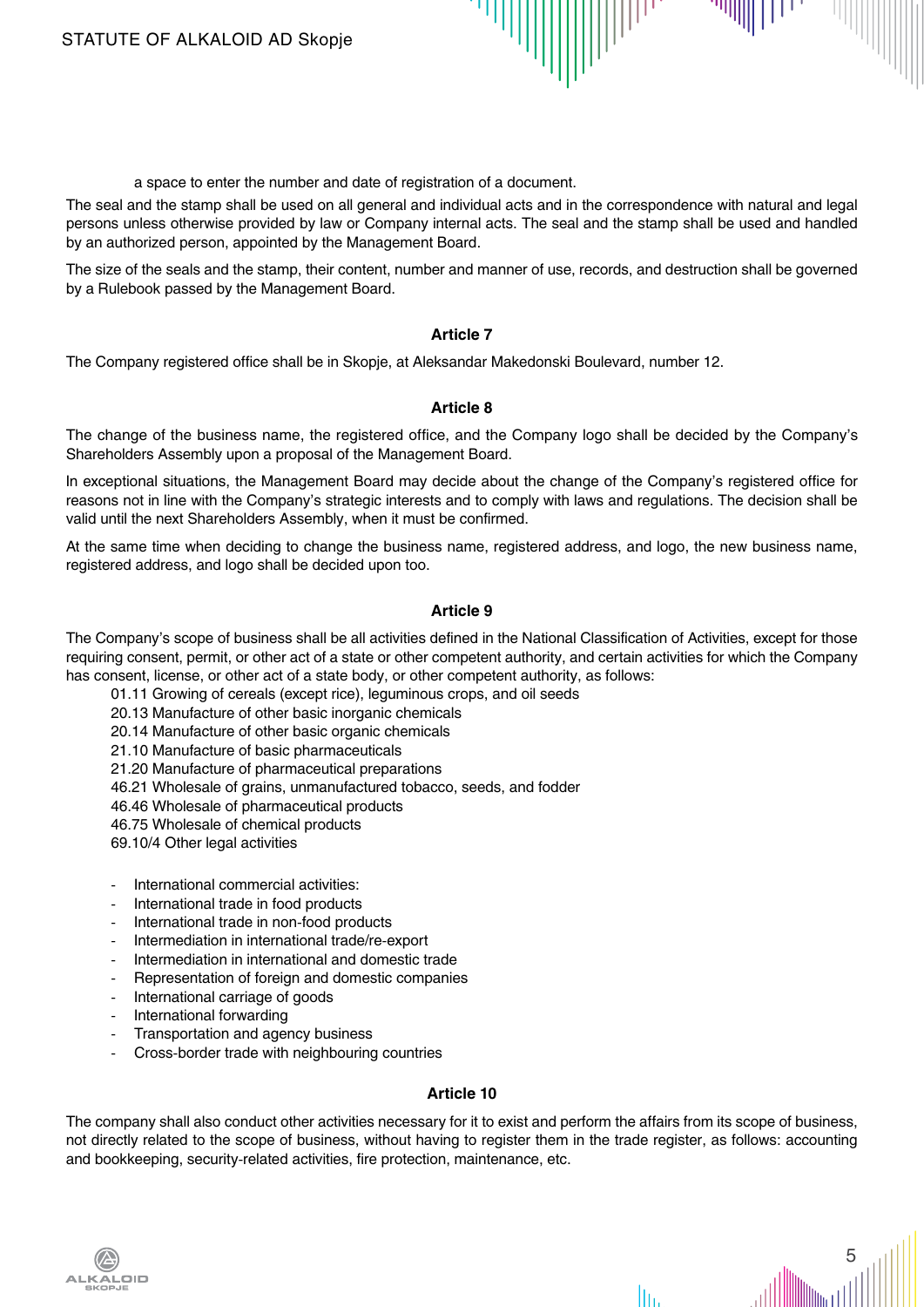

6

**Allinari** 

Iщ.

#### **Article 11**

<span id="page-5-0"></span>The Management Board shall be the one deciding on the changes in the Company's activity, or to expand, reduce the number, or replace activities outside of the Company's scope of business.

#### **Branch Office**

#### **Article 12**

The company may conduct business and activities within its subject of business outside of its registered office, through one or more branch offices.

The branch office shall be established and terminated by a decision of the Company's Management Board, as provided by the Statute.

The decision to establish a branch office shall contain the business name and registered office of the founder, the Company's and branch office's scope of business, predominant activity under the National Classification of Activities, and the persons in the branch office authorized to represent it.

The branch office may perform all activities from within the Company's scope of business. The branch office shall not have a status of a legal person. The Company shall assume the rights and liabilities from the branch office's business.

The branch office shall operate under the Company's business name, which must refer to its registered office and the word "branch office". By a decision, it may be allowed that the branch office may add its own name to the Company's business name.

## **3. Share Capital**

#### **Article 13**

The Company's property shall be expressed in cash and represents the Company's share capital.

The Company's share capital shall be EUR 36.591.360,61.

#### **Article 14**

The Company's share capital shall be divided into 1.431.353 shares, 1.428.125 of which shall be ordinary shares, while 3.228 preferred shares shall be reserved for the former owners. The share capital shall be valued in compliance with the regulations.

## **4. Shares**

#### **Article 15**

A share is a security representing part of the share capital which embodies the rights of shareholders, who as owners of shares, are not the Company's creditors or partial owners of the Company's property.

A Company shareholder is the owner of one or more shares in the Company, who is not liable for the Company's liabilities.

Shares shall be issued, transferred, and kept in an electronic record with the Central Securities Depository, as provided by law.

#### **Article 16**

The nominal value of one common share shall be 25,56 Euros.

The Company shares shall be indivisible.

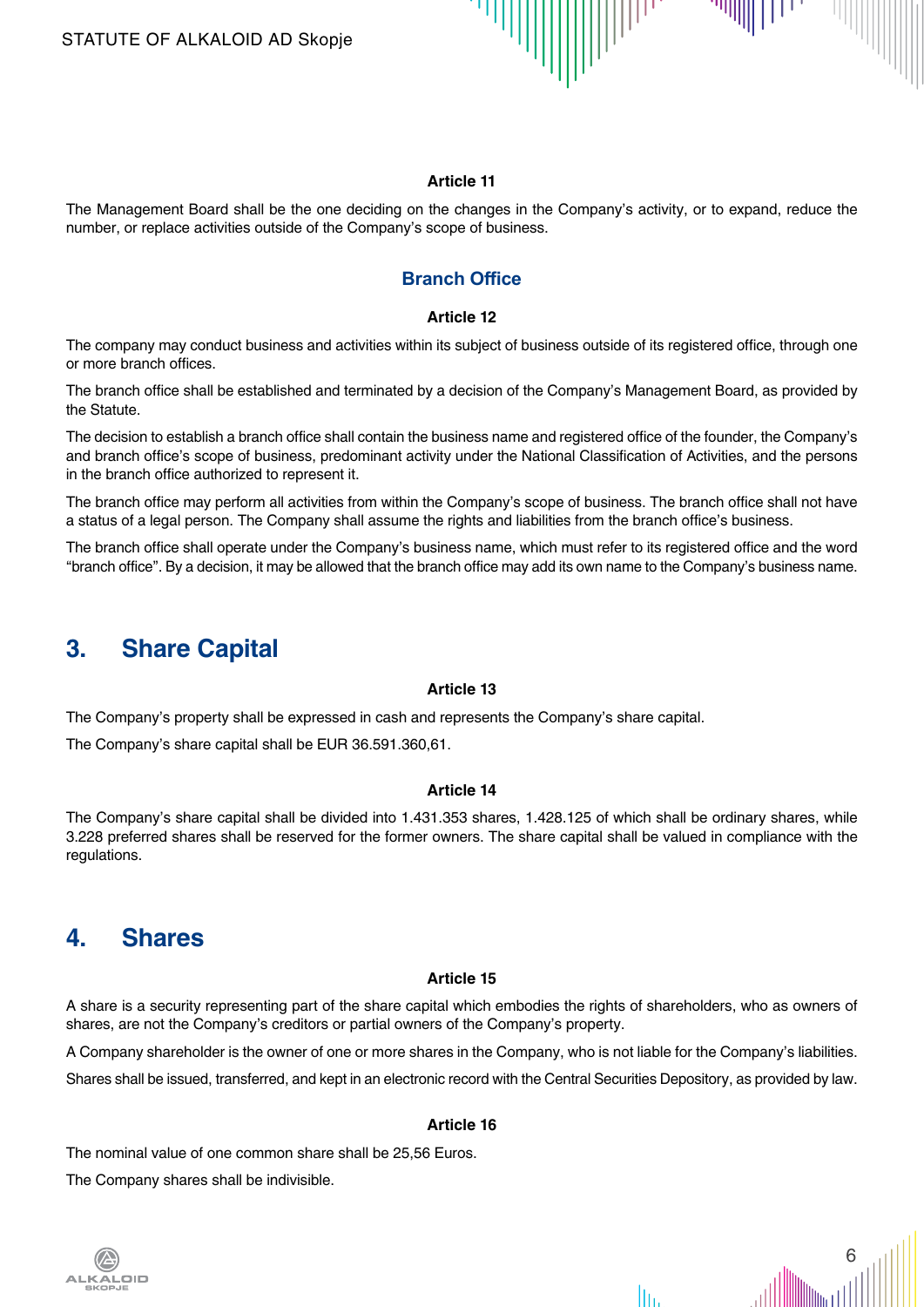

#### **Article 17**

The Company may, by amending the Statute, split the shares and simultaneously reduce their nominal value, provided that the share capital remains unchanged.

The Company may, by amending the Statute, carry out a reverse split of the shares and simultaneously increase their nominal value, provided that the share capital remains unchanged.

#### **Article 18**

The Company shall issue ordinary and preferred shares.

Ordinary and preferred shares shall be issued in accordance with the law.

#### **Article 19**

Ordinary shares shall confer the following rights to their owners:

- 1. The right to vote at the Company's Shareholder Assembly;
- 2. The right to be paid a portion of the profit (dividend);
- 3. The right to be paid a portion of the remainder of the Company's liquidation or bankruptcy estate.

#### **Article 20**

Each ordinary share shall give the right to one vote at the Company's Shareholders Assembly.

#### **Article 21**

The preferred shares of the Company shall be non-voting shares.

Preferred shares, in accordance with the Resolution for their issuance, may be issued as voting shares.

The total nominal value of preferred non-voting shares shall not exceed 30% of the Company's share capital. The total nominal value of preferred shares, both voting and non-voting, shall not exceed the total nominal value of ordinary shares in the share capital of the Company.

Preferred shares may be converted into ordinary shares.

#### **Resolution to Issue Shares**

#### **Article 22**

The resolution to issue shares shall be passed by the Company's Shareholders Assembly with a two-thirds majority of the voting shares, represented at the Shareholders Assembly.

The resolution to issue shares shall contain: Company's business name as issuer of shares; type and class of shares; total value of shares issued and number of shares, i.e. value of total issue of shares; nominal value of shares, number of votes each share bears if it entitles management rights, manner of payout of dividends; time of registration of shares; manner of subscription of shares; to whom and until when funds for purchase of shares are to be paid; deadline and interest for refund of paid funds in case of cancelation of issuance of shares; type of shares; order of primacy when preferred shares are issued in several batches; manner of announcing the issuance of shares; procedure for distribution and allocation of shares and manner of payment of shares; conditions for payment of cumulative dividend; bearing of risk; manner of use of shares; possibility of conversion of shares; rights acquired by holders of shares; shareholders' pre-emptive right to purchase shares at new issue of shares, and other issues related to the issuance of shares.

If the issuance of shares must be approved by a competent authority, the Company shall take all necessary actions.

7

all**in**and

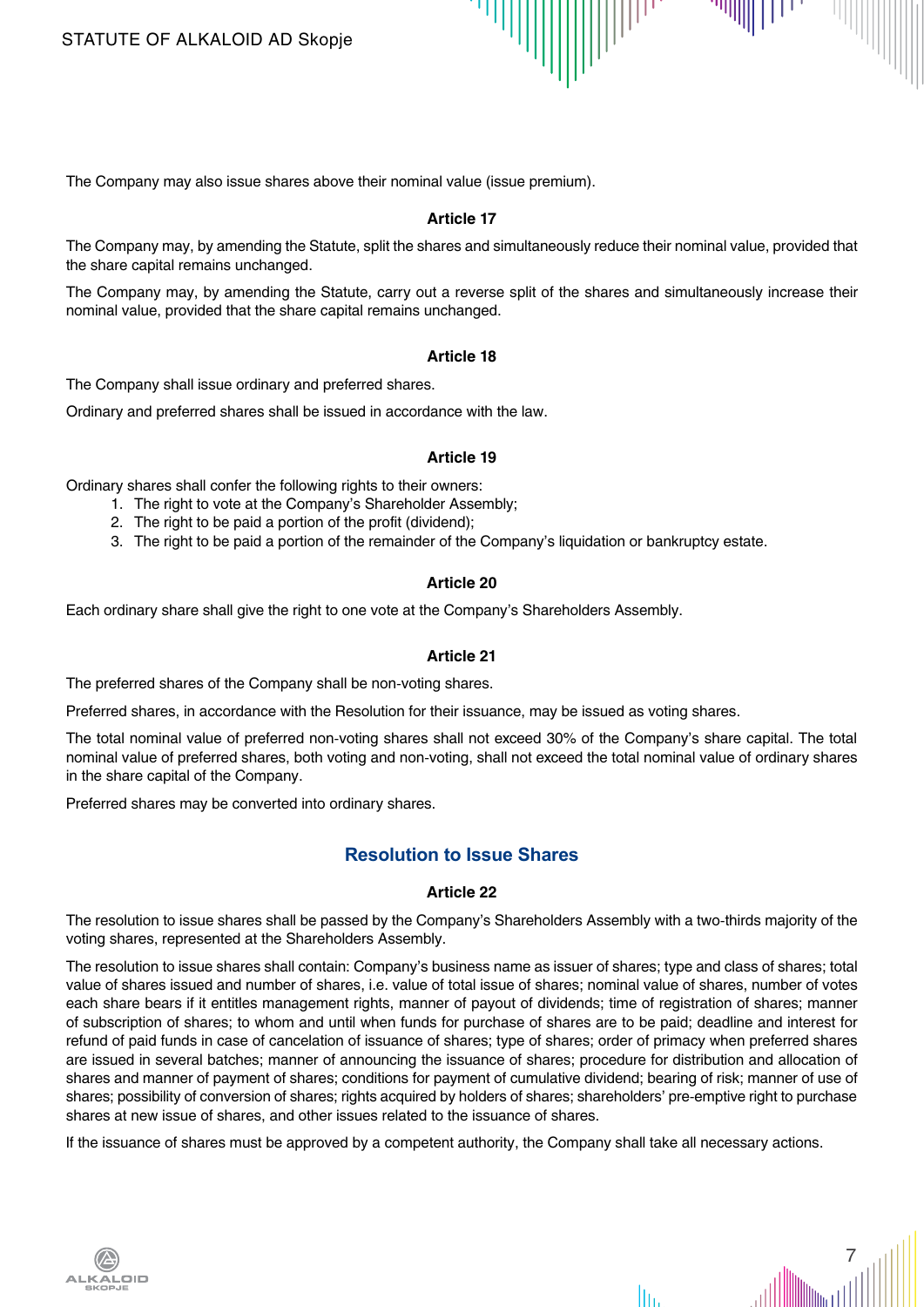

Ш

Ш

#### **Article 23**

Shares shall be registered in the Company's register of shareholders (hereinafter: shareholder register) kept in electronic form by the Central Securities Depository.

Shares shall be transferable without limitation and freely traded on the secondary securities market.

Each person registered in the shareholder register, in the manner provided by law, shall be deemed to be a shareholder.

The initial registration and the registration in the shareholder register of shares issued when increasing the share capital shall be carried out upon Company's order. Changes in the shareholder register shall correspond to the transfer of shares by trading at the stock exchange or transferred otherwise, as allowed by law.

At the Company's request, the Central Securities Depository shall notify the Company of the changes in the shareholder register.

Any shareholder shall be entitled to receive a photocopy of the data contained in the Company's shareholder register upon a previous request to the Central Securities Depository. The photocopy and the data contained therein may be used solely for the exercise of the shareholder's rights.

#### **Article 24**

Under the law, the Company may issue convertible bonds up to one half of the share capital which shall confer creditors the right to exchange them for shares, during a specific option period, or at any time during the term of the bond, and to issue bonds that give pre-emptive right to purchase new shares issued by the Company.

The convertible bonds referred to in paragraph 1 of this article shall be issued in the manner and procedure envisaged for issuance of shares by this Statute.

Shareholders shall be entitled to a pre-emptive right to acquire the bonds referred to in paragraph 1 of this article. The provisions of this Statute relating to the pre-emptive right to subscribe for newly issued shares shall equally apply to the pre-emptive right to subscribe to newly issued convertible bonds.

Bonds shall be purchased for cash.

The Company may conclude option contracts for purchase and sale of shares and bonds and futures contracts based on a Management Board's Decision, under the working and decision-making conditions of the management body determined in this Statute.

#### **Stock Exchange Listing**

#### **Article 25**

А decision to list the securities on a stock exchange shall be passed by the Company's Management Board.

The securities approved for listing on the stock exchange shall contain all elements defined by law and in their issuance act.

The company shall respect the stock exchange listing rules.

Delisting of securities from the stock exchange proposed by the Company's Management Board shall be made by a Shareholders Assembly resolution.

The Company may decide to list the Company securities on a foreign stock exchange. The decision to list the Company securities on a foreign stock exchange shall be made by the Company body, which, under the regulations applicable in the country of the stock exchange, is competent to pass a decision for the listing of securities on that stock exchange. To list the Company securities on a foreign stock exchange, the Company shall pass all necessary acts and carry out all necessary procedures, required by the listing rules on that stock exchange.

8

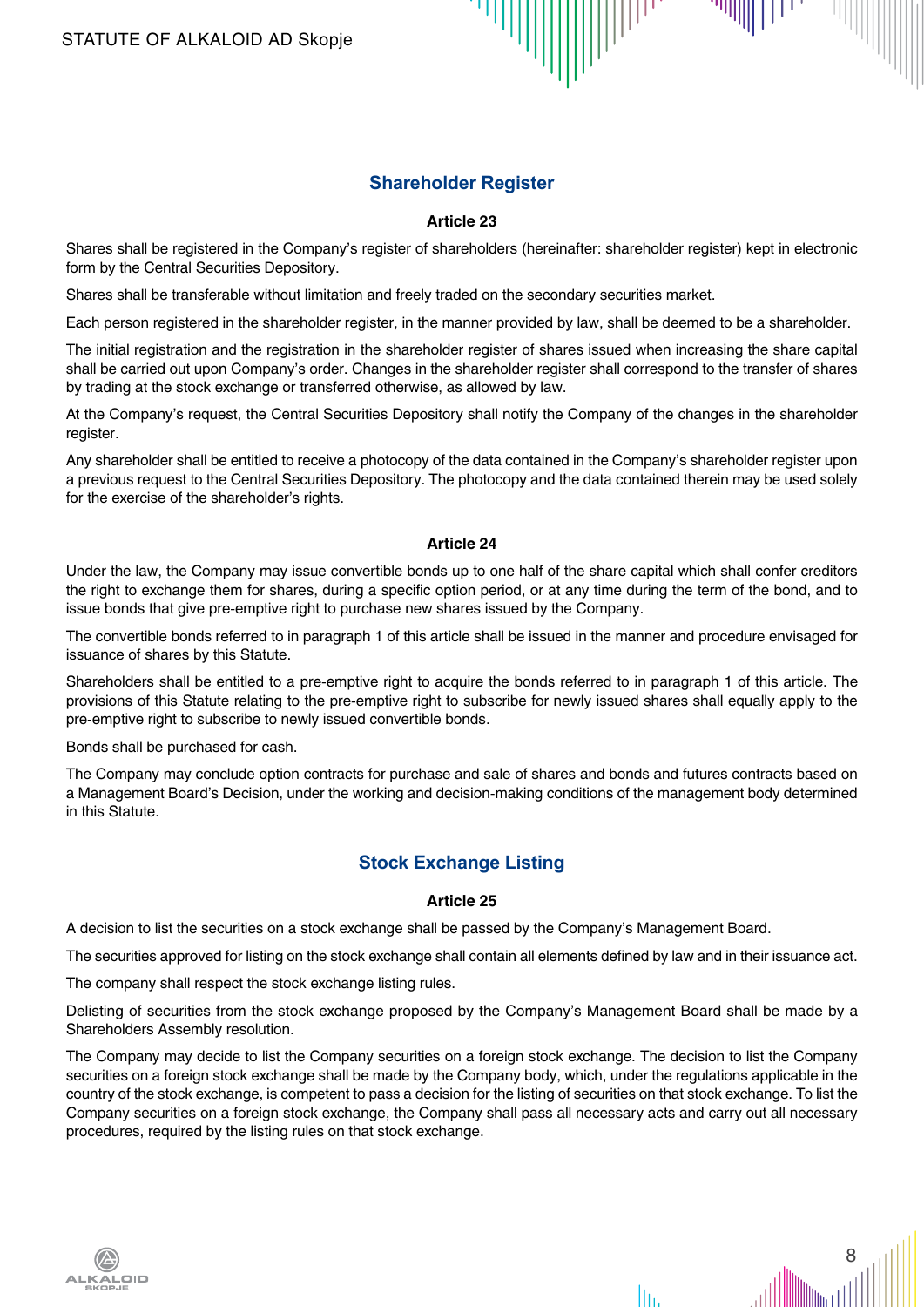

чн

#### **Article 26**

<span id="page-8-0"></span>Persons who are shareholders, Management or Supervisory Board members, employees, or external associates who have access to insider information while performing their professional duties shall not buy or sell Company securities or otherwise gain material benefit based on insider information.

The persons referred to in paragraph (1) of this article, except in cases determined by law, shall not disclose insider information to third parties or, give insider information-based advice to third parties to buy or sell securities of the Company to which the insider information refers.

A legal or natural person who knowingly receives insider information referred to in paragraph (1) of this article, shall not buy or sell Company securities or otherwise acquire property benefit based on the insider information.

The provisions of this article shall not apply to trade transactions intended to meet contractual obligations for purchase or sale of Company securities, resulting from an agreement concluded before the legal or natural person possessed the insider information.

Persons referred to in paragraph (1) of this article who have access to insider information shall notify the Company, the Securities and Exchange Commission, and any stock exchange listing the securities if they find out that a legal or natural person buys or sells Company securities based on insider information.

### **5. Legal Relations Between the Company and its Shareholders**

#### **Article 27**

Shareholders owning shares of the same type and class under equal conditions shall enjoy equal status and treatment in the Company.

Any contract concluded, or other legal matter undertaken by any shareholder which infringes the rights and interests of other shareholders shall be null and void unless all shareholders consent to that contract or legal matter.

With this Statute or its internal acts, the Company shall recognise and observe all shareholder rights guaranteed by law and shall establish effective mechanisms for the protection of shareholder rights.

The Company shall undertake to allow shareholders to exercise their rights efficiently, without causing unnecessary complications or costs in the exercise of shareholder rights, observing the legal provisions, this Statute, or other Company internal acts.

The Company website shall provide a special section containing information describing the rights pertaining to each type and class of shares.

#### **Article 28**

The Company shareholders shall be jointly and severally liable for the Company's liabilities, if:

- 1) they have abused the Company's status as a legal person to pursue objectives prohibited to them as individuals;
- 2) have abused the Company's status as a legal person to harm their creditors;
- 3) contrary to the law, have used the Company's assets as if they were their own, or
- 4) for their own benefit or the benefit of another person have decreased the Company's assets, when they were aware, or should have been aware, that the company was incapable of settling its liabilities to third parties.

#### **Article 29**

Any foreign person may be a Company shareholder.

ALIZAL OID

Foreign persons may acquire Company shares in the same manner and under the same conditions prescribed for the citizens of the Republic of North Macedonia and the legal persons registered in the trade register of the Republic of North

9

التسااااااان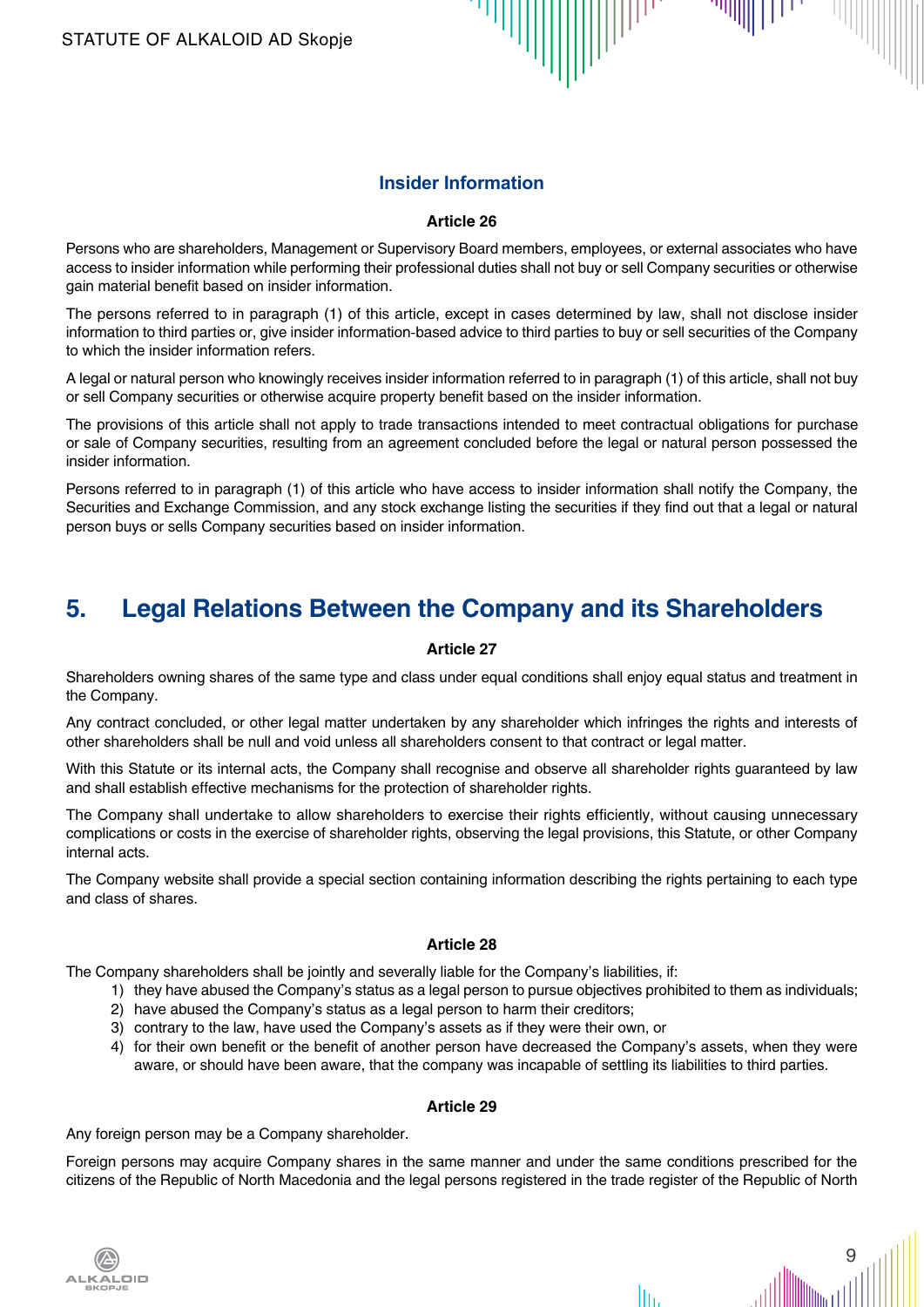

Macedonia unless otherwise provided by law.

#### **Article 30**

Shareholders shall be entitled to participate in the Company's profit unless the profit is not to be distributed among the shareholders pursuant to a resolution of the Shareholders Assembly on the use of the profit.

The shareholders' participation in the profit shall be in proportion to the nominal value of shares.

The dividend allocated to each share type or class shall be paid out proportionally to the owners of the respective share type or class. If contributions in share capital are not paid in full or all shares are not paid in an equal ratio, shareholders who comply with their obligations in time shall take part in the distribution of profits in proportion to the paid portion of the shares. Payments made during the business year shall be considered according to the time of payment.

By resolution, the Shareholders Assembly may decide not to distribute the profit to the shareholders, or the shareholders owning a certain type of shares, and to decide that the profit be used differently.

#### **Article 31**

The co-owners of shares shall exercise their rights through a joint agent.

Legal actions taken by the Company against the co-owners shall be taken against the joint agent if registered. If a joint agent is not registered, the Company may take legal action, or express its will, against any co-owner, which shall be considered as legal action taken against all.

The agent must be registered in the shareholder register in the Central Securities Depository.

All co-owners shall be liable for the liabilities arising from the shares as joint debtors.

#### **Treasury Shares**

#### **Article 32**

The Company shall not subscribe treasury shares.

Anyone who has acquired shares on behalf of the Company may not claim to not have taken them on their own behalf. The person acquiring the shares on behalf of the Company shall not be entitled to any rights to shares until they acquire the shares in their own name.

If shares are subscribed contrary to paragraph 2 of this article, the Management Board members shall be obliged to pay for those shares personally if they failed to act with due care and diligence.

#### **Article 33**

The Company may acquire treasury shares by share buyback, either itself or through a person acting in its own name, but on Company's behalf. The buyback of treasury shares shall be valid under the following conditions:

- 1. If the Shareholders Assembly passes a resolution to acquire treasury shares by share buyback defining the manner of share buyback, the maximum number of shares to be acquired, the time when the buyback should be made, which may not be longer than 1 year from the day of passing of the resolution to acquire treasury shares, the minimum and maximum value that may be paid for them;
- 2. The nominal value of the acquired shares, including the shares previously acquired, or held by the Company, shall not exceed one-tenth of the share capital;
- 3. The acquisition of treasury shares shall not decrease the Company's assets below the amount of share capital and reserves, which under the law and the Statute the Company must maintain and which shall not be used for payment to shareholders; and

10

allMa<sub>matt</sub>

Iщ.

4. Only shares fully paid may be acquired by share buyback.

By exception, the Company may acquire treasury shares contrary to the terms specified in paragraph 1, item 1 of this article, when the acquisition of treasury shares is necessary to prevent serious and immediate damage that would be incurred

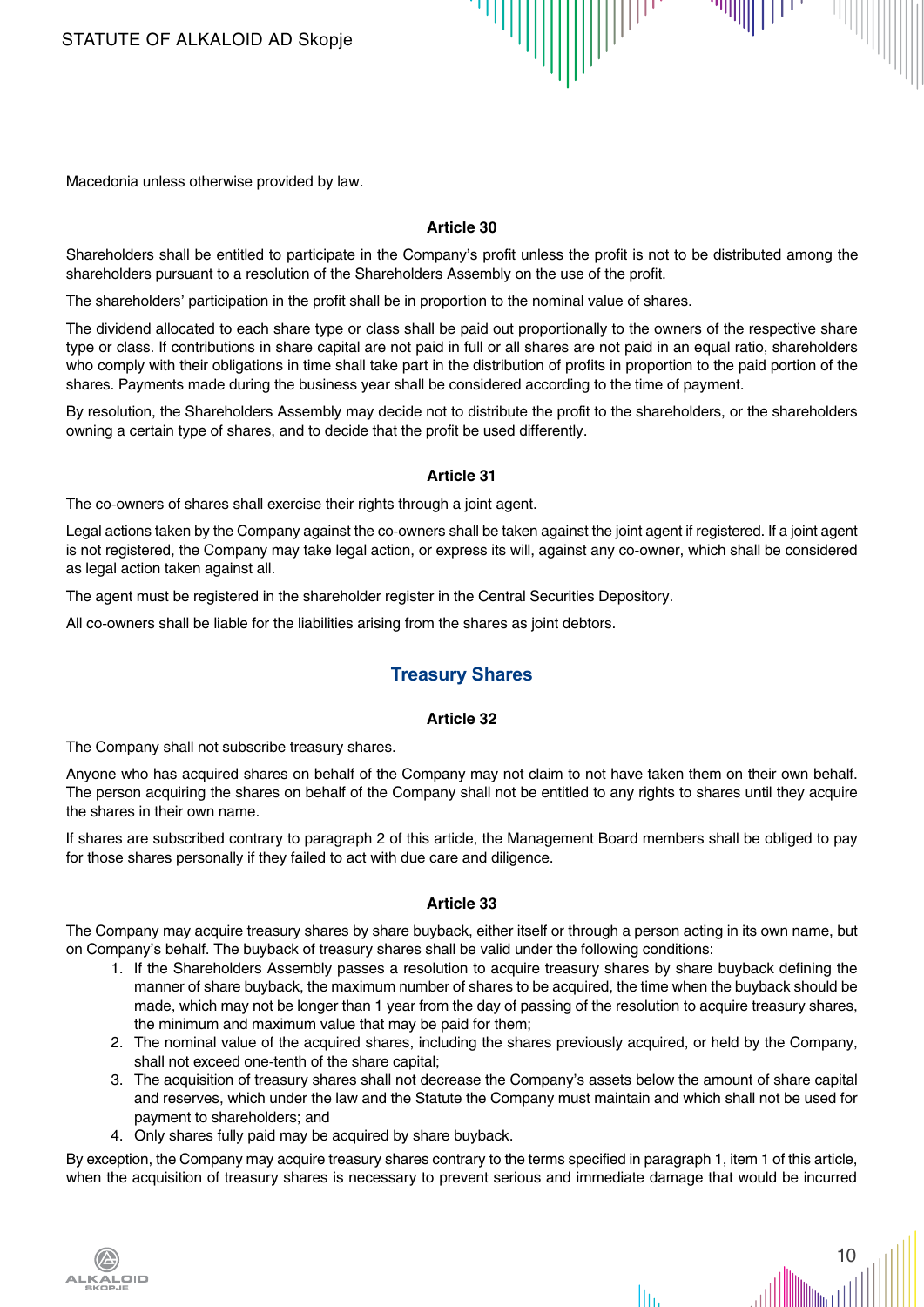by the Company. The decision shall be passed by the Management Board, upon prior consent of the Supervisory Board.

In such a case, at the next Shareholders Assembly Meeting, the Management Board shall inform the Shareholders Assembly of the reasons and purpose of the acquisition of treasury shares, the number and nominal value of acquired shares, the proportion of share capital represented by the acquired shares, the price at which they were acquired, and the source of funds used for their acquisition.

The provision referred to in paragraph 1, item 1 of this article shall not apply to the treasury shares acquired either by the Company itself or by a person acting in their own name, but on Company's behalf, to be distributed to the Company employees or employees of companies related to it.

#### **Article 34**

When the Company acquires treasury shares proportionally from all shareholders, it shall, under the resolution to acquire treasury shares, send a public notice to all shareholders, containing an offer for the acquisition of shares. The notice shall state the number of shares the Company intends to acquire, the type and class of shares, the proportional number of shares each shareholder may offer for sale in relation to the number of shares they hold, the purchase price, or the method of the purchase price calculation, the payment procedure, and payment date, and the procedure and the deadline by which all shareholders should offer their shares for sale to the Company. The public call shall remain valid for at least 30 days from the day of publication.

If the total number of shares shareholders offer to sell to the Company exceeds the number of shares the Company may acquire under this Statute and the law, the Company shall purchase shares from each shareholder in proportion to the number each shareholder offered, in relation to the number of shares held.

#### **Article 35**

Shares acquired contrary to Articles 33 and 34 of this Statute shall be disposed of within 1 year from the date of acquisition. If the shares are not disposed of within the prescribed period, they shall be retired without delay.

In the annual performance report, as provided by law, the company shall report the treasury shares acquired during the year. The rights from treasury shares shall be suspended.

#### **Article 36**

At the Management Board's proposal, the Shareholders Assembly may pass a resolution to issue redeemable shares containing the Company's right to repurchase such shares within a specified period.

The redemption shall be valid under the following conditions:

- 1. The Shareholders Assembly shall pass a Resolution to repurchase such shares before they are subscribed;
- 2. The shares shall be paid in full;
- 3. The redemption shall only be executed with funds exceeding the share capital and the reserves that, under the law and this Statute, may not be distributed to the shareholders;
- 4. An amount not less than the nominal value of the issued shares shall be set aside into a Company's reserves, which may not be distributed except in case of a decrease of the share capital.

The Company must redeem the issued shares referred to in paragraph 1 of this article within a period not exceeding one year from the date of issuance.

A notification for the redemption of the shares referred to in paragraph 1 of this article shall be published in the Official Gazette of the Republic of North Macedonia.

#### **Article 37**

The legal matter by which the Company provides someone with an advance payment, loan, credit, or collateral to acquire shares in the Company shall be null and void. This shall not apply to the acquisition of treasury shares to be distributed to the employees under the conditions provided by law.

Legal matters shall also be null and void when the Company acquires treasury shares from the reserves necessary to

11

**A** A Million III

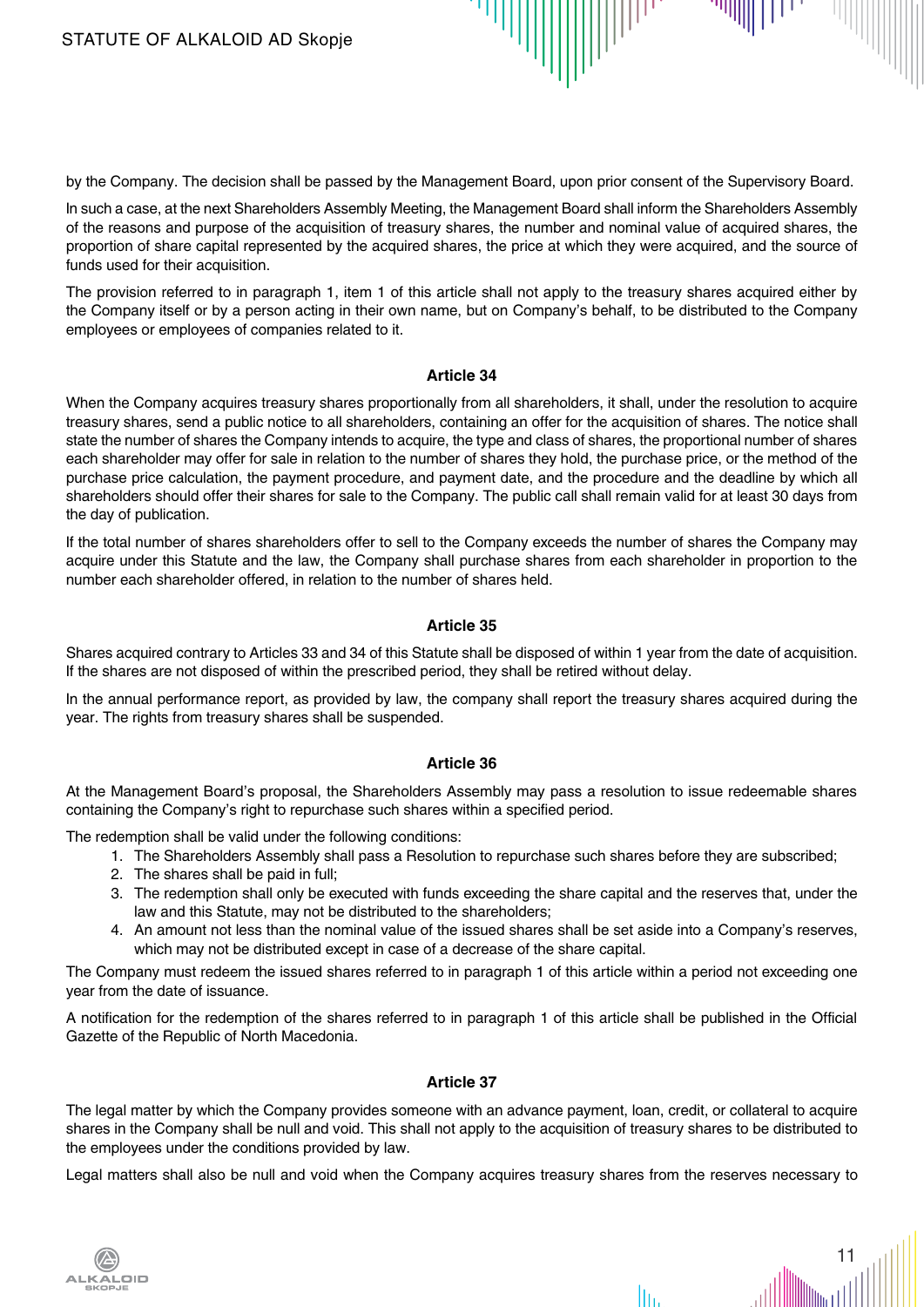<span id="page-11-0"></span>maintain the nominal value of the share capital or the reserves which under the law and this Statute could not have been used for other purposes.

Ш

Acquisition of treasury shares, on any grounds, shall be null and void if the nominal value at which shares were issued has not been paid in full.

## **6. Shareholders Assembly**

#### **General Provisions**

#### **Article 38**

Besides the rights and authority each shareholder can exercise in another manner, as provided by the law and this Statute, shareholders shall exercise their rights in the Company at the Shareholders Assembly.

From the day of registration, each shareholder registered in the shareholder register shall be entitled to participate in the proceeding of the Shareholders Assembly and vote.

Management and Supervisory Board members shall participate at the Shareholders Assembly without the right to vote unless they are shareholders.

#### **Article 39**

With this Statute and its other internal acts, the Company shall recognise and observe all rights of the shareholders guaranteed by law and shall establish effective mechanisms for protecting shareholder rights.

All shareholders who own shares of the same type and class shall be treated equally, as provided by the applicable regulations and the Company Statute.

#### **Article 40**

The Shareholders Assembly shall only decide upon issues explicitly prescribed by law and this Statute, specifically on:

- 1) amendment of the Company Statute;
- 2) approval of the Company annual account, financial statements and annual performance report for the preceding business year and distribution of the profits;
- 3) election and dismissal of Supervisory Board members;
- 4) approval of the performance and management of the Company's business by the Management and Supervisory Board members;
- 5) change of the rights attached to particular types and classes of shares;
- 6) increase and decrease of the Company's share capital;
- 7) issuance of shares and other securities;
- 8) appointment of an authorized auditor to audit the Company's annual account and financial statements;
- 9) transformation of the Company into another form and reorganisation of the Company; and
- 10) termination of the Company;

The Shareholders Assembly shall not decide on matters related to the governance, or the management of the Company's business, which is under the competence of the Management Board unless otherwise provided by law.

#### **Article 41**

The Shareholders Assembly shall elect a Chair who shall preside over the meeting, a minute taker, and two shareholders - certifiers of minutes, except when a notary public takes the minutes.

The Assembly shall also elect at least three vote counters, a Committee to conduct a secret ballot if ballot at the meeting is to be secret as required by law or this Statute, and other persons if necessary to perform other activities for unobstructed

12

**A** A Million III

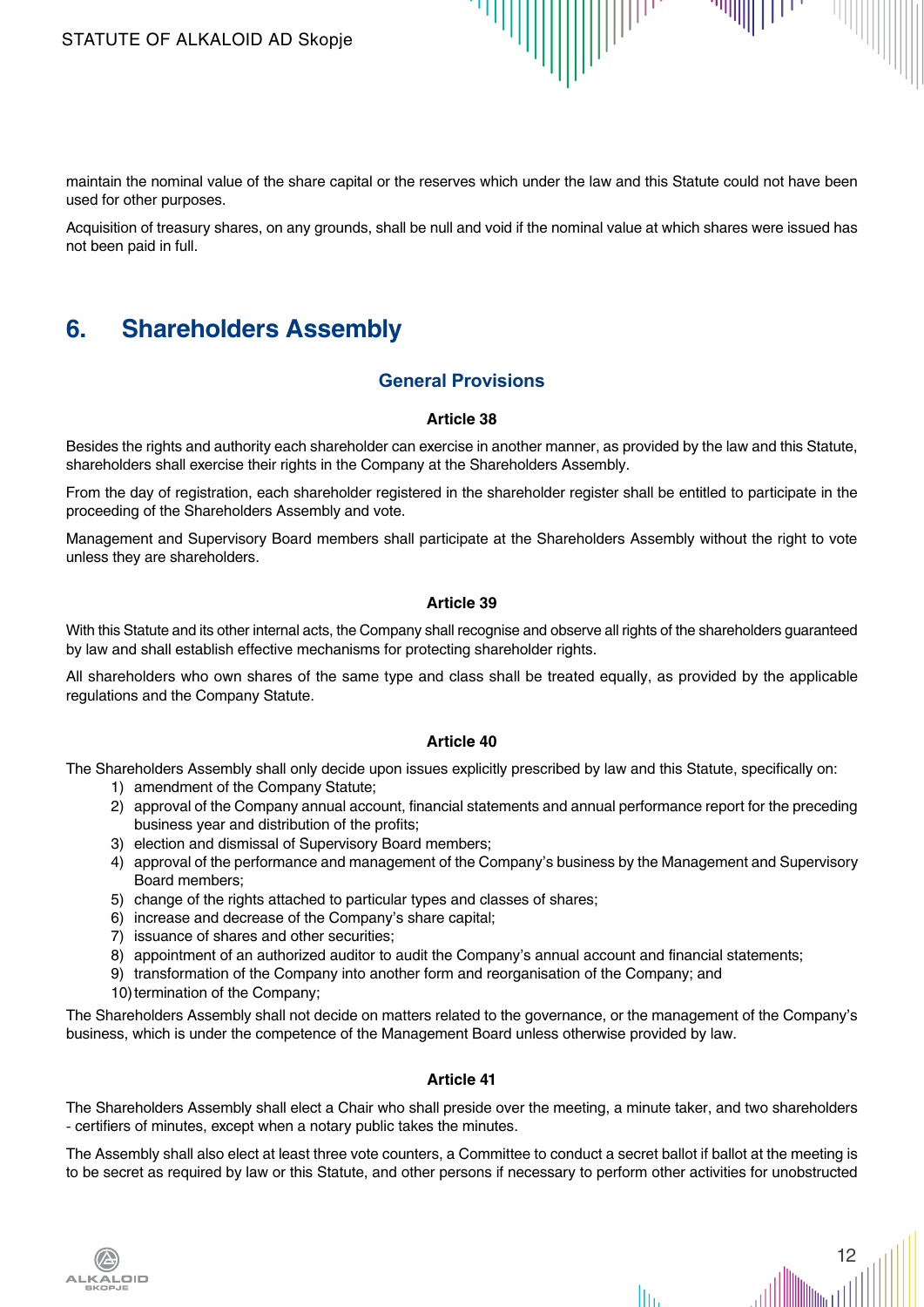

13

ad Million L

Iщ.

proceeding of the Assembly.

If the Assembly is to decide to amend data registered in the trade register, a notary public shall take the minutes.

#### **Article 42**

Each shareholder shall be entitled to participate and vote at the Shareholders Assembly, in person or via a proxy. The company shall not set any further requirements and conditions for participation and voting at the Assembly, except those provided by law.

The company shall take all reasonable measures to ensure all shareholders are treated equally in the procedures related to the Assembly. The procedures shall not cause undue complications or costs in exercising the Shareholders' right to vote.

#### **Annual Shareholders Assembly**

#### **Article 43**

The Management Board shall convene an Annual Shareholders Assembly not later than 3 (three) months after preparation of the annual account, the financial statements, and the Company Annual Performance Report for the preceding business year, but not later than 6 (six) months from the end of the calendar year, or 14 (fourteen) months from the last Annual Shareholders Assembly.

If the Management Board fails to convene an Annual Shareholders Assembly in time, the Supervisory Board shall convene the Assembly without delay.

If the Supervisory Board fails to convene an Annual Shareholders Assembly or if not held within the deadline specified in paragraph 1 of this article, for any other reason, the court may issue a decision to convene an Annual Shareholders Assembly upon a proposal of any shareholder.

#### **Article 44**

The Annual Shareholders Assembly shall:

- 1) review and adopt the Company's annual account, financial statements, and annual performance report for the preceding business year;
- 2) decide on the use of net profit or covering the loss;
- 3) approve the performance of the Management and Supervisory Board members;

The Annual Assembly shall decide on the approval of the performance and the management of the Company's business by the Management and Supervisory Board members. At the approval of the performance of the Management and Supervisory Board members, each member shall be voted individually.

The discussion and approval of the performance of Management and Supervisory Board members shall be related to the discussion referred to in paragraph 1, item 1 of this article.

#### **Article 45**

In the Company Annual Performance Report for the preceding business year, the Management Board shall be obliged to objectively present and explain the main factors and circumstances affecting the performance, including changes in the environment where the Company operates, the response of the company to such changes and their impact, the investment policy to maintain and support the Company's successful performance, including the dividend policies, the Company sources of assets, the long-term debt-to-share capital policy, the risk management policy, major transactions and interested party transactions, including data on the value of transactions pertaining to the interested party transactions and the manner and procedure for approval of the interested party transactions, name, surname and address of the interested party if natural person, or name and registered office if legal person, and the value of the Company's assets not reflected in the balance sheet under the International Financial Reporting Standards, future development prospects for the Company and its business ventures, research and development activities, and information on acquisition of treasury shares or parts, depending on the relevant circumstances.

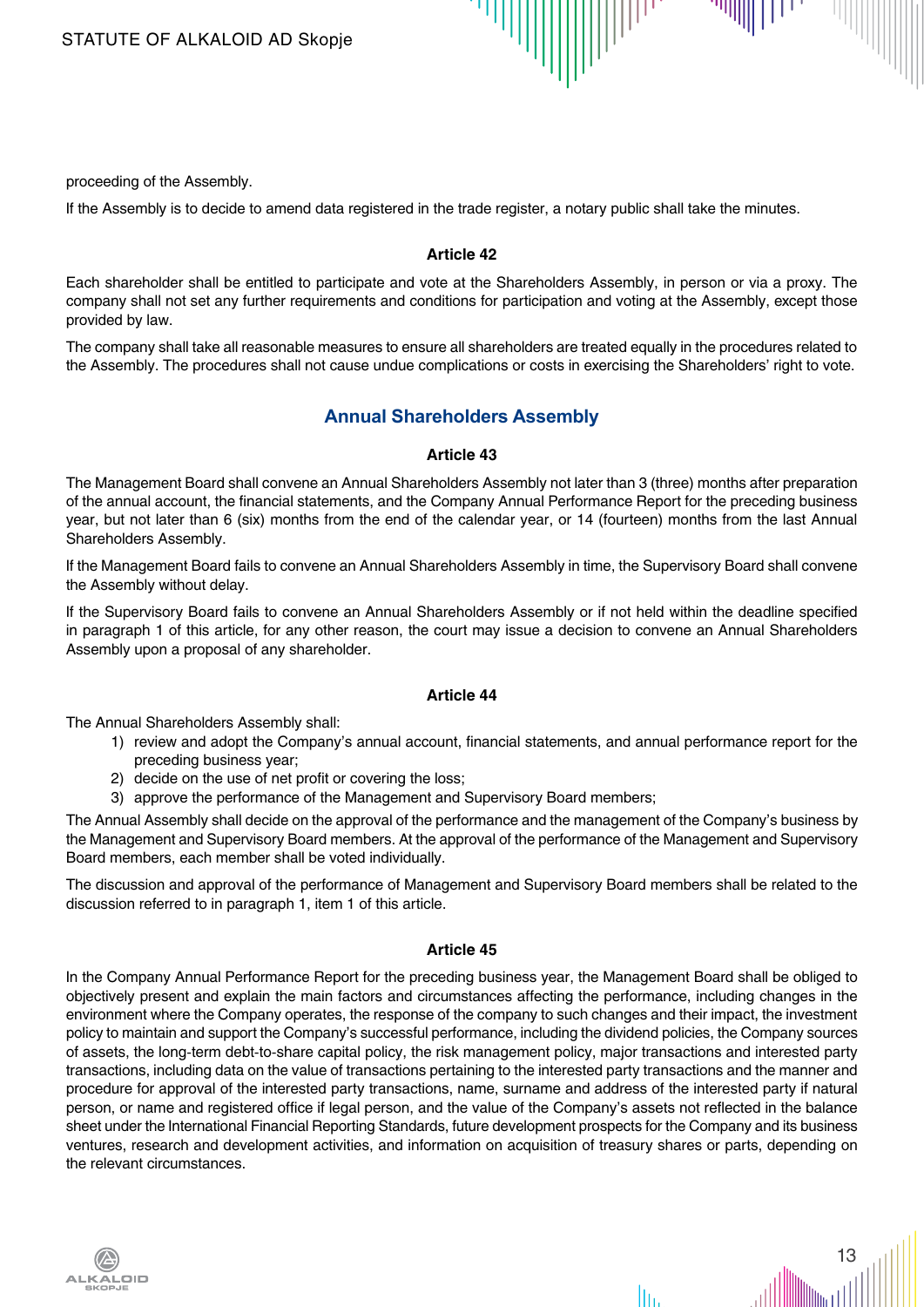#### **Article 46**

чн

In the period between two Annual Shareholders Assemblies, the Company may convene a Shareholders Assembly when it is in the Company's interest.

The Management Board and the Supervisory Board, by a majority vote of their members, may pass a decision to convene an Assembly upon their own initiative or at the request of a shareholder, when provided by law.

Shareholders who hold at least one-tenth of all voting shares may submit a request to convene an Assembly. The written request must state: the purpose and reasons for convening the Assembly, name, and surname of the petitioner, place of residence and personal identification number, or business name, registered office, and company identification number if the shareholder is a legal person. The request shall be accompanied by an excerpt from the shareholder register issued by the Central Securities Depository, stating the number of voting shares they hold in the Company.

The request, signed by the shareholders, shall be submitted to the Management Board.

Within 8 (eight) days from the day of receipt of the request, the Management Board shall pass a decision to accept or reject the request. A decision to reject the request shall state the reasons for the rejection.

If following the request of shareholders owning a majority of the voting shares, the Management Board or the Supervisory Board fails to convene an Assembly, within 24 hours of the day of submission of the request, the shareholders may file a proposal to the court to convene an Assembly.

#### **Article 47**

The Shareholders Assembly shall be convened by publishing a public notice to shareholders.

The public notice for convening an Assembly shall be published on half a page in at least one daily newspaper circulated on the entire territory of the Republic of North Macedonia, on the landing page of the official Company website, and shall be submitted for publication on the website of the stock exchange.

The period from the day of publication of the public notice to the day of the meeting of the Assembly, shall not be shorter than 30 (thirty) days.

The Company shall hold the Assembly at a time and place allowing for minimum costs and difficulties to which shareholders would be subjected to participate at the meeting.

The Assembly may decide to convene a meeting which is not a regular annual meeting in one of the ways provided by law, not later than on the fourteenth day before the day of the Assembly meeting, if the Company has established or uses an electronic system that allows each shareholder to vote electronically. The Assembly shall pass a resolution to convene an Assembly meeting by a majority vote which may not be lower than two-thirds of the voting shares represented by the attending shareholders or their proxies and its validity may not be longer than by the next Annual Shareholders Assembly of the Company.

If the Assembly convened in the manner referred to in paragraph 5 of this article does not meet for the lack of quorum, not later than 15 (fifteen) days from the day when a properly convened Assembly was to meet, a new date for the Assembly shall be set (postponed Assembly). The convening of the postponed Assembly and any subsequent convening may be within a period other than the deadline specified in paragraph 5 of this article, provided that no new items are added to the agenda and if at least 10 (ten) days have passed from the day of the last convening and the date when the Assembly was to meet.

#### **Article 48**

The public notice for convening the Shareholders Assembly shall contain the date, time, and place of the meeting, the proposed agenda, and a description of the procedures for shareholder participation and voting at the Assembly.

The public notice shall contain a description of the manner in which shareholders can introduce agenda items for the Assembly or propose resolutions with information about how they can do it after the publication of the notice, how they can put questions to the Company about the agenda items, and information on the deadline within which they can do so. By exception, if the public notice lists the official Company website indicating that it contains detailed information on how shareholders can propose agenda items, ask questions, and propose resolutions, the public notice may contain only the deadlines by which agenda items can be proposed, questions asked, or resolutions proposed.

14

**A** A Million III

lli.

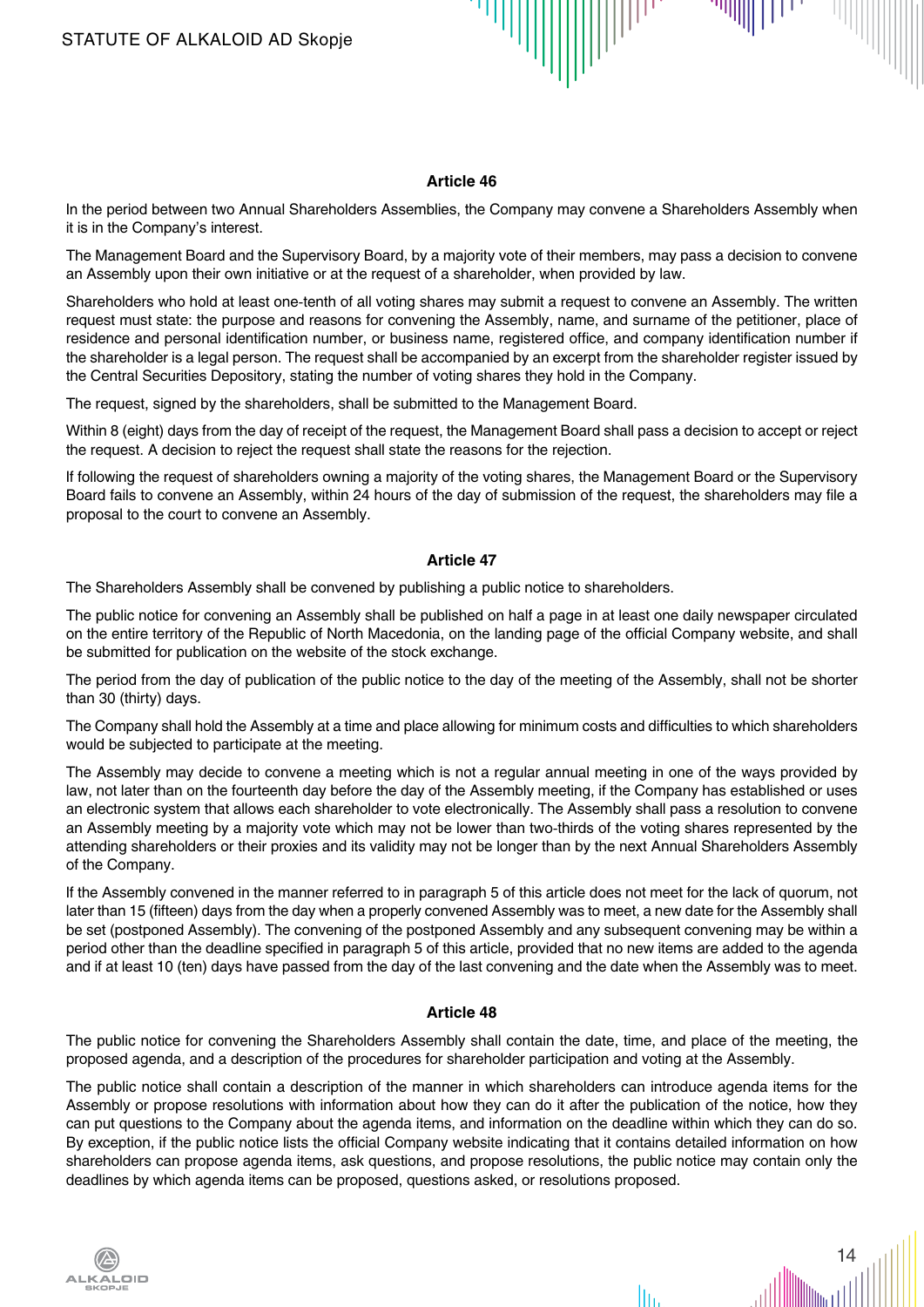The public notice shall contain a description of the procedure for proxy voting, how proxy forms are to be made available to shareholders if any, information on how the Company is prepared to receive shareholder notifications about proxies given, and a description of the procedure for voting by correspondence when the Company allows such voting.

чн

The public notice for convening an Assembly should state the address of the official Company website where the information provided by law is to be made available.

#### **Article 49**

During the legally prescribed period, the Company shall publish at least the following information on its website:

- 1) the content of the public notice for convening a Shareholders Assembly;
- 2) the total number of shares and the total number of voting rights arising from voting shares on the day of publication of the public notice, including the total number of shares of each type and class;
- 3) documents and materials to be considered at the Assembly;
- 4) proposed resolutions for adoption or, in the absence thereof, opinions of the authorised Company body on each item of the proposed agenda for the Assembly;
- 5) shareholder proposed resolutions that the Company shall publish immediately upon their receipt; and
- 6) proxy forms and vote-by-correspondence forms ready for download by shareholders. In case the Company fails to make the forms available to the shareholders for electronic download from its website, on the same page the Company shall announce how forms can be obtained in hard copy and at its own expense, and upon request of a shareholder shall submit the forms.
- 7) address for sending of proxy forms, the deadline for submission of proxy forms, and notifications for given proxies.
- 8) Company e-mail address for communication with shareholders and exchange of information between the Company and shareholders.

#### **Manner of Notification, Delivery, and Receipt of Materials and Other Information**

#### **Article 50**

If notification, delivery of materials, and other information from the Company to the shareholders and from the shareholders to the Company takes place, it shall be done by registered mail, electronic mail, or daily newspaper.

Notification, delivery, and information from the Company to the shareholders shall be considered done if:

- sent by registered mail, to the place of residence reported by the shareholder to the Central Securities Depository; or
- sent to an e-mail address reported by the shareholder; or
- published in a daily newspaper.

Additionally, notification and delivery of materials and other information from the Company to the shareholders can be done through the Company website.

Notification, delivery, and informing from Company to shareholders shall be considered received:

- if it arrives at the shareholder's place of residence as registered in the shareholder register;
- if personally given to or received by the shareholder;
- if received electronically provided that dispatch and receipt may be confirmed, and
- on the day specified in the delivery certificate for the registered mail, including in cases of the registered mail sent, but not received and collected.

Notification, delivery, and informing from shareholders to Company shall be considered received:

- if it arrives at the Company's registered office;
- when personally received by a Company authorised person, or a Management Board member;
- if received electronically provided, that dispatch and receipt may be confirmed, and
- on the day specified in the delivery certificate for the registered mail handed or telegram sent, including when registered mail or telegram is sent, but not received and collected.

15

allMa<sub>matt</sub>

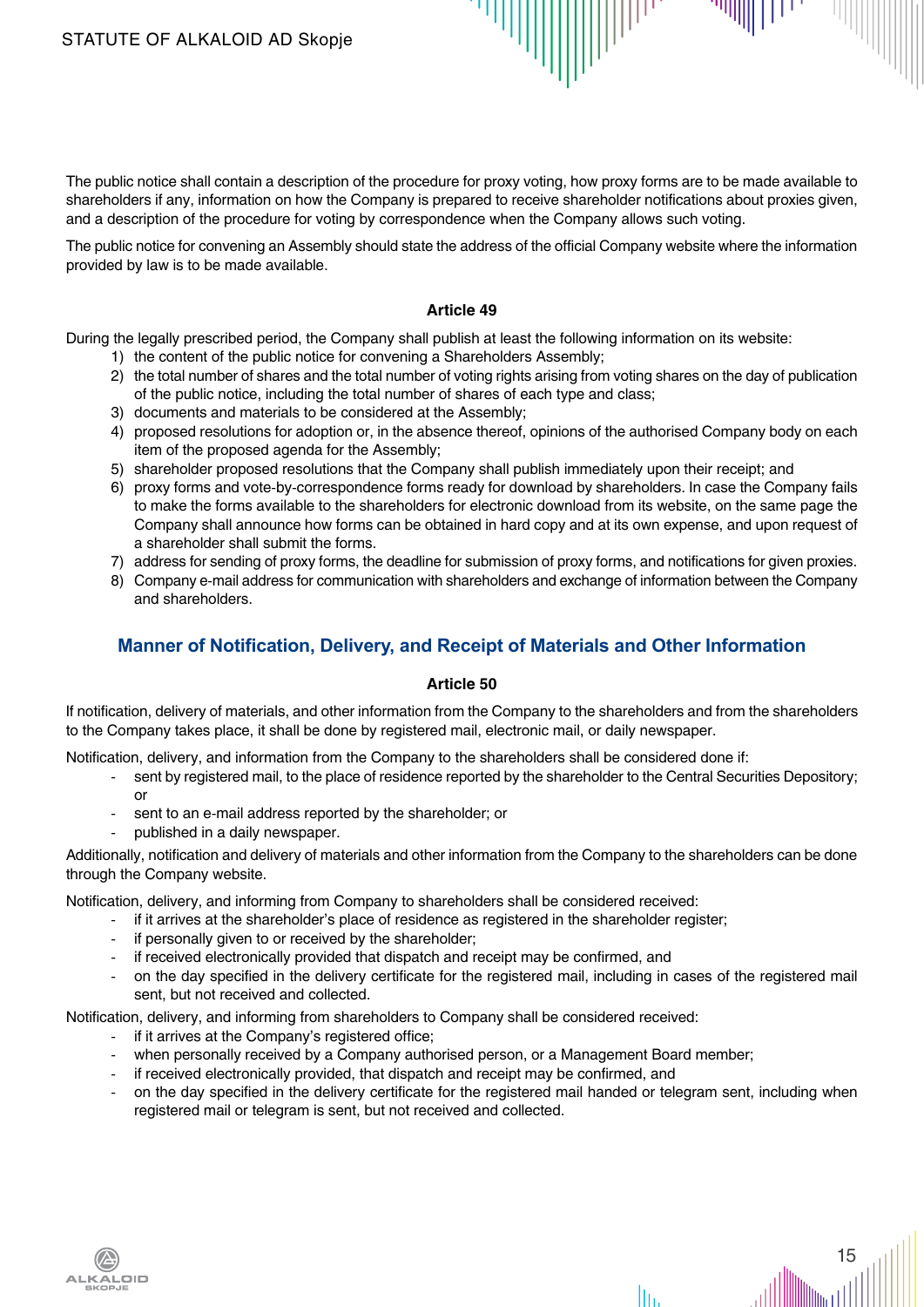#### **Agenda and Introduction of New Items on the Agenda**

Ч

#### **Article 51**

The Shareholders Assembly may only deliberate on issues duly put on the agenda.

In its internal acts, the company may, besides the rights already regulated under the law and Statute, regulate the manner of proposing agenda items, asking questions, and proposing resolutions by shareholders, in accordance with the law. The Company shall publish these acts on its website.

The agenda items for the Assembly should be clearly defined and precisely formulated.

Information about the agenda items for the Shareholders Assembly shall be available on the Company website 21 (twentyone) days before the Assembly and one year after its completion. This information shall also be submitted to the stock exchange for publication on their website.

The Assembly may also deliberate, without the right to decide, on issues not duly put on the agenda.

Each shareholder may, at any time, file an initiative to add items on the agenda of the Assembly to be convened.

Shareholders who individually or jointly hold at least 5% of the total number of voting shares may propose additions to the agenda in writing by requesting the introduction of new items if at the same time they enclose a reasoning or propose a resolution for the respective item. If the Management Board decides so, the Company may allow new agenda items to be proposed electronically by e-mail.

Shareholders who individually or jointly hold 5% of the total number of voting shares may propose resolutions for adoption in writing under any of the items included, or to be included on the agenda for the Assembly.

Request to add one or more items to the agenda for the convened Assembly and/or proposals for resolutions shall be sent to the Management Board, or the court-appointed convenor of the Assembly within 8 (eight) days from the day of publication of the public notice to convene the Assembly.

The request may not be rejected except in the following cases:

- the deadline for submitting requests has been missed;
- proposer does not possess a sufficient number of voting shares;
- the proposal fails to meet other conditions provided by law; and
- proposed items are outside of Assembly's competence or non-compliant with the law and Statute.

If a request is not included in the agenda, except in the cases envisaged under paragraph 10 of this article, the Assembly shall make the final decision when adopting the agenda.

The body convening the Assembly shall publish the request to add new items to the agenda for the convened Assembly within 8 days before the day of the Assembly.

If the exercise of the shareholder right under paragraphs 7 and 8 of this article entails a change of an already published agenda for the Assembly, the Company shall make the revised agenda available in the same manner as the previous agenda, before the day of the Assembly meeting.

#### **Article 52**

A shareholder who intends to participate at a convened Shareholders Assembly shall apply for participation not later than before the beginning of the meeting.

A list of registered shareholders shall be prepared by the Management Board and made available for inspection at the Company's registered address.

Before the start of the Assembly, the Management Board, or the person authorised to convene the Assembly, shall compare the list of registered shareholders with the status in the shareholder register obtained from the Central Securities Depository 48 (forty-eight) hours before the meeting.

Each shareholder or proxy shall verify their attendance at the Assembly by signing in the list. The list of registered and signed shareholders shall be certified by the chair and minute taker. The chair shall ascertain the quorum according to the certified list.

16<br>||||<sub>||اا</sub>|||||||||||||<sub>||||</sub>

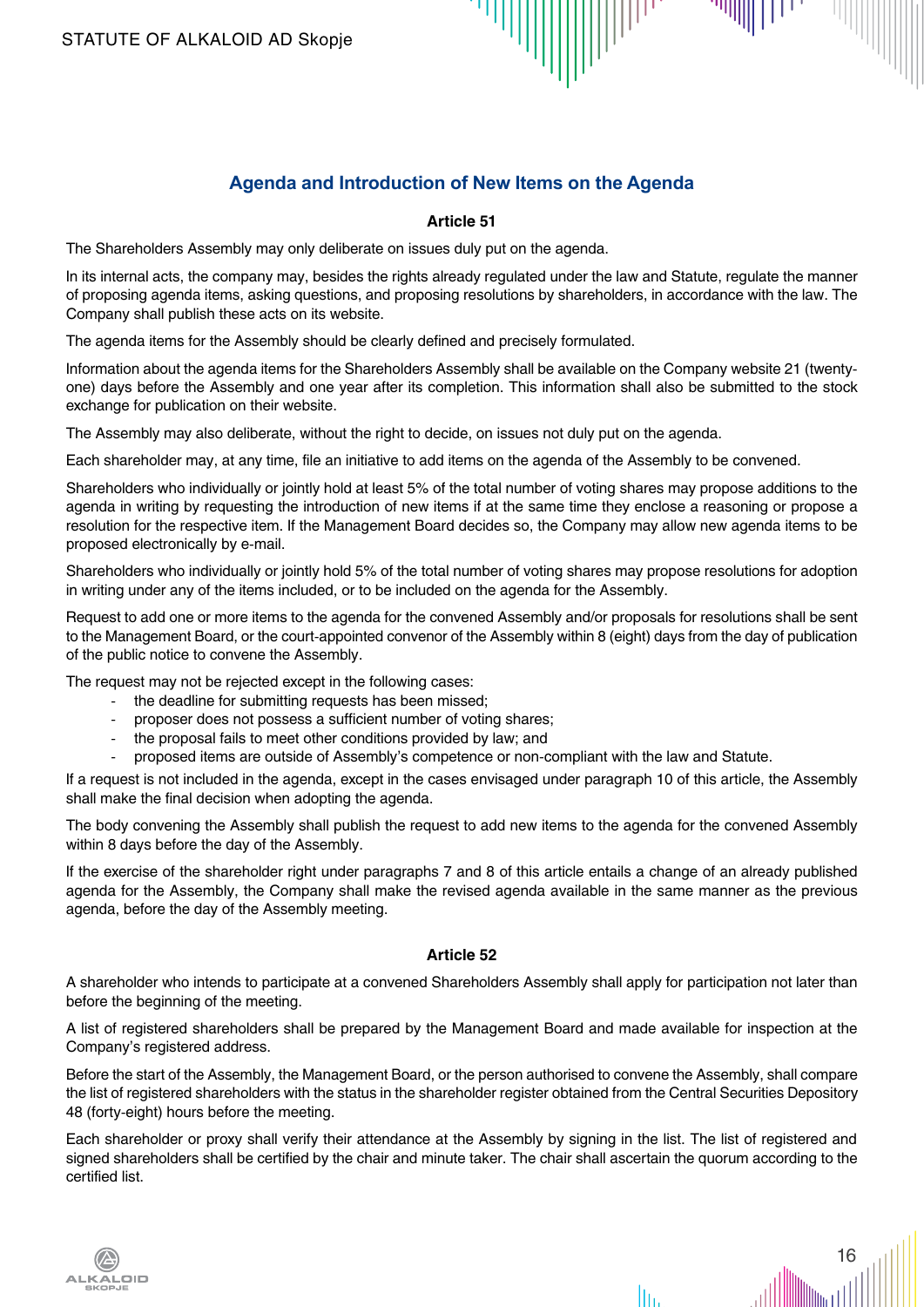The certified list shall be made available for inspection to all Assembly participants before the first vote. Any verified participant may request a copy of the certified list at their own expense.

Ш

#### **Right to Ask Questions**

#### **Article 53**

Any shareholder shall be entitled to ask questions at the Shareholders Assembly on any of the agenda items, and the Company shall do its best to respond to them.

The right to ask questions and the obligation of the Company to respond shall depend upon a previous confirmation of the shareholder's identity, maintaining order in the meeting and proceeding of the Assembly, preserving confidentiality of operation, and the Company's business interests.

The Shareholders Assembly of the Company shall adopt Rules of Procedure which, inter alia, shall govern the manner, time, and the number of questions asked by the shareholders regarding the Assembly, and the manner and time of answering the questions by the Company.

During the Assembly, the Company shall allocate sufficient time for asking shareholder questions. The Company shall make an effort to ensure that the Supervisory and Management Board members, including their chairs and the authorised external auditor, are present at the Assembly to answer shareholder questions.

The Assembly shall be conducted in a manner allowing a reasonable time for questions to the Management Board, the Supervisory Board, and the authorised external auditor.

The chair may set a time limit to the right to speak or ask shareholder questions at the Assembly meeting.

Before the start and during the Assembly, the Chair shall be authorised to set time limits for the duration of the Assembly, discussion on specific agenda items, and individual discussions or questions.

To achieve the purpose of the Assembly, and to avoid undue delays, the Chair shall be entitled to end the discussion at the Assembly.

The Company may provide one summary answer to questions of the same or similar content.

Shareholder questions shall be considered as answered if answers are made available on the Company website in a question-and-answer format.

The passed resolutions and the answers to questions asked during or before the Assembly shall be published on the Company website and shall be available for a period of at least five years.

#### **Shareholder Proxy at Shareholders Assembly**

#### **Article 54**

Any Shareholder may give proxy to another natural or legal person to represent them at the Shareholders Assembly, to take part and vote on their behalf. A proxy shall enjoy the same rights as the shareholder giving the proxy, including to vote, ask for the floor, discuss, and ask questions at the Assembly.

Shareholders shall notify the Company in writing about the appointment of their proxy for the Assembly as soon as possible. Together with the notification, they shall submit to the Company an original copy of the proxy form. Otherwise, the proxy shall be considered as not given. The company may require to establish the identity of a shareholder before accepting a proxy or to verify the voting instructions if such were given to the proxy. The provisions of this paragraph shall equally apply to cancellations of a proxy in writing.

If a proxy form contains no voting restrictions or instructions, proxies may vote at their own discretion, always considering the interests of the shareholders granting the proxy.

A proxy for an Assembly shall be granted in writing.

A proxy may be authorised by one or more shareholders and the number of shareholders who can authorise the same

17

**A** A Million III

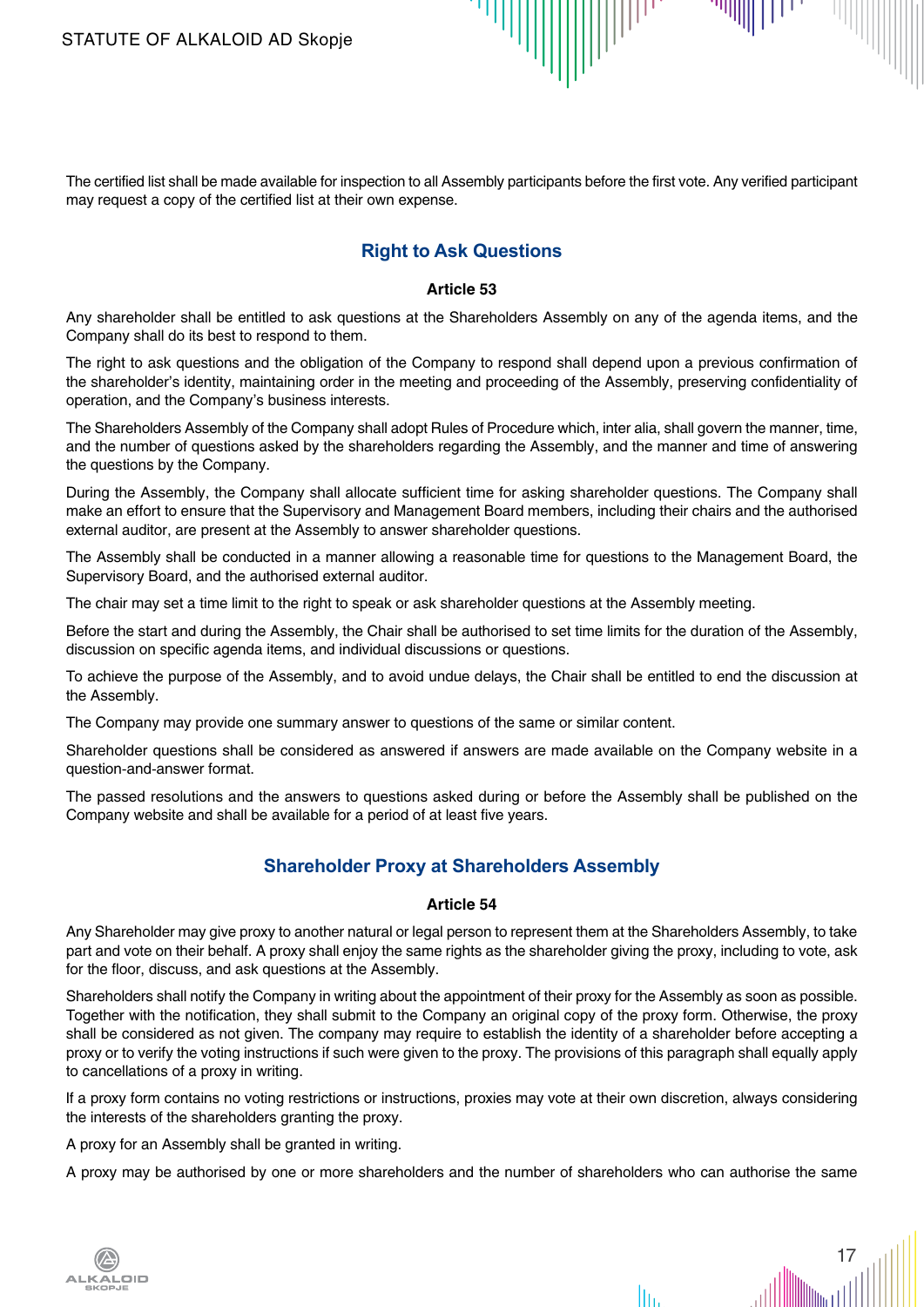

person as proxy shall not be limited.

If a proxy is authorised by several shareholders, they may act and vote for some shareholders differently than for others.

Proxies must keep a record of the voting instructions received, if any, and keep them for at least one year from the day of the Assembly in which they took part and voted. They shall also confirm they have followed those instructions if requested by the Company or the shareholder granting the proxy.

A proxy may be revoked unilaterally, without the shareholder or the proxy stating the reasons, by submitting a written notice to the other party. If a shareholder personally registers their attendance at the Assembly with all the shares they own and declare they will discuss, decide, and vote with all the shares they own, the proxy for that Assembly shall be considered as revoked and the shareholder can exercise their voting right personally and without restrictions.

#### **Conflict of Interest of Proxy**

#### **Article 55**

The company shall not restrict persons to be proxies at the Shareholders Assembly except when they are in a conflict of interest.

Conflict of interest shall exist when there is a risk that the person has an interest other than the interest of the shareholder authorising them as their proxy, and especially when the person is:

- 1) Management Board member or Supervisory Board member, including their immediate family members;
- 2) Company executive or member of their immediate family;
- 3) Management Board member or Supervisory Board member, employed or certified auditor in companies affiliated with, or dependent to the Company, including their immediate family members;
- 4) Legal representative or another authorised natural person of the Company or of another Company-owned legal person; and
- 5) Internal or external auditor of the Company.

In case of conflict of interests within the meaning referred to in paragraph 2 of this article, the person may not be a proxy.

By exception to paragraph 3 of this article, persons with a conflict of interest may be authorised as proxy at the Assembly, only if:

- 1) previously disclosed to the shareholders that they are in a conflict of interest, and
- 2) the shareholders authorising them as proxy have given them specific voting instructions in writing for each proposed resolution to be voted under the agenda items at the Assembly for which the proxy is given.

By exception to paragraph 3 of this article, legal persons may grant a proxy to a member of their management body or their employee, to take part and vote at the Assembly.

When anyone given a proxy by a shareholder is in a conflict of interest situation, anyone may notify the Company thereof. When informed about a conflict of interest, the Management Board or the Supervisory Board shall check that information and ask the person who has been reported to the Company as having a conflict of interest, to disclose all information on the possible existence of the conflict.

The Company shall publish on its website the proxies' identities and reasons for the conflict of interest without delay.

If anyone has taken actions as a proxy, being in a conflict of interest not previously disclosed to the authorising shareholders or the company, they shall be considered as not appointed as proxy.

#### **Vote by Correspondence**

#### **Article 56**

Shareholders may vote by correspondence before the day of the Shareholders Assembly.

Before the Company allows shareholders to vote by correspondence, it may ask them to confirm their identity by submitting personal identification documents in original or copy, as they choose, without having to notarise or certify them by a domestic or foreign competent authority.



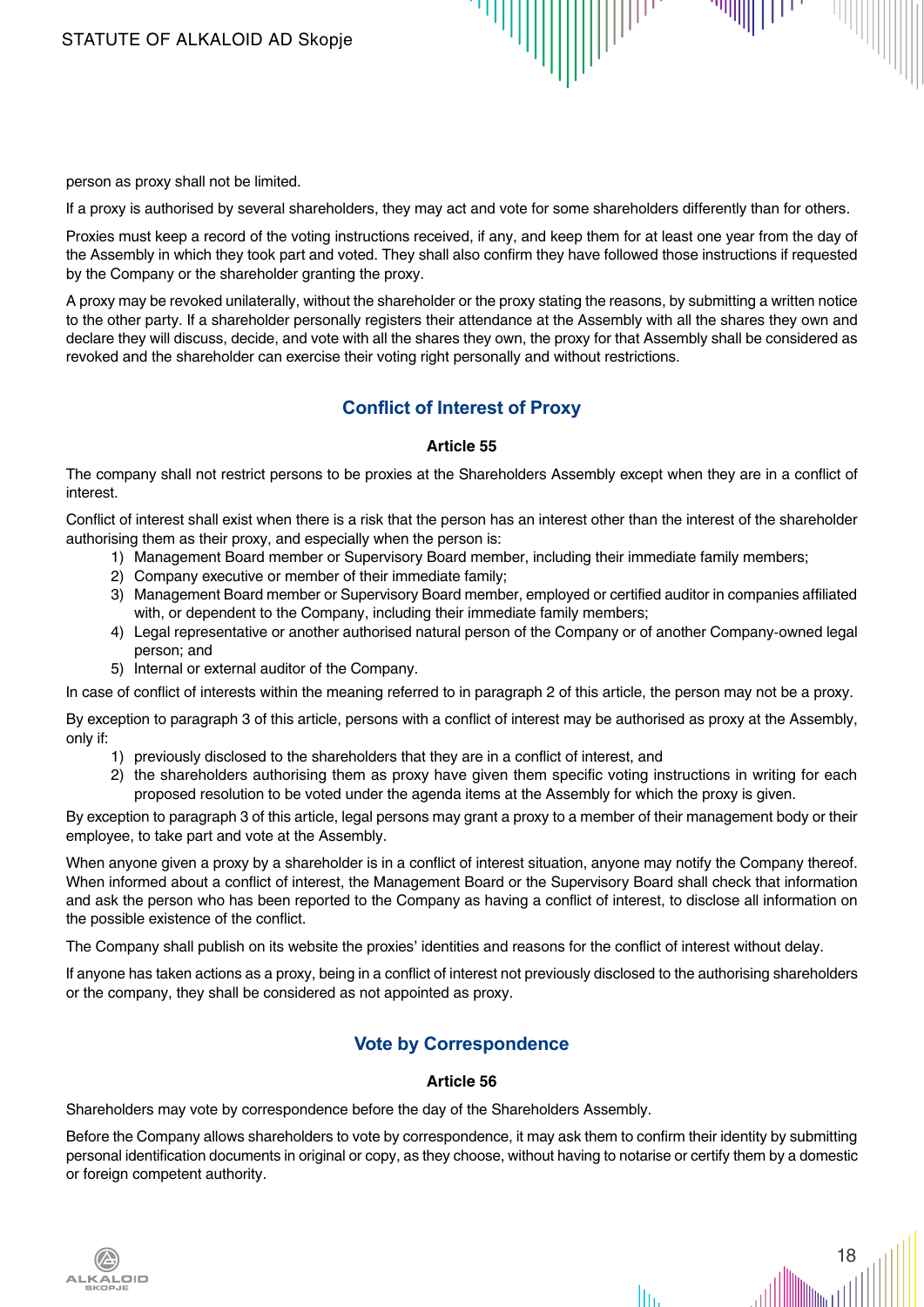On its website, the Company shall publish the vote-by-correspondence forms, description of the procedure, the identification documents needed, and the deadline for receipt of the vote-by-correspondence forms.

#### **Electronic Participation of Shareholders at Shareholders Assembly**

#### **Article 57**

The Company shall allow shareholders to take part at the Shareholders Assembly electronically, through:

- 1) live transmission of the Assembly;
- 2) two-way live audio and video communication, which shall allow shareholders to address the Assembly remotely from anywhere, and
- 3) electronic means for voting, before or during the Assembly, without having to authorise a proxy to attend physically.

If the Company allows shareholders to participate at the Assembly electronically in one of the above ways, it must set up a system for electronic shareholder registration and recording to identify them and maintain the security of the electronic connection during the shareholders' participation in one of the ways prescribed in paragraph 1 of this article and shall not require shareholders to submit documents notarized or certified by a domestic or foreign competent authority.

#### **Article 58**

The Company shall prescribe in an internal act and publish on its website a description of the procedure, the necessary shareholder identification documents, and the place where the documents for electronic registration and recording can be collected.

#### **Article 59**

The Shareholders Assembly may proceed if attended by verified participants who own a majority of the total number of voting shares.

The Assembly cannot start without a quorum.

In such a case, within not more than 15 (fifteen) days from the day of the scheduled Assembly, a new Assembly date shall be set (rescheduled Assembly), which shall be held within that deadline. The new date for the rescheduled Assembly shall be announced in the same manner as the Assembly which failed to have a quorum.

Participants shall not register again for the rescheduled Assembly. Before the start of a rescheduled Assembly, each attendee shall sign in a list, thereby verifying their attendance at the rescheduled Assembly. The Assembly Chair and minute taker shall verify the signed list by their signatures. After verifying the list, the Assembly Chair shall ascertain the attendance of registered shareholders or proxies or quorum for conducting the Assembly.

The rescheduled Assembly may only decide upon issues set out in the agenda for the first convening of the Assembly, regardless of the number of present shareholders and the number of shares they hold.

The rescheduled Assembly may not decide upon matters that, under the law, shall be decided by a majority larger than the majority of the quorum referred to in paragraph 1 of this article.

#### **Article 60**

At the Shareholders Assembly, resolutions shall be passed by a majority of the represented voting shares, unless the law and this Statute require a larger majority.

#### **Article 61**

19<br>||||<sub>||ساا</sub>|||||||||<sub>|| ..</sub>

Iщ.

The Shareholders Assembly meeting shall be presided by a chair.

The chair shall determine the order of proceedings and maintain the order at the meeting.

A chair shall be elected for each Assembly.

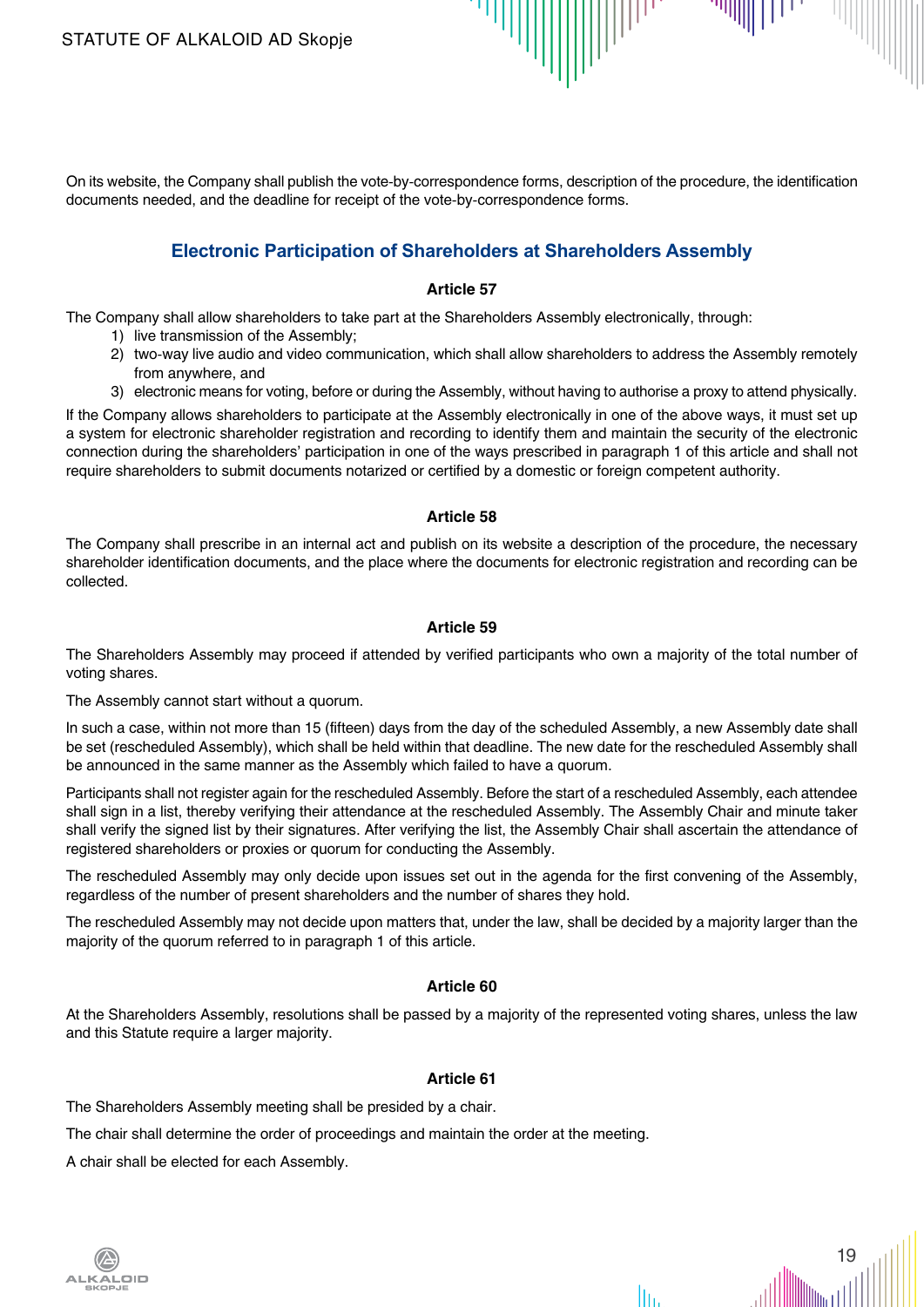

Any shareholder or proxy may be elected Chair.

Management or Supervisory Board members may not be elected Chair.

#### **Article 62**

чн

To maintain order at the Shareholders Assembly, the Chair may warn shareholders and other participants, take the floor away and remove them from the meeting if they substantially disrupt the order and proceeding.

The Chair may remove a participant from the Assembly if they have been warned or taken the floor away and still continue to not observe the order, as well as a participant behaving indecently, insulting others and thus disabling the proceeding of the Assembly.

The measures imposed to maintain the order shall apply only to the meeting at which they were pronounced.

#### **Article 63**

If a Shareholders Assembly meeting that has already started is adjourned, the shareholders present may decide to continue the meeting on a date, time, and place decided by a majority vote of the quorum, but not later than 8 (eight) days from the day of adjournment.

If the Assembly fails to pass a decision for the meeting to continue, the chair shall determine the date, time, and place.

Shareholders shall not register again to participate in the continuation of the adjourned meeting, except for shareholders who were not registered for the adjourned meeting. Before the adjourned Assembly meeting continues, the attendance of shareholders present shall be verified, the list certified, and the quorum ascertained.

If there is no quorum at the continued meeting or if not held within the set deadline, a new Assembly shall be scheduled.

The resolutions passed at the adjourned Assembly, regardless of their continuation, shall be deemed valid. At the Assembly meeting that continues, the Assembly shall discuss and decide only upon matters not considered and decided upon.

#### **Article 64**

Shareholders shall exercise their voting right at the Shareholders Assembly according to the number of shares.

Shareholders shall not lose their voting rights when pledging their shares.

The voting right attached to shares owned by a minor or by another legally incapacitated person shall be exercised by their legal representative, or guardian, in person or by proxy, appointed by a written and notarised proxy statement.

The voting right attached to shares owned by a deceased person, until probate has been completed, shall be exercised by a joint representative appointed by the heirs of the deceased, appointed by a written and notarised proxy statement.

#### **Article 65**

At the Shareholders Assembly, a shareholder may not vote, personally or through a proxy, on a resolution exempting them personally from liability, claim, and obligation the Company has against them or which grants them certain advantages and/ or privileges by the Company, or in a vote to initiate court or other proceedings against them.

If a shareholder acts contrary to paragraph 1 of this article, they shall be liable for damages that the Company would suffer, unless they prove that a majority would have been reached even without their vote.

#### **Article 66**

The Shareholders Assembly shall decide by public ballot.

If requested by one or more shareholders holding at least one-tenth of the total number of voting shares, the Assembly shall hold a secret ballot.

20<br>||||<sub>||اا</sub>||||||||||||<sub>||||</sub>

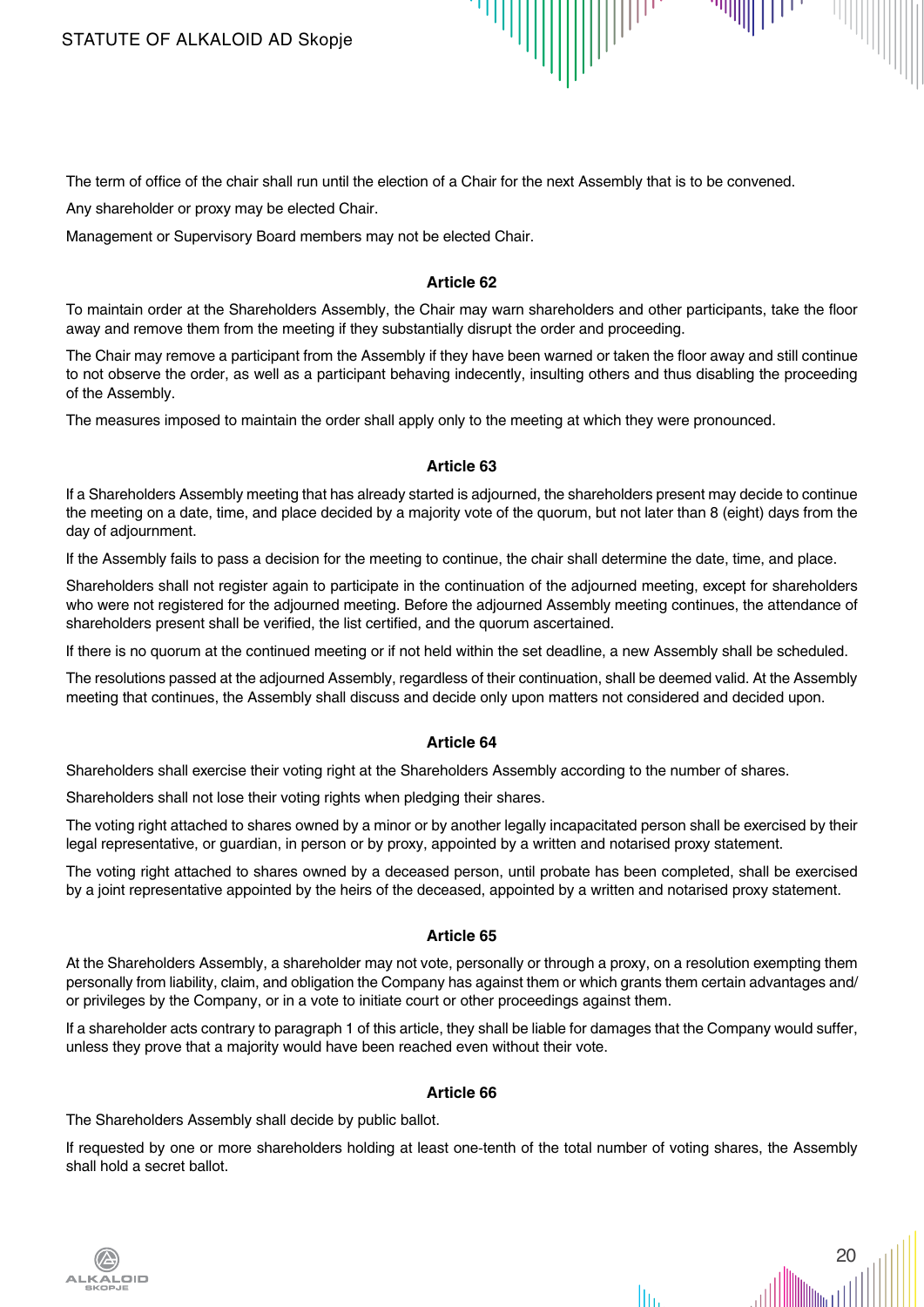#### STATUTE OF ALKALOID AD Skopje

The company shall determine the voting results only insofar as to show that the required majority for each resolution has been reached.

Ч

If a shareholder contests a vote or requests a full account for the voting results, for each resolution voted at the Assembly the Company shall determine the total number of shares for which valid votes were cast, the total number of valid votes, and the part of the share capital they represent, and the number of votes FOR, AGAINST, and ABSTAIN for each voted resolution.

The Company shall publish the voting results on its website within 15 days from the day of the Assembly, in the manner outlined in paragraph 4 of this article.

The Assembly resolutions shall take effect on the day of passing, except when a resolution contains a different date of effect.

#### **Article 67**

A secret ballot shall be conducted by a Committee for conducting a secret ballot elected by a Shareholders Assembly resolution consisting of 3 (three) shareholders. A shareholder or any other person who is a Management Board or Supervisory Board member, or Chair of the Assembly at which a secret ballot takes place shall not be elected to the Committee. The Committee for conducting the secret ballot shall work impartially and fairly.

The Committee shall determine the content, make copies, and numerate the ballot cards, count the votes and submit a written report on the secret ballot. The secret ballot report shall be signed by all Committee members.

The ballot card shall state the names and surnames of all candidates being elected by secret ballot.

When voting by secret ballot, ballot cards shall contain the matters to be voted, an option to vote FOR, AGAINST, or ABSTAIN for each matter or group of matters or another clear option, and an explanation of the manner in which the secret ballot is conducted.

Ballot cards, used and unused, the ballot report, and other voting material shall be kept in the same manner as the assembly minutes.

#### **Article 68**

Shareholders Assembly resolutions unfavourably altering a right attached to a certain type of shares shall be valid only if shareholders representing the respective share type previously give their consent by a two-thirds majority vote.

The separate resolutions of the shareholders of a certain class shall be passed either in a separate meeting of these shareholders or at the same Assembly with the other shareholders but in a separate vote unless otherwise provided by law. The provisions of the law governing the decision-making at the Assembly shall apply to the convening of the separate meeting, the participation therein, and the adoption of the separate resolutions. The separate Assembly may be convened or a separate vote requested by shareholders who own at least one-tenth of the total number of shares that may participate in the vote to pass a decision for consent.

#### **Article 69**

At the Shareholders Assembly, any shareholder may request to be informed about the state of affairs in the Company and its relations with other companies if such information is related to the items on the Assembly agenda.

A shareholder who is denied the information may request in writing that their question, request, and the reasons for the denial be entered in the minutes.

A shareholder who has been denied the information may seek court protection of their right to be informed. The proposal shall be filed within 15 (fifteen) days from the day of the Assembly.

#### **Article 70**

21<br>|||| روزا||||||||||<sub>|| ر.</sub>

lli.

Minutes shall be taken at the Shareholders Assembly proceeding, containing data on:

1) Company's business name and registered office;

ALIZAL OID

- 2) date, time, and place of the Shareholders Assembly;
- 3) names of the Assembly Chair, minute taker, vote counters, and voting committee members, if any;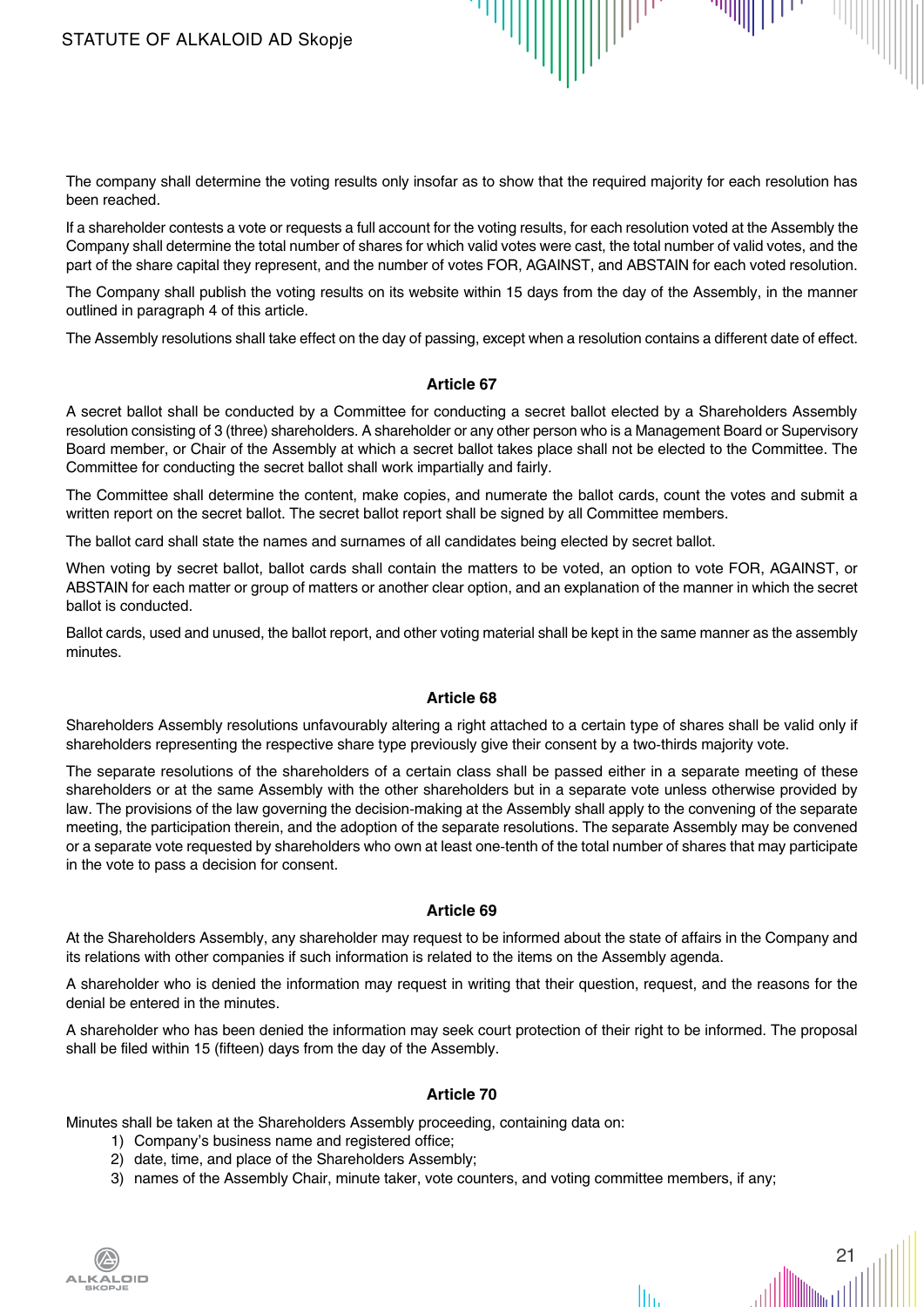- <span id="page-21-0"></span>4) Assembly agenda;
- 5) number of attending shareholders, or proxies and required quorum;
- 6) discussions at the Assembly;
- 7) important events at the Assembly and proposed resolutions;
- 8) resolutions, number of votes FOR and AGAINST, and the number of abstaining votes; and
- 9) reservations or objections to any resolution by shareholders, Management, or Supervisory Board members, if any.

чн

A member of the Management Board and the Supervisory Board or the Assembly chair may not be elected minute taker and minute certifier.

The minutes shall be prepared at the latest within 8 (eight) days from the day of the Assembly and signed by the minute taker and the Assembly Chair and verified by the minute verifiers.

Each shareholder may, at their own expense, request from the Management Board to issue a copy of the Assembly minutes.

When a notary public takes minutes, the minutes shall be prepared at the latest within 3 (three) days from the day of the Assembly and shall be signed by the notary and the Assembly Chair. The notary public taking the minutes shall be the one issuing copies of the minutes. The minutes and annexes shall be kept for at least 10 (ten) years.

#### **Article 71**

The Company may publish some of the information related to the Shareholders Assembly in English.

## **7. Management System (Common Provisions)**

#### **Common Provisions**

#### **Article 72**

The Company management shall be organised in a two-tier system. The Company shall have a Management Board and a Supervisory Board.

#### **Article 73**

Only a natural person having legal capacity may be elected Management Board or Supervisory Board member.

Management or Supervisory Board member may not be a person sentenced or subjected to a misdemeanour sanction of prohibition to perform a duty in a certain occupation, which is partially or fully included in the scope of the Company's business, as long as such prohibition is in force.

#### **Article 74**

The Supervisory Board members shall be elected by the Shareholders Assembly by a majority of the voting shares.

Before the election of Supervisory Board members, the following information shall be published in writing for each candidate: age, gender, educational and other professional qualifications, working experience and how it was gained, companies in which they are, or were management or supervisory board members, and other important positions they held, number of shares they hold in the Company or in other companies, loans and other liabilities they have towards the Company, and the minimum number of days in the calendar year they are expected to be available to perform their duties if elected as Supervisory Board members.

The proposer of the candidate shall provide to the Company the information referred to in paragraph 2 of this article. If the above information is not provided in the prescribed form, the Management Board shall be entitled to reject the proposed candidate for Supervisory Board member.

The Supervisory Board shall confirm that the candidate meets the requirements provided by law, other applicable regulations,

22

ad Million 1

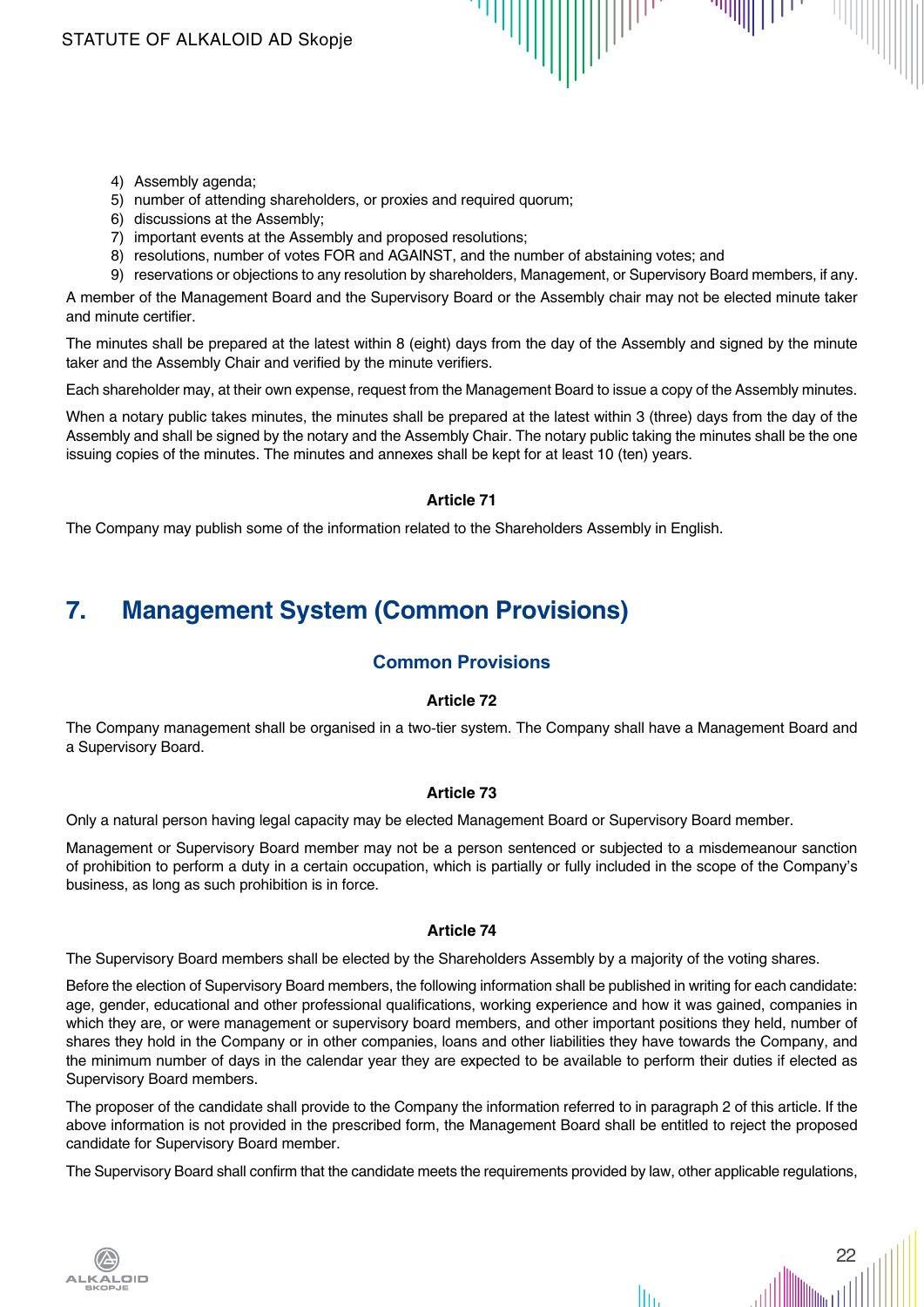#### STATUTE OF ALKALOID AD Skopje

ALKALOID

the Company Statute and internal acts and whether the candidate fits into the Supervisory Board profile.

The data referred to in paragraph 2 of this article shall be provided to the shareholders not later than seven days before the election by the Shareholders Assembly. The data shall be available to all shareholders.

Ч

The resolution of the Shareholders Assembly for the election of a Supervisory Board or its member shall take effect on the day of its passing.

The application for registration in the trade register shall be submitted by a person appointed by a resolution of the Shareholders Assembly.

#### **Article 75**

The term of office of the Supervisory Board members shall be four years, or until the expiration of the term of office for which they were elected.

Management Board members shall be elected for a period of six years, or until the expiration of the term of office for which they were elected.

Management or Supervisory Board members may be re-elected, regardless of the number of terms they have previously served unless otherwise provided by this Statute.

When the office of a Management or Supervisory Board member terminates for any reason before the expiration of the term, a new member shall be elected to replace them under the provisions of this Statute, whose term of office shall last until the expiration of the term for which their predecessor was elected.

When the office of a Management or Supervisory Board member terminates, for any reason, before the expiration of the term for all members at the same time, the newly elected members shall have the term of office provided by this Statute.

#### **Article 76**

A Supervisory Board member cannot be elected non-executive member in more than five boards of directors at the same time, or in more than five supervisory boards of companies having registered office in the Republic of North Macedonia.

A Management Board member may not be elected executive member of a board of directors or management board member in other companies having registered office in the Republic of North Macedonia, except in banks, insurance companies, and other companies, if so provided by law.

A Management Board member may be elected non-executive member of a board of directors or supervisory board member, in a maximum of five other companies having registered office in the Republic of North Macedonia.

#### **Article 77**

If certain members of the Supervisory Board cease to perform their functions during their term of office or are prevented from doing so, the other members of the Supervisory Board shall continue to work until the vacancy is filled.

If the number of members decreases, the remaining Supervisory Board members must convene a Shareholders Assembly within 3 (three) days to fill the vacancy on the Supervisory Board. If the Assembly is not convened within this deadline, the Management Board shall convene the Assembly, within 3 (three) days from the previous deadline.

If the remaining Supervisory or Management Board members fail to convene the Assembly within the specified deadline, anyone with a legal interest may file a proposal to request the court to appoint a natural person to convene the Assembly.

#### **Article 78**

The Management or Supervisory Board members and the members of their families (spouses, parents, and children) without the approval of the Supervisory Board may not:

- 1. perform activities that fall within the Company's scope of business for their own or someone else's account;
- 2. perform another business or activity in another company, with the same or similar scope of business, paid or unpaid, for their own or someone else's account;
- 3. be members of a management body or supervisory board, or a controller in another company with the same or

23

allMa<sub>matt</sub>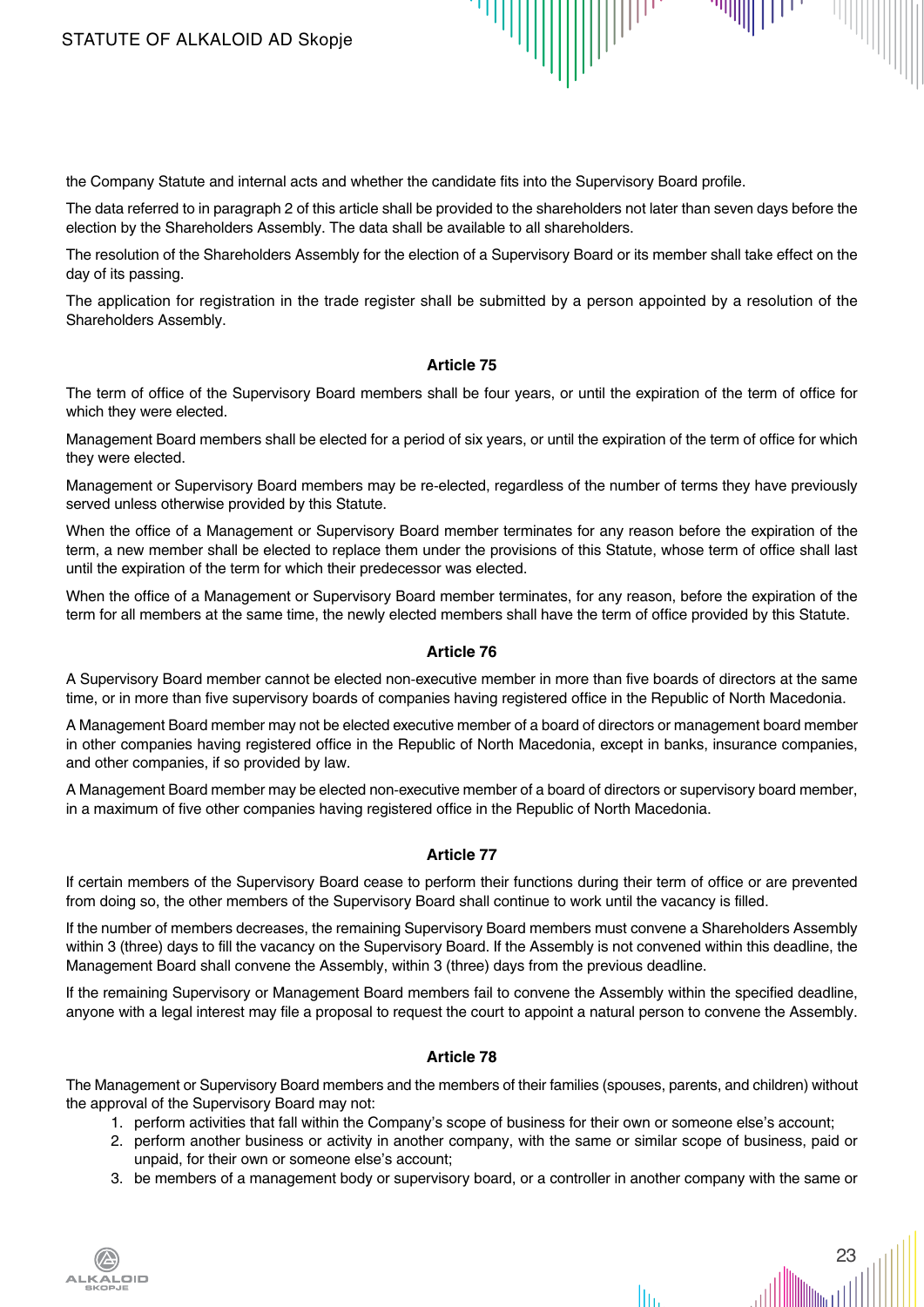similar scope of business as the Company;

4. do business on Company premises for their own or someone else's account.

The Management or Supervisory Board members may not:

1. request, accept, or approve gifts of material value or donations from the Company for themselves or their family members;

чн

- 2. enable third parties to benefit to the detriment of the Company.
- 3. abuse business opportunities belonging to the Company for their own personal interest or the interest of their family members;
- 4. earn other types of personal income from the operation of the Company, except the rights arising from their agreement, concluded with the Company and/or the companies affiliated by capital with the Company, the compensation they receive as Supervisory and Management Board members, and the income from any shares they may hold in the Company;

Before election as Management Board members, candidates shall notify the Supervisory Board in writing of all their businesses and activities in other companies, paid or unpaid, which they perform on their or anyone else's account.

Before election as Supervisory Board members, candidates shall notify the Supervisory Board in writing of all their businesses and activities in other companies, paid or unpaid, which they perform on their or anyone else's account

The Shareholders Assembly must be notified at the first next meeting about the given approval from paragraph 1 of this article.

If a Management or Supervisory Board member acts contrary to the prohibitions under paragraph 1 and paragraph 2 of this article or fails to disclose a relevant fact in the notification under paragraph 3 and paragraph 4 of this article, the Company may:

- request compensation for damages; or
- request to surrender the legal matter for the Company benefit and to give the Company the benefit deriving from the legal matter concluded for its own or anyone else's account.

If the Management or Supervisory Board member fails to act according to the previous paragraph, the remaining Management or Supervisory Board members, or any shareholder, may file a lawsuit to fulfil the claims set out in paragraph 6 of this article.

The right to exercise the claims from paragraph 6 of this article shall expire 90 (ninety) days from the day of discovery.

#### **Article 79**

Management or Supervisory Board members must act as prescribed by Articles 183, 184, and 185 of this Statute for any Company contract or other business activity in which they have an interest, even if indirectly.

Any Management or Supervisory Board member having an interest shall declare it immediately.

If a member or interested member of the Management Board or the Supervisory Board learns that any of the conditions from paragraph 1 of this article are met, they shall immediately notify the Supervisory Board. The interested member shall be entitled to be heard, but may not participate in the debate or decision-making for granting a decision to approve a transaction with an interested party.

If the Supervisory Board or the Shareholders Assembly fail to grant an approval, or the decision granting the approval was illegal, claims to third parties cannot be made, unless the Company proves that the third party was aware of the non-existence of approval or the illegality of the decision, or given all the circumstances, must have been aware thereof.

All matters related to the prevention and management of conflicts of interest shall be governed in more detail by a Company's internal act.

#### **Article 80**

The Supervisory and Management Board members shall immediately inform the president of their board if they, directly or indirectly or on behalf of third parties, have a significant interest in any transaction, contract, or business activity that directly affects the Company's interests.

24

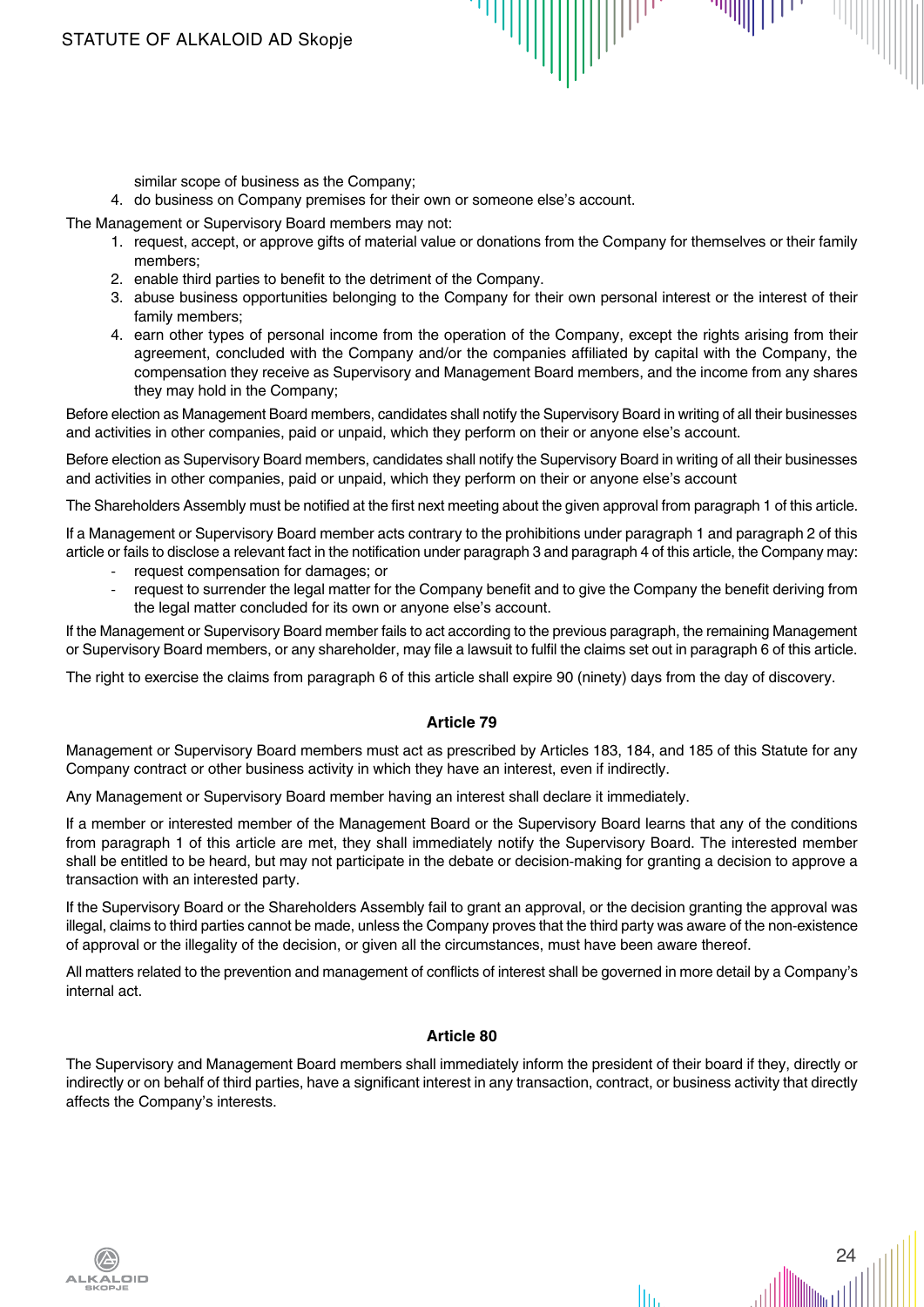

25

allMa<sub>matt</sub>

Iщ.

#### **Article 81**

If a Supervisory Board member suspects a potential conflict of interest, they shall not participate in the part of the Supervisory Board meeting where a contract or any other legal matter that may directly or indirectly refer to that member is discussed and/or decided.

#### **Article 82**

The rights and obligations of the Management Board members, besides the rights and obligations provided by law, shall be defined by an Agreement governing the relations between the Company and the Management Board member.

The Supervisory Board shall conclude the agreement on behalf of the Company, and the President of the Supervisory Board shall sign it.

#### **Article 83**

All members of the Management Board and the Supervisory Board shall have equal rights and obligations, regardless of how they are distributed among them within the body.

They shall work jointly in line with the authorisations provided by law and the tasks entrusted to them under the law and this Statute.

The Supervisory and Management Board members shall act in the best interest of the Company and all shareholders.

The Management Board and the Supervisory Board shall act and decide as provided by law, the Statute, the Rules of Procedure, and other internal acts.

The Company's internal acts shall clearly define the powers and responsibilities of the Management Board and Supervisory Board, as provided by law, and the structure, systems, and management processes on which the two boards base their cooperation.

#### **Article 84**

The Management Board members shall submit a written Company performance report to the Supervisory Board at least once in three months, and shall submit an annual account, annual financial report and an annual Company performance report after the end of the business year.

At the request of the Supervisory Board, the Management Board members shall compile a special report on the state of affairs in the Company or on any issue from its operation.

The Supervisory Board members may take actions, alone or through other persons, to inspect the performance of the Company and its management by the Management Board members. At the request of at least one Supervisory Board member, Management Board members shall prepare all documents and notifications necessary to supervise its work.

Each Supervisory Board member shall be entitled to inspect all reports, acts, and documents that the Management Board members submit to the Supervisory Board.

All materials required for a Supervisory Board meeting shall be submitted to all Supervisory Board members, at least five days before the meeting, except in exceptional situations when, because of the urgency of the issues to be considered, materials can be submitted sooner.

#### **Article 85**

The Management Board and the Supervisory Board may work and decide if at least half of all their members attend the meeting.

The Management Board and the Supervisory Board shall pass decisions by a majority vote of the attending members.

The Management Board and the Supervisory Board may pass conclusions and decisions without holding a meeting. In such a case, the majority shall be counted from the total number of members.

In a split vote, the vote of the President of the Management Board or the Supervisory Board, and in their absence the vote

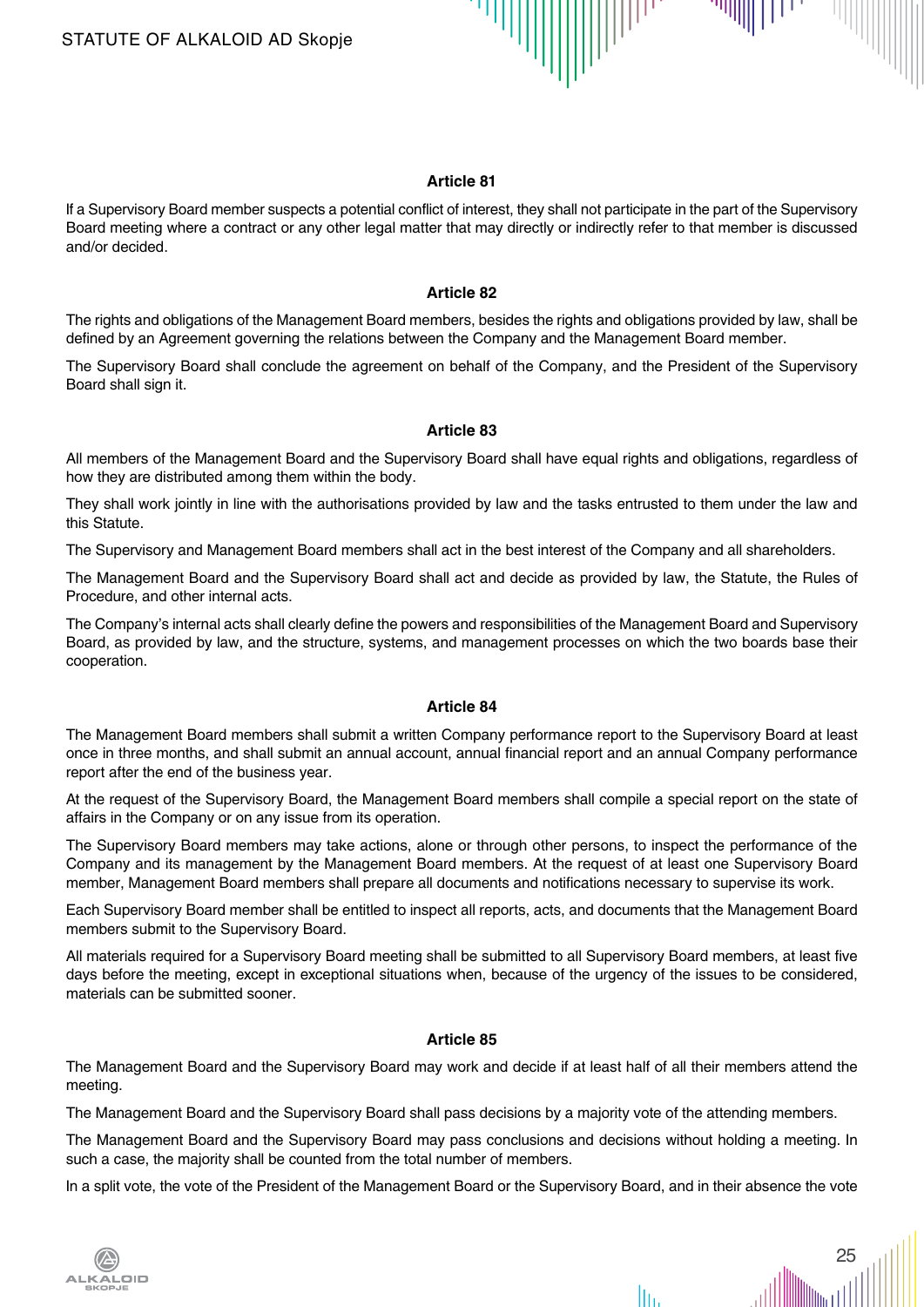

The decisions passed by the Management Board and the Supervisory Board shall take effect on the day of passing unless otherwise provided by the Decision or by law.

#### **Article 86**

The Management Board or the Supervisory Board shall meet when required to perform the activities within their competence, upon a written request of any member stating the purpose and reason for the meeting, supported by at least one-third of the Management or Supervisory Board members.

Meetings shall be convened by notifying all the Management or Supervisory Board members, stating the reasons, time, and place of the meeting.

In case of emergency, notification can be done through telecommunication or electronic means of communication.

#### **Article 87**

The Management or Supervisory Board members may participate and decide at a meeting organised by conference call, internet, or other audio-visual communication equipment, whereby all participants in such meeting can be heard or seen, and talk to each other. Attendance at such meetings shall be considered as in-person participation of the persons attending the meeting.

The participation in the meeting shall be recorded in the minutes of the Management Board, or the Supervisory Board, which shall be signed by all members attending the meeting organised in the manner referred to in the previous paragraph.

#### **Article 88**

The Management Board or the Supervisory Board may decide without holding a meeting if all members of the body give their consent for the decision to be passed without a meeting.

All decisions made in such manner shall be recorded in the minutes signed by the President of the Management Board or the Supervisory Board no later than 30 (thirty) days from the date of consenting to the decisions.

Decisions passed in such a manner shall take effect on the day of the consent of all members of the body, unless the decision provides another moment of taking effect. Giving consent can be done by signing the draft decision, or with a signature sent by fax or electronically.

#### **Article 89**

The Management Board or the Supervisory Board may form one or more Committees, from among its members and other persons.

The committees shall neither decide on issues within the competence of the Management Board or the Supervisory Board nor shall their rights and obligations be transferable.

All Committee activities shall be subject to approval by the Management Board or the Supervisory Board.

By exception, the Chief Executive Officer may also authorise the establishment of committees. The Chief Executive Officer shall appoint the members of such Committees.

Each Committee shall adopt its Rules of Procedure governing its mandate, conduct of meetings, manner of voting, and decision-making, and other details of the Committee's work.

#### **Article 90**

The Supervisory Board may oversee the Company's risk management and internal control, financial reporting, and performance of the external auditor.

26

ad Million L

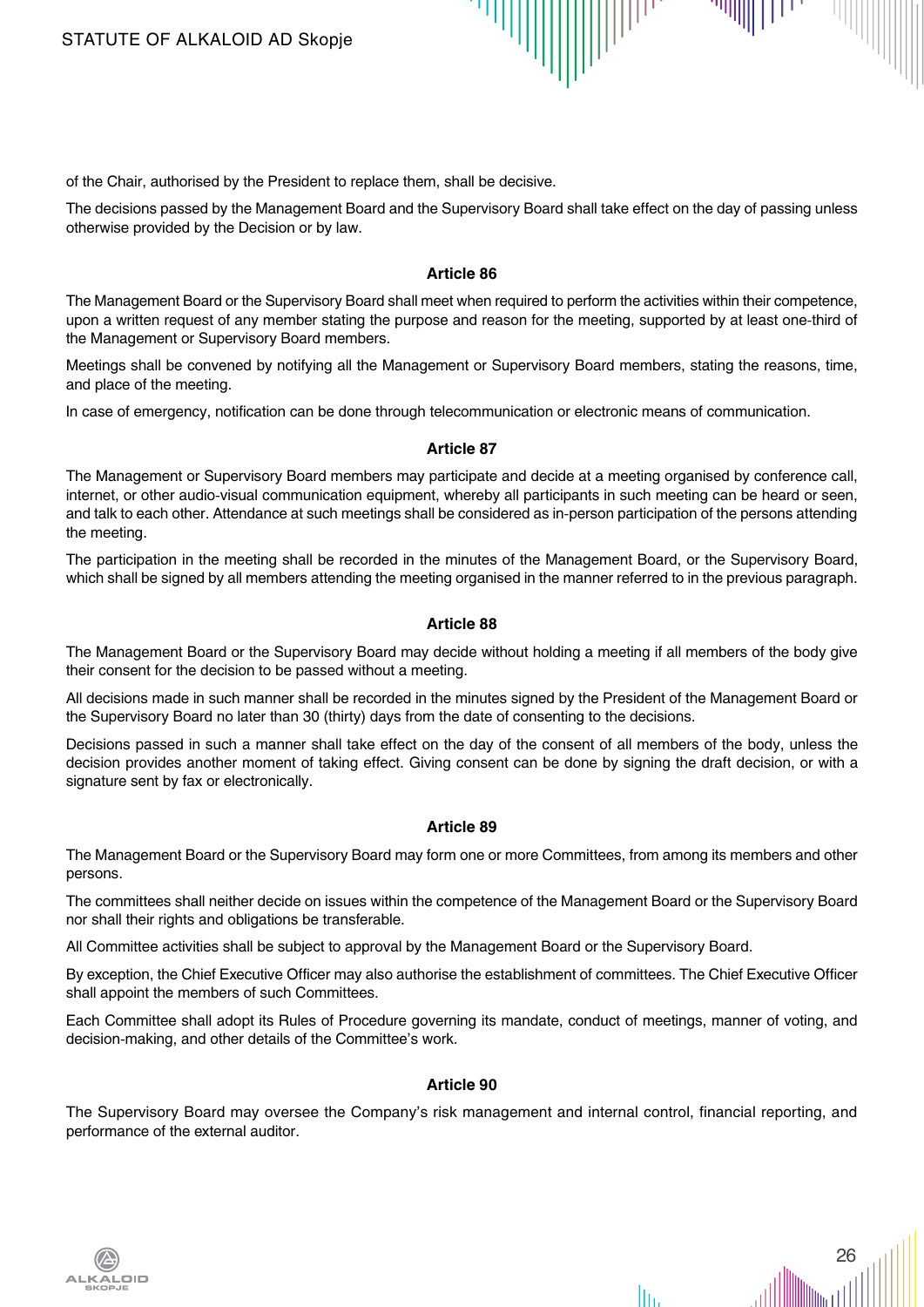

27

انتشااااان

Iщ.

#### **Article 91**

The Supervisory Board may oversee the election and appointment of Supervisory Board members and supervise the remuneration of the Management Board members.

#### **Article 92**

The Supervisory Board shall identify the knowledge, experience, and skills needed by the Management Board as a whole, and the personal qualities expected of each individual Management Board member. These criteria and qualities shall be considered when electing new Management Board members.

#### **Article 93**

The Supervisory Board shall re-examine the size, composition, and functioning of the Management Board at least once a year to assess its effectiveness and the need to propose appropriate changes.

#### **Article 94**

The Supervisory Board shall ensure that Management Board members can devote sufficient time to their duties. If the Management Board members are also members of governing bodies of other companies, this information must be published in the annual report.

#### **Article 95**

The Management Board or the Supervisory Board and the committees shall prepare minutes from their meetings, regardless of how the meetings were held, which must be prepared within 3 (three) days from the day of the meeting.

The minutes shall contain the following data: the manner in which the Management Board or the Supervisory Board worked; the time and place of the meeting; the persons attending the meeting; the meeting agenda; the issues voted and the results of each vote, including the names of members who voted FOR or AGAINST the decisions passed at the meeting. Upon request of the member who voted FOR or AGAINST, the minutes may include the reason for voting that way. If a member is in a conflict of interest, they shall be obliged to notify thereof at the beginning of the session and it shall be recorded in the minutes.

All Management or Supervisory Board members attending the meeting, and the president, or the member chairing by president's authorisation, shall sign the minutes.

#### **Article 96**

Each Management or Supervisory Board member shall exercise the granted powers in the Company's interest and all shareholders with due care and diligence, and may not transfer their powers to another member.

Members shall be obliged to keep all confidential notifications and data that are related in any way to the operations of the company, as a trade secret.

The obligation to keep a trade secret shall continue even after the end of the term of the Management Board or the Supervisory Board or their members, as prescribed with the duties specified in the contract governing the relations between the member and the Company, or otherwise.

When performing their duties, the Management or Supervisory Board members may use information, opinions, or reports of independent legal advisors, accountants, certified auditors, and other persons, reliable and competent in the work they do, but shall not be considered exempt of their obligation to act with due care and diligence.

Restrictions of the representation authority of the Management Board members shall have no legal effect against third parties, even if the restrictions were disclosed.

#### **Article 97**

The Shareholders Assembly may dismiss each or all Supervisory Board members before the expiry of the term for which

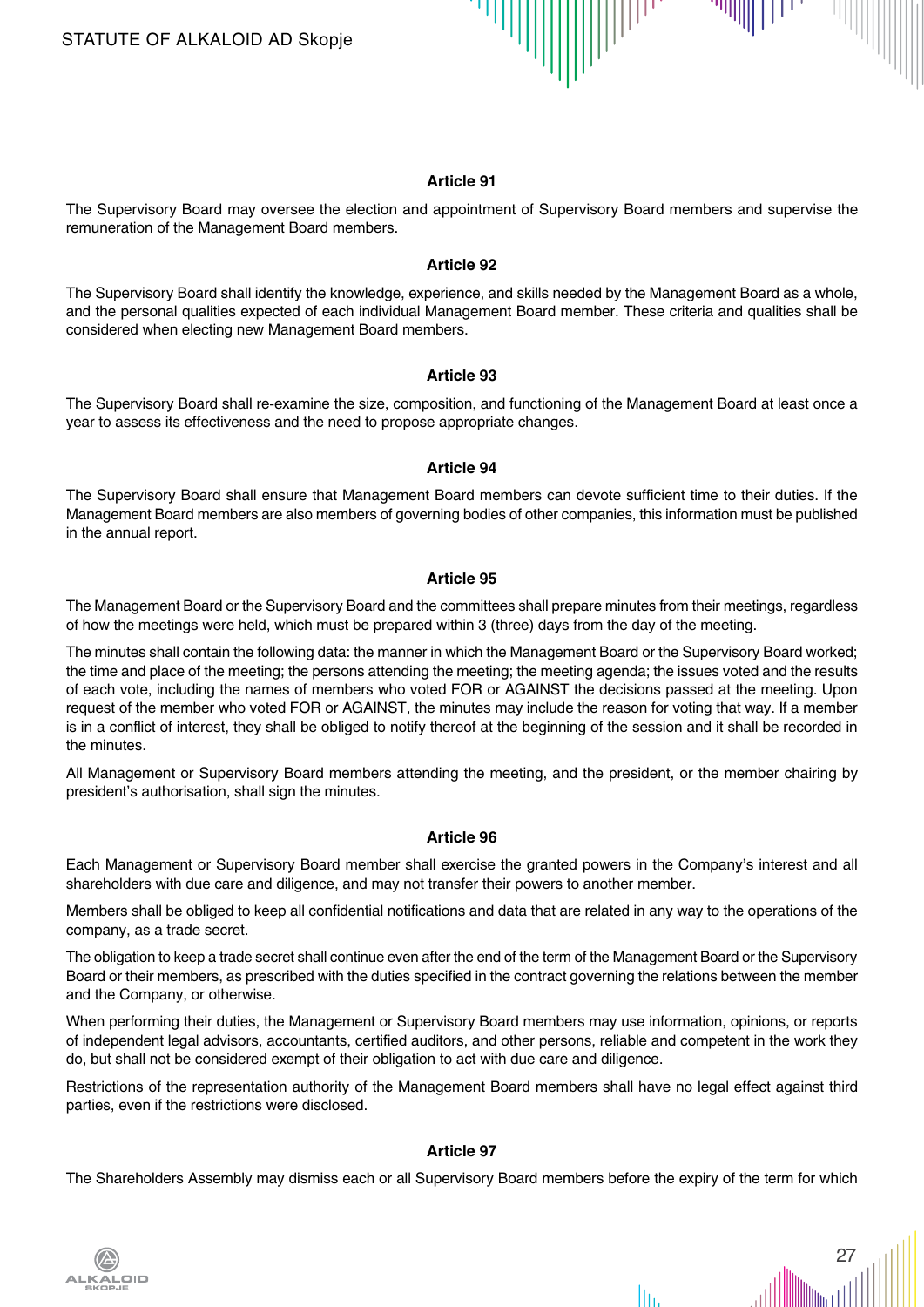

The decision for dismissal shall be passed by a majority of the voting shares represented at the Assembly.

If the Assembly passes a resolution to dismiss each or all members of the Supervisory Board, at the same meeting it shall elect new members, if the Assembly so decides and if the information on the candidates for election has been submitted in writing.

чн

Ш

The Supervisory Board may, at any time, with or without explanation, dismiss each or all Management Board members. At the same meeting, the Supervisory Board shall elect a new Management Board member or members replacing those dismissed. The decision for dismissal shall take effect on the day of its passing.

If the Assembly fails to approve the performance of the Management Board or Supervisory Board or any of the members thereof, the term of each or all Management or Supervisory Board members whose performance has not been approved by the Assembly shall terminate.

In the case of paragraph 5 of this article, the Assembly shall elect each or all Supervisory Board members, replacing those whose performance was not approved by the Assembly.

By exception from paragraph 6 of this article, the Assembly may decide that the Management or Supervisory Board members whose performance has not been approved, may continue performing the urgent work in the Company until all members of these bodies are elected. The Supervisory Board members shall be elected at a continuation of the meeting held after not less than 8 (eight) but not more than 15 (fifteen) days from the day of announcement of the date for continuation of the Assembly. The day on which the meeting is to continue shall be published in a daily newspaper.

If the Assembly dismisses more than one Supervisory Board member, there shall be a vote for dismissal of all Supervisory Board members. Supervisory Board members shall be considered dismissed if the shareholders voted for the dismissal by a majority of the voting shares represented at the Assembly. The new members shall be elected by cumulative voting.

The resolution of the Assembly to dismiss the Supervisory Board or its member shall take effect on the day of its passing.

The application for registration in the trade register of elected or dismissed members of the bodies shall be filed by the person appointed in the resolution for election or dismissal.

#### **Article 98**

A Management Board or the Supervisory Board member may resign at any time by filing a written notice to the electing body, except when the Company interests require otherwise.

The signature of the Management or Supervisory Board member on the resignation notice shall be certified by a notary public.

The acceptance of a submitted resignation shall not be decided upon.

If the Company interests so require, the Management Board or the Supervisory Board may oblige the resigning member to continue performing the function until the election of a new member, but not longer than 60 (sixty) days.

The member's term of office shall be deemed terminated on the day of filing of the resignation notice unless the notice contains another date.

Based on the resignation notice, an application to delete the data of the resigning Management or Supervisory Board member shall be submitted to the trade register.

#### **Article 99**

The Shareholders Assembly shall pass a resolution determining the monthly fee of the Supervisory Board members. The Supervisory Board members shall be entitled to reimbursement of expenses, to life and other types of insurance, and other rights related to the performance of their office.

The Supervisory Board shall submit a recommendation to the Shareholders Assembly on the amount of the monthly fee.

Supervisory Board members shall not receive any reward directly related to the Company's performance.

The Management Board members shall be entitled to a salary or monthly allowance, life and other types of insurance, reward, profit sharing which consists of a share in the annual Company profit (paid in cash, shares, royalties, bonus, or

28

allMa<sub>matt</sub>

lli.

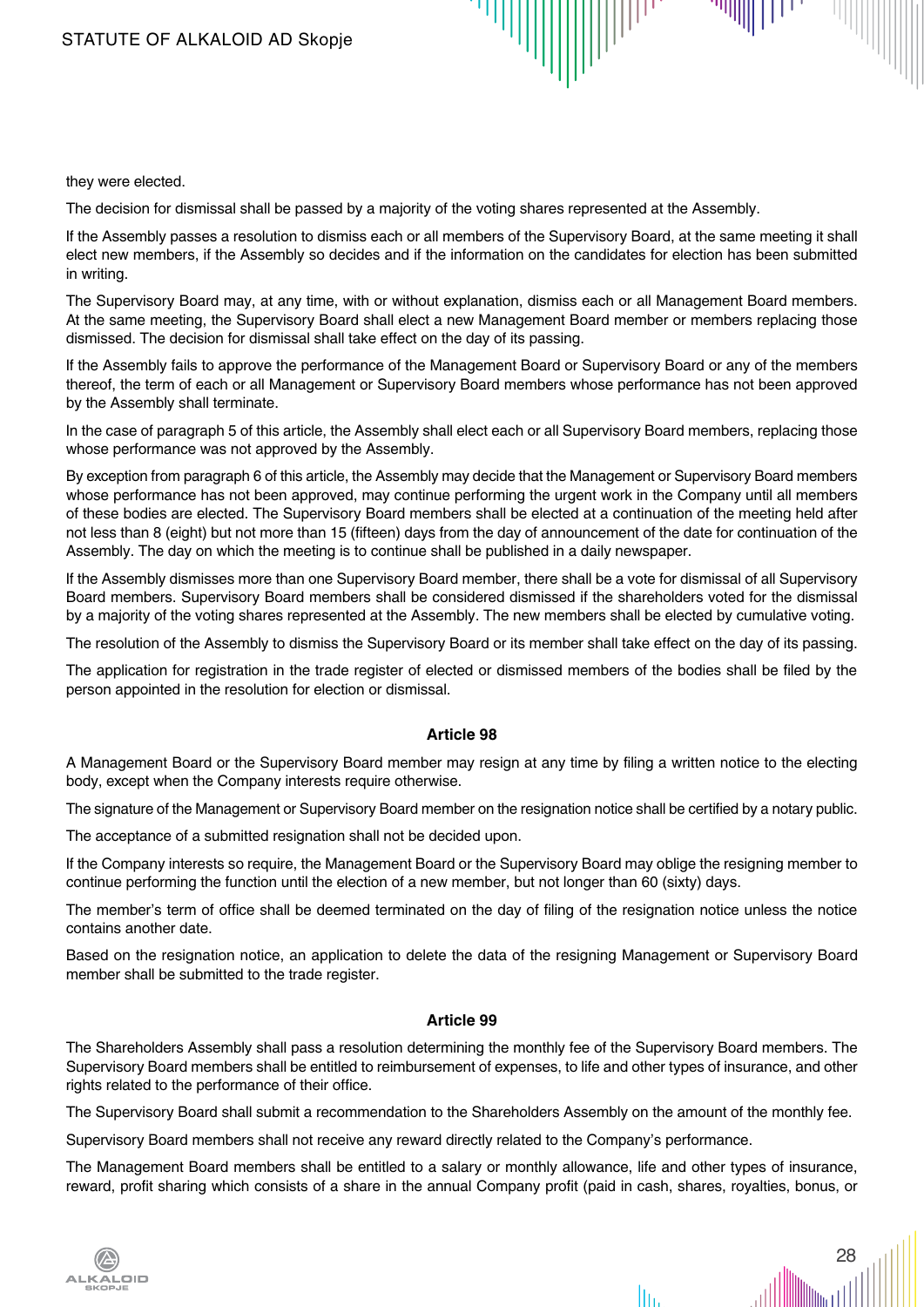else), reimbursement of travel and other expenses, and other rights.

The rights of the Management Board members shall be governed by an agreement governing the relations between the Company and the member, according to the type and scope of entrusted tasks, employment status, and their personal contribution to the Company's successful performance, in accordance with the Company internal acts.

Ч

The agreement shall define situations when the Company's financial situation shall be considered significantly deteriorated, making the member income a great burden for the Company. As a result, the Shareholders Assembly or the Supervisory Board may reduce the total income and other rights of the Management Board member. The reduction of income shall not affect the relations between the Management Board member and the Company or the member may terminate the agreement and resign as early as at the end of next quarter, with a thirty-day notice, unless the Assembly or the Supervisory Board accept a shorter deadline.

Up to 25% of the Company's annual profit may be allocated for payment of the profit-sharing of the Management Board members.

The approved share in the annual profit shall be calculated from the portion of the annual profit remaining after the reduction of the total losses carried forward from previous years and the allocations for legal and statutory reserves.

The funds paid to the Management or Supervisory Board members shall be operating costs of the Company.

#### **Article 100**

The rights and obligations arising from the employment status acquired by a Management Board member employed with the Company before the election shall be suspended. The suspension shall start from the day of the election.

For the duration of their term, the Management Board member, unless performing office without being employed, shall exercise their employment rights under the conditions set in the agreement governing the relationship between the Management Board member and the Company, as provided by law.

Paragraph 1 of this article shall apply accordingly to the persons appointed by the Management Board as persons with special powers and responsibilities (hereinafter: executives). Executives shall exercise the employment rights and obligations under the conditions set in the agreement governing the relationship between the Management Board and the executive. The contract shall govern: the salary, allowances, profit sharing, reimbursement of expenses, compensation for life and other types of insurance, and other employment rights. The type and amount of total income and the other rights and obligations arising from the employment of the executive shall be commensurate to the type and scope of entrusted tasks and responsibilities of the executive, and his personal contribution to the successful performance of the Company. The President shall sign the agreement on behalf of the Management Board.

The provisions of the collective agreements and the Employment Law on the establishment and termination of employment, disciplinary responsibility, salary, benefits, and protection of workers' rights shall not apply to the Management Board members and executives. These persons shall exercise their rights from these provisions of the Employment Law in a manner and under the conditions set in the agreement governing the relations with a Management Board member or executive.

#### **Article 101**

In a separate part of the annual performance report, the Company shall give a statement on the application of the Code of Corporate Governance of the Macedonian Stock Exchange AD Skopje.

The Company's Supervisory Board shall ensure that the Management Board shall give a statement for application of the Code of Corporate Governance from the previous paragraph of this article in a separate part of the annual performance report.

The statement for application of the Corporate Governance Code referred to in paragraph (1) of this article shall be an integral part of the Company's annual performance report.

The Company shall act in accordance with the laws and bylaws that oblige it to issue a statement for application of the Code or to provide appropriate notifications, in a manner and form set by the relevant regulations.

#### **Article 102**

The Corporate Secretary and the Company Organisational Units defined by a Company internal act shall be responsible

29

**A** A Million III

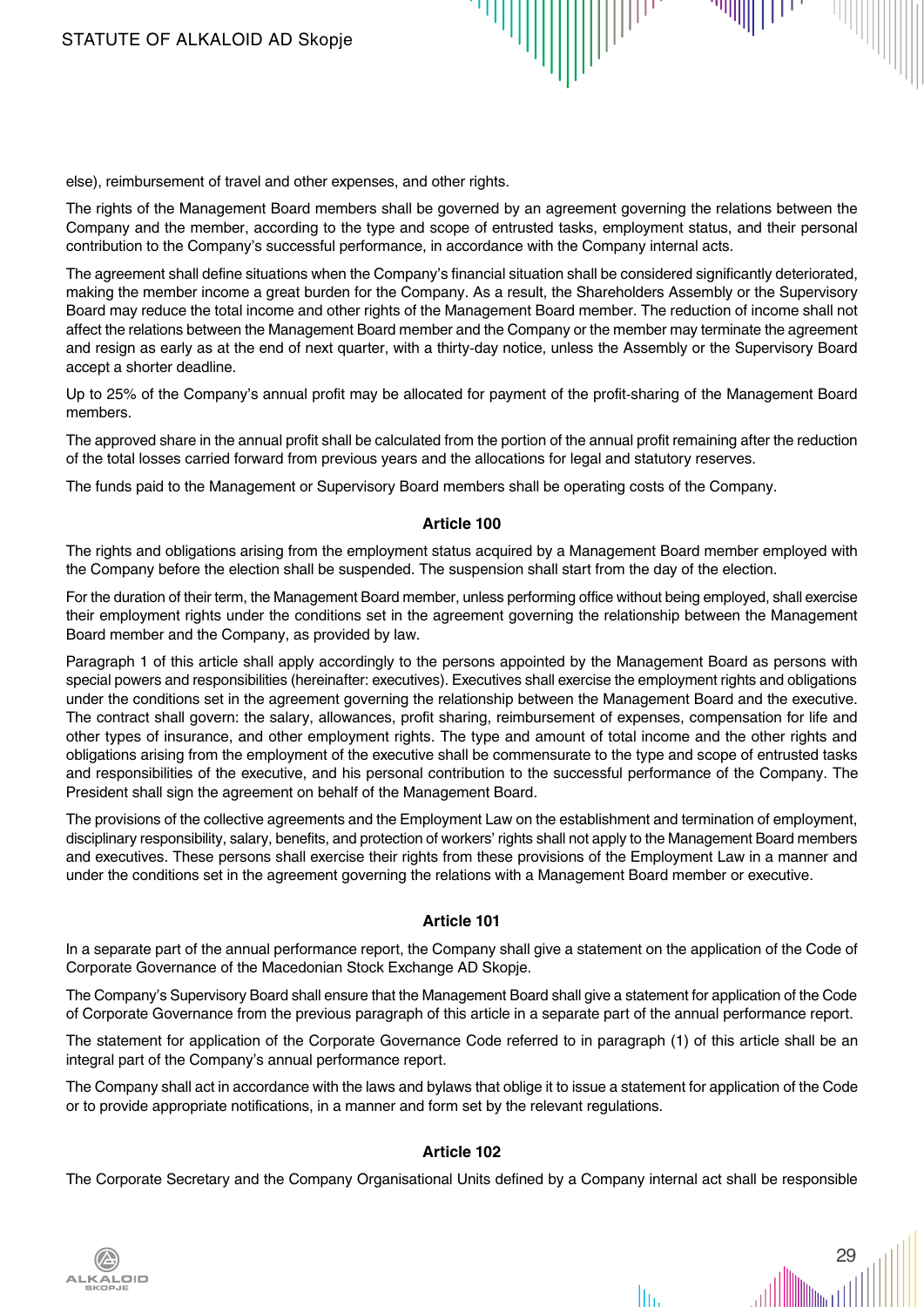<span id="page-29-0"></span>for providing professional and administrative support to the Company's Shareholders Assembly, Supervisory Board, and Management Board. Within their tasks and activities, they shall:

- prepare draft acts for the Supervisory and Management Board meetings and the meeting of the annual and/or extraordinary Shareholders Assembly;

Ч

- prepare the materials on the agenda for the Supervisory and Management Board meetings and of the meeting of the annual and/or extraordinary Shareholders Assembly;
- attend the Supervisory and Management Board meetings and prepare minutes;
- distribute the minutes and adopted decisions or conclusions from the Supervisory and Management Board meetings to all concerned departments of the Company;

## **8. Supervisory Board**

#### **Article 103**

The Supervisory Board shall have 3 (three) members. Supervisory Board members shall be elected by the Shareholders Assembly.

When electing Supervisory Board members, besides the criteria set by law, the following criteria shall be considered:

- a. having personal integrity and ethics;
- b. having professional experience and knowledge relevant to the Company's business and function; and
- c. their ability and availability to actively and constructively participate in the Supervisory Board discussions and decision making.

Enclosed with the Shareholders Assembly's draft-resolutions for the election of Supervisory Board members, besides the data provided by law and the Statute, shareholders shall be informed about the following relevant data on the candidates nominated for Supervisory Board members:

- a) existence of conflicting interests between the candidate and the Company;
- b) if the candidate is already a Supervisory Board member, a summary of their last performance evaluation;
- c) for candidates proposed by the Supervisory Board, unlike for the candidates proposed by shareholders, the Supervisory Board shall also receive a report on the analysis and verification of the candidates' compliance with the requirements, whether their candidacy complies with the internal acts and the board profile, and an assessment of the candidates' independence.

#### **Article 104**

When electing Supervisory Board members, it shall be indicated which member is elected as the independent one. Independent Supervisory Board member shall be someone who or whose immediate family member:

- (1) in the last 5 (five) years had no material interest or business relationship with the Company, directly, as a business partner, as a Management Board member, as a Supervisory Board member, or executive;
- (2) in the last 5 (five) years has not received or does not receive additional income other than a salary from the Company;
- (3) has no close family ties with any of the Management or Supervisory Board members, or the Company executives, and
- (4) is not a shareholder who owns more than one-tenth of the Company shares.

Additionally, the person to be elected as independent Supervisory Board member shall meet the criteria set by law, and also:

- a. is a Supervisory Board member for less than 12 years, which term can be extended by exception if the member is less than 18 months away from the end of their term;
- b. is not an immediate family member of a person who has been a member of the Company's Management Board in the past five years;
- c. is not affiliated with a company providing consultancy services to the Company or its affiliates;
- d. is not a significant customer or supplier to the Company or its affiliates, and is not related to a significant customer or supplier of the Company or its affiliates;

30

allMa<sub>matt</sub>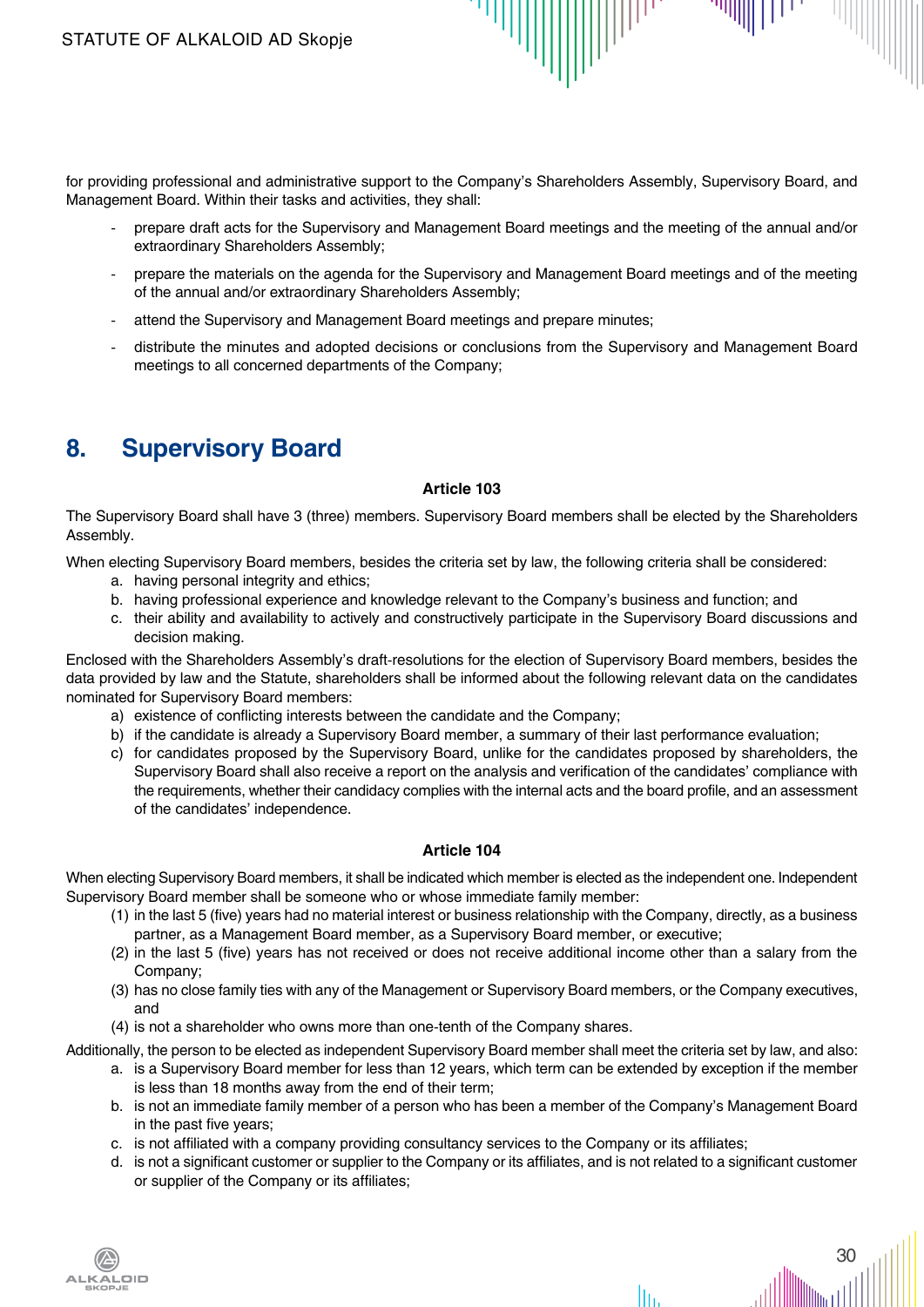e. is not a member of the management body of a non-profit organisation that has received significant funding from the Company or its affiliates;

Ч

f. in the past five years has not been a partner or employee in an audit firm auditing the Company or its affiliates.

#### **Article 105**

The Supervisory Board shall elect a President from among its members by a majority of the total number of members.

The President shall be responsible for ensuring the proper functioning of the Supervisory Board. The President may not pass decisions independently on behalf of the Supervisory Board.

The President shall be elected because of their knowledge, experience, skills, and ability to organise, manage and resolve conflicts.

The duties and responsibilities of the President of the Supervisory Board shall be set in the Statute and the Supervisory Board's Rules of Procedure, which shall stipulate that they, at least:

- a. oversees the work of the Supervisory Board;
- b. sets the agenda for Supervisory Board meetings, convenes and presides with meetings;
- c. ensures that the Supervisory Board members receive complete and timely information to have enough time to prepare and pass appropriate decisions;
- d. ensures that at the meetings, the Supervisory Board members have enough time to discuss before making decisions;
- e. ensures that the minutes of the Supervisory Board meetings are properly compiled;
- f. initiates the procedure for evaluation of the Supervisory Board's performance; and
- g. performs other duties provided by law and the Statute.

The Supervisory Board may dismiss the President at any time and elect a new President.

If for any reason the President of the Supervisory Board cannot perform their office or is absent, a member of the Supervisory Board elected by the majority of the present members shall chair the meeting.

The Supervisory Board shall elect a Deputy President of the Supervisory Board. If the President is not the independent member of the Supervisory Board, the independent member shall be appointed Deputy President.

#### **Article 106**

The Supervisory Board shall supervise the management of the Company's business by the Management Board and shall provide strategic guidance throughout the business year. The Supervisory Board shall act in the Company's interest but shall also consider the interests of all shareholders and other stakeholders.

The Supervisory Board shall be in permanent communication and cooperate with the Management Board in the Company's best interest and in compliance with the laws, Statute, and other Company internal acts.

The Supervisory Board may inspect and check the Company's books, documents, and assets, particularly the Company's petty cash, securities, and goods.

The supervision that the Supervisory Board exercises over the members of the Management Board shall consist in particular of:

- achieving Company's goals;
- the Company's strategy and business-related risk;
- the structure and functioning of the internal risk management and control systems;
- the financial reporting process;
- compliance with laws and other regulations;

The Supervisory Board may assign certain professional supervisory activities to particular Board members, certified auditors, or experts.

The Supervisory Board may not have management-related competences delegated to it. By exception, as provided by article 120 of the Statute, it shall give prior approval to the Management Board to decide on certain types of matters.

If the Supervisory Board refuses to give the approval, the Management Board, with a written explanation, may request the approval from the Shareholders Assembly.

31

ad Million 1

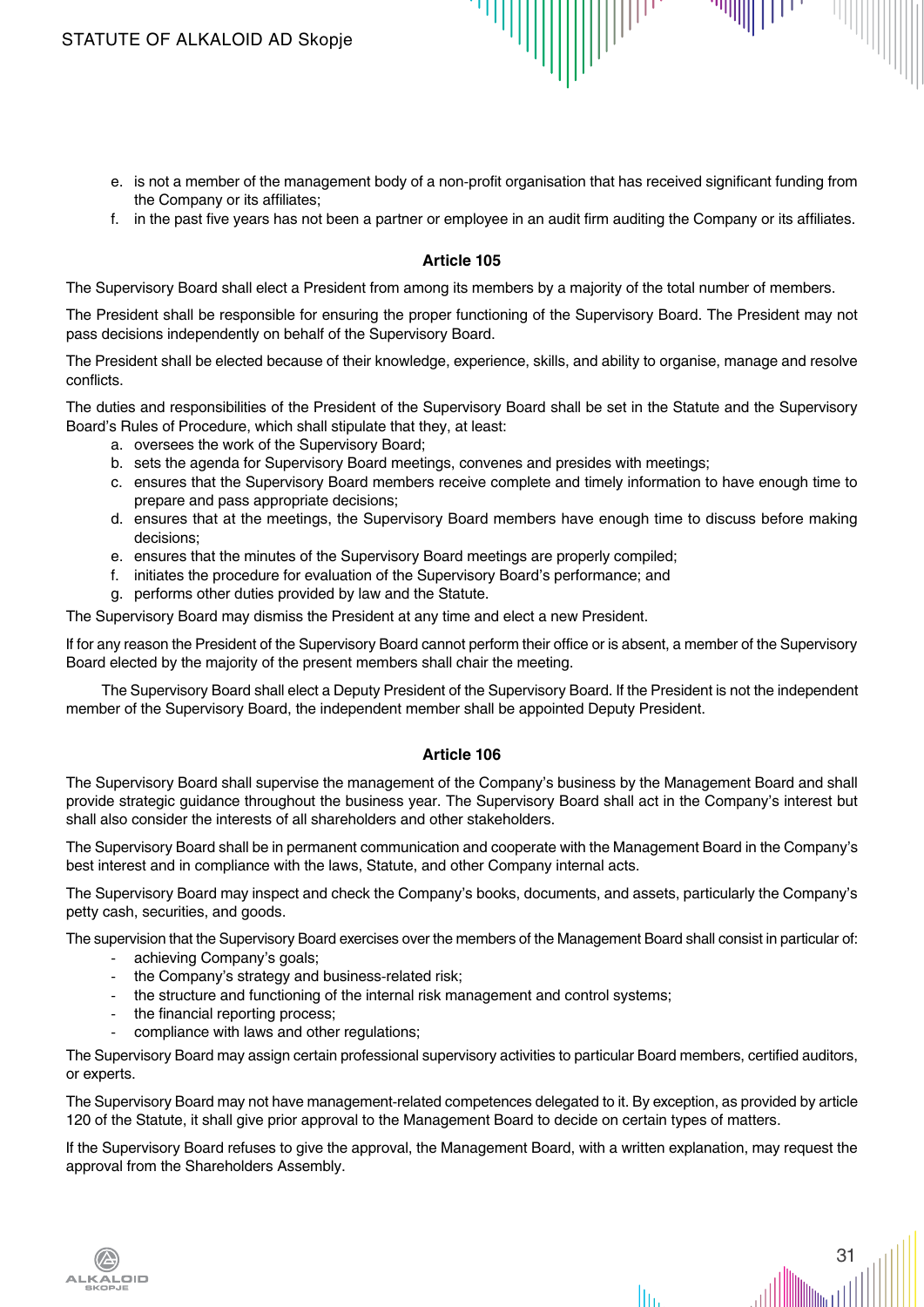

The Supervisory Board shall represent the Company vis-à-vis the members of the Management Board.

#### **Article 107**

If the Supervisory Board deems it necessary, it can request relevant information from the Company's key executives and external advisors and ask them to attend Supervisory Board meetings. The Management Board shall allow for this goal to be achieved.

#### **Article 108**

The Supervisory Board shall meet if it is necessary to perform the activities within its competencies.

Each Management or Supervisory Board member may, with a written request stating the reasons and purpose, request the President of the Supervisory Board to convene a meeting. The meeting shall be held within 15 (fifteen) days from the day of the request submission.

During the year, the Supervisory Board must hold at least 4 (four) regular meetings every three months, one of which must be within one month before the Annual Shareholders Assembly.

The Annual Report shall state how many meetings were held and how many of them each Supervisory Board member attended.

The Supervisory Board may hold other meetings convened by its President, some of its members by a written request, the certified auditor, another person designated by the Statute, or shareholders representing at least one-tenth of the voting shares. The request shall be submitted to the President of the Supervisory Board.

If following the submitted written request, the President fails to convene a meeting within the deadline specified in paragraph 2 of this article, the Supervisory Board members may also convene a meeting.

#### **Article 109**

The Supervisory Board may invite the Management Board members to attend their meetings, unless their presence may affect the Supervisory Board's ability to decide independently. The Management Board members shall not be present when the Supervisory Board discusses their work and remuneration.

#### **Article 110**

The Supervisory Board shall act with due care and diligence and in the Company's interest, while its members shall devote sufficient time in performing their office to be able to fulfil their duties in the Company.

#### **Article 111**

Supervisory Board members together should have the necessary level of professional knowledge, experience, and range of skills to enable effective decision making and supervision, considering the Company size and other particular features.

At least once a year, the Supervisory Board shall review the composition of the board in terms of knowledge, qualifications, skills, and experience that members individually and jointly possess for successful performance of their office (so-called "board profile"). The board profile shall be published on the Company website.

#### **Article 112**

The Supervisory Board shall adopt Rules of Procedure which shall govern at least the following:

- a. the manner of convening Supervisory Board meetings and submitting materials to its members;
- b. the manner of voting and decision making;
- c. the schedule of the Supervisory Board meetings;
- d. the role and powers of the President of the Supervisory Board, and their relations with the Corporate Secretary;

32

allMa<sub>matt</sub>

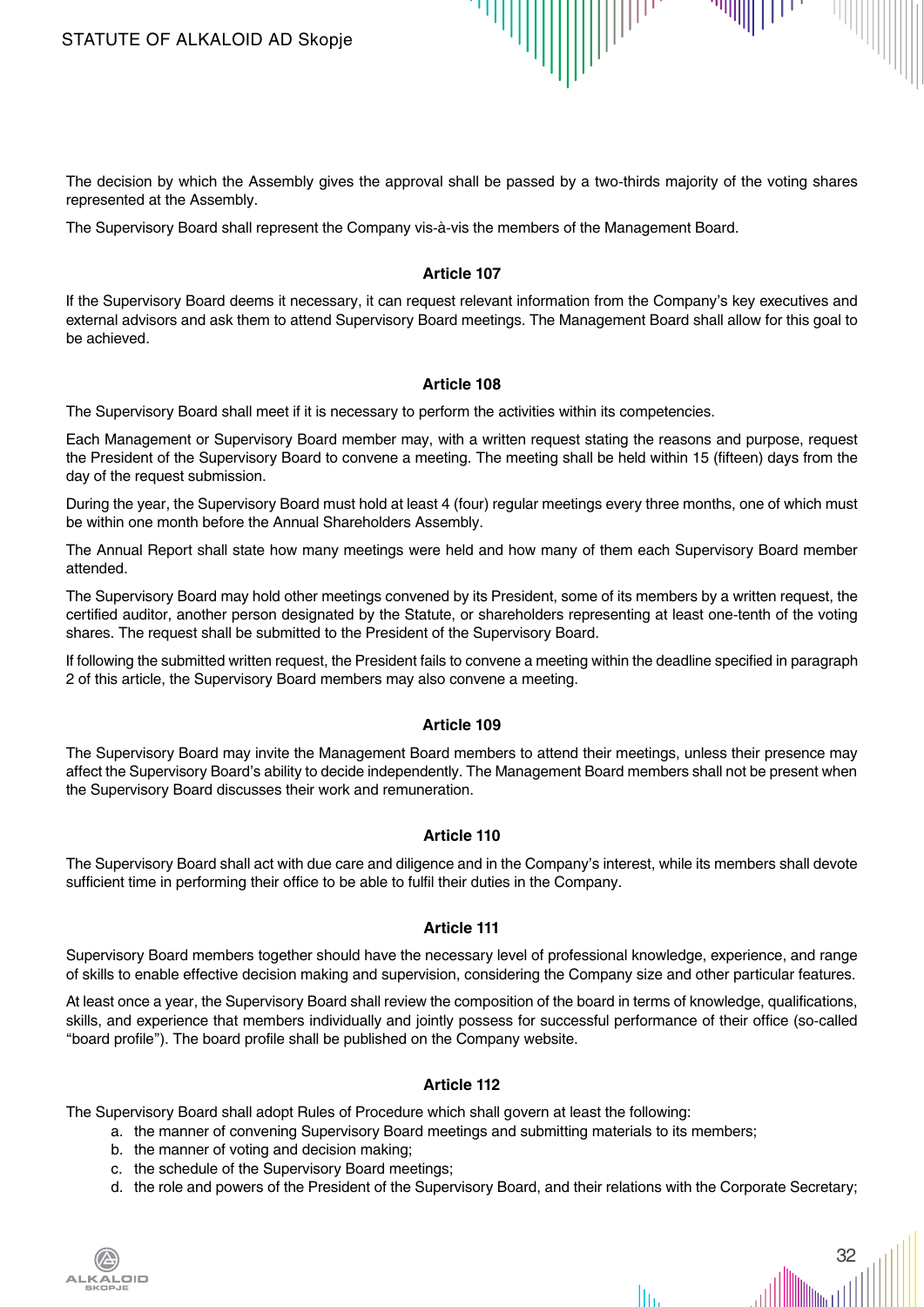e. detailed criteria for identifying and resolving conflicts of interest between Supervisory Board members and the Company.

#### **Article 113**

The Supervisory Board shall propose internal acts governing existing and potential conflicts of interest pertaining to the Supervisory and Management Board members, and to the Company executives, employees, and shareholders who alone or jointly with affiliated persons hold 20% or more of the voting shares. These internal acts shall include:

- a. rules and procedures for identifying contracts or business activities where there may be a conflict of interest;
- b. obligations of the persons having potential conflicts of interest;
- c. criteria to identify transactions requiring approval by either the Supervisory Board or the Shareholders Assembly;
- d. approval procedures for the transactions in case of conflict of interest, compliant with the legal requirements;
- e. information to be published in the Company's annual report, including information required by law and other information if needed;
- f. procedures governing the use of Company shares and acceptance of other engagements by Supervisory and the Management Board members.

#### **Article 114**

The Supervisory Board shall perform annual evaluations of its performance, composition, the potential conflict of interest of individual members, and relations and cooperation with the Management Board. The performance of the individual Supervisory Board members shall also be evaluated. Based on the results of the evaluation, if necessary, the Board shall adopt measures to improve its performance.

At least once a year, the Supervisory Board or an external consultant specialising in corporate governance, if the Board decides to hire them, shall evaluate the following:

- a. the performance, engagement, undertaken activities, and results of the Board as a collective body;
- b. the Board composition and whether such composition provides the necessary knowledge, experience, skills, and equal representation set in the board profile;
- c. the effectiveness of the President of the Supervisory Board and the contribution of each member to the Board's performance;
- d. the working atmosphere in the Board, including whether the individual Board members can express their views and resolve mutual misunderstandings;
- e. the support given to the Board, including the performance of the Corporate Secretary and the quality and timeliness of the received materials;
- f. the quality of communication and cooperation between the Supervisory Board and the Management Board; and
- g. the existence of circumstances related to the individual Board members that may cause a conflict of interests and jeopardise their independence.

#### **Article 115**

On behalf of the Company, the Management Board shall allow the Supervisory Board to be fully, accurately, and timely informed about the Company's state of affairs and performance.

The Management Board shall submit a report to the Supervisory Board at least quarterly, as provided the law, on the Company's performance, financial standing, its main financial and non-financial risks, results of activities undertaken on issues related to shareholders and other stakeholders, and all other issues identified by internal acts. Both boards shall determine the form and frequency of these reports.

The Company shall provide training to the new Supervisory Board members for successful introduction in their duties. The company shall organise continuous training and education for all Supervisory Board members, including training on the issues identified in the board profile for which the board should have the appropriate knowledge.

33<br>||||<sub>|||||||</sub>|||||||||<sub>||||</sub>

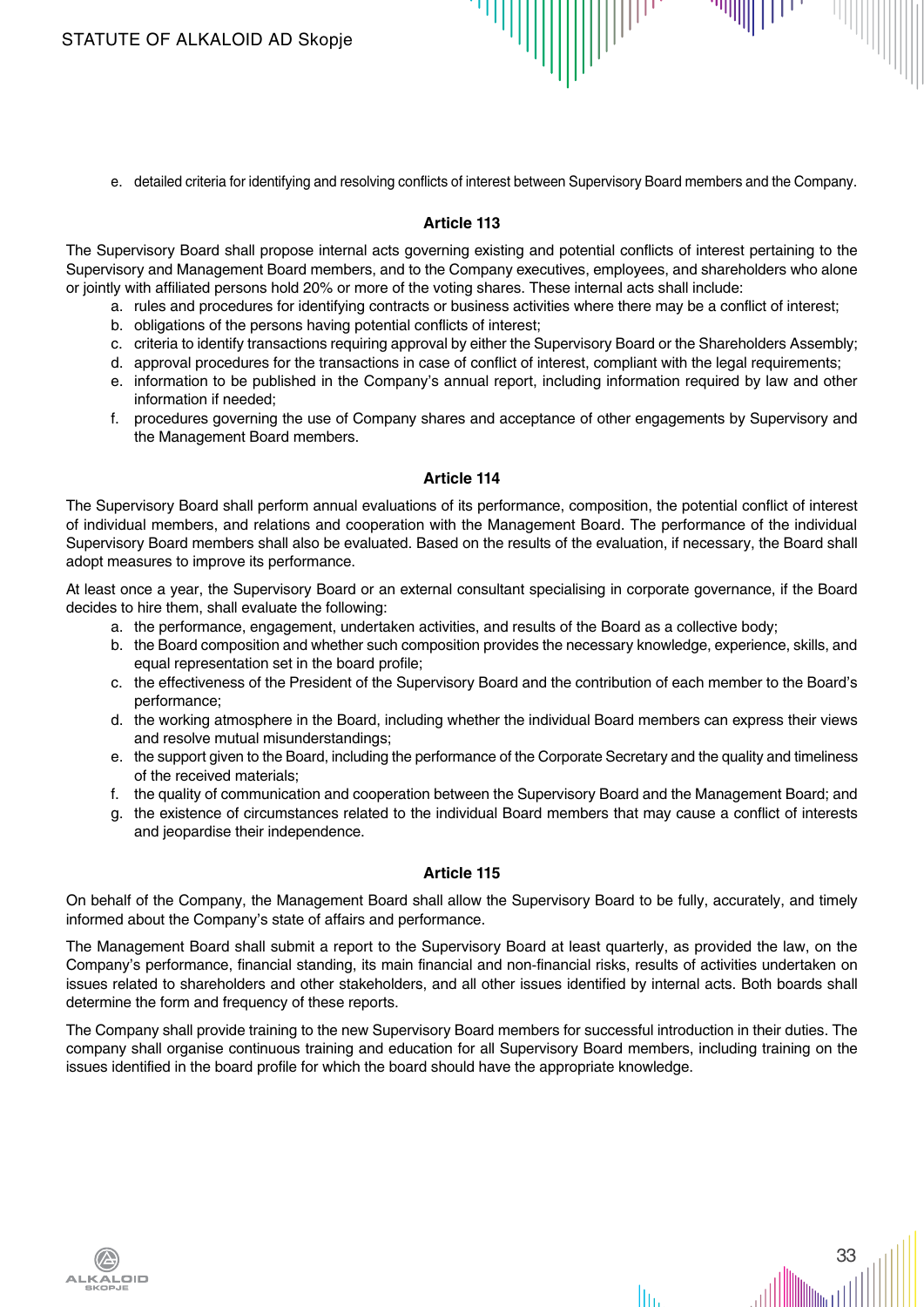

## <span id="page-33-0"></span>**9. Management Board**

#### **Article 116**

The Management Board shall have 5 (five) members.

The Management Board members shall be elected by the Supervisory Board.

The Supervisory Board shall identify the criteria needed by the Management Board as a whole and the personal qualities expected of each individual Management Board member. These criteria and qualities shall be considered when electing new Management Board members.

With the decision for the election of the Management Board members, one of them shall be appointed President of the Management Board.

The Supervisory Board may dismiss the President of the Management Board at any time by a majority of the total number of members and appoint a new President. Termination of the office of a President of the Management Board does not mean automatic termination of the office of a Management Board member.

No person can be a member of the Management and Supervisory Board at the same time.

The President shall convene and chair the meetings and shall be responsible for keeping the meeting minutes and the organisation of other forms through which the Management Board shall work and decide.

If for any reason the President cannot perform their office or is absent, a Management Board member appointed by the Supervisory Board shall chair the meetings.

The Management Board may decide outside of meetings daily on issues that are in accordance with the regulations and internal acts adopted by the Company.

The Management Board may entrust the performance of specific tasks to one or more of its members or to a third party.

#### **Article 117**

The Management Board shall manage the Company and its performance under its own responsibility.

For its work, the Management Board shall be responsible to the Supervisory Board.

The Management Board shall have the broadest powers to manage the Company or to perform all activities related to the management of Company's affairs and current activities and act on behalf of the Company in all circumstances within the scope of business, except for powers explicitly given to the Shareholders Assembly and the Supervisory Board.

By Decision, the Management Board shall set the individual powers of the Management Board members.

#### **Article 118**

When preparing and implementing the Shareholders Assembly resolutions, the Management Board shall be especially obliged:

- 1. At the request of the Shareholders Assembly to prepare the general acts and resolutions whose adoption is under the competence of the Assembly;
- 2. To prepare the agreements that can be concluded only with the consent of the Assembly;
- 3. To execute the resolutions within its competence passed by the Assembly; and
- 4. To perform other activities that under the law, it has towards the Assembly and that are within its competence;

34

Iщ.

#### **Article 119**

The Management Board shall function and decide in a manner set in this Statute, specifically it shall:

- 1) guide the business policy and manage the Company operations;
- 2) adopt the Company's work program and plan and shall give guidance for their implementation;
- 3) prepare an annual account and a report on the Company's performance in the previous year;
- 4) set the Company's internal organisation;
- 5) appoint, decide on their responsibility, and dismiss Company executives;

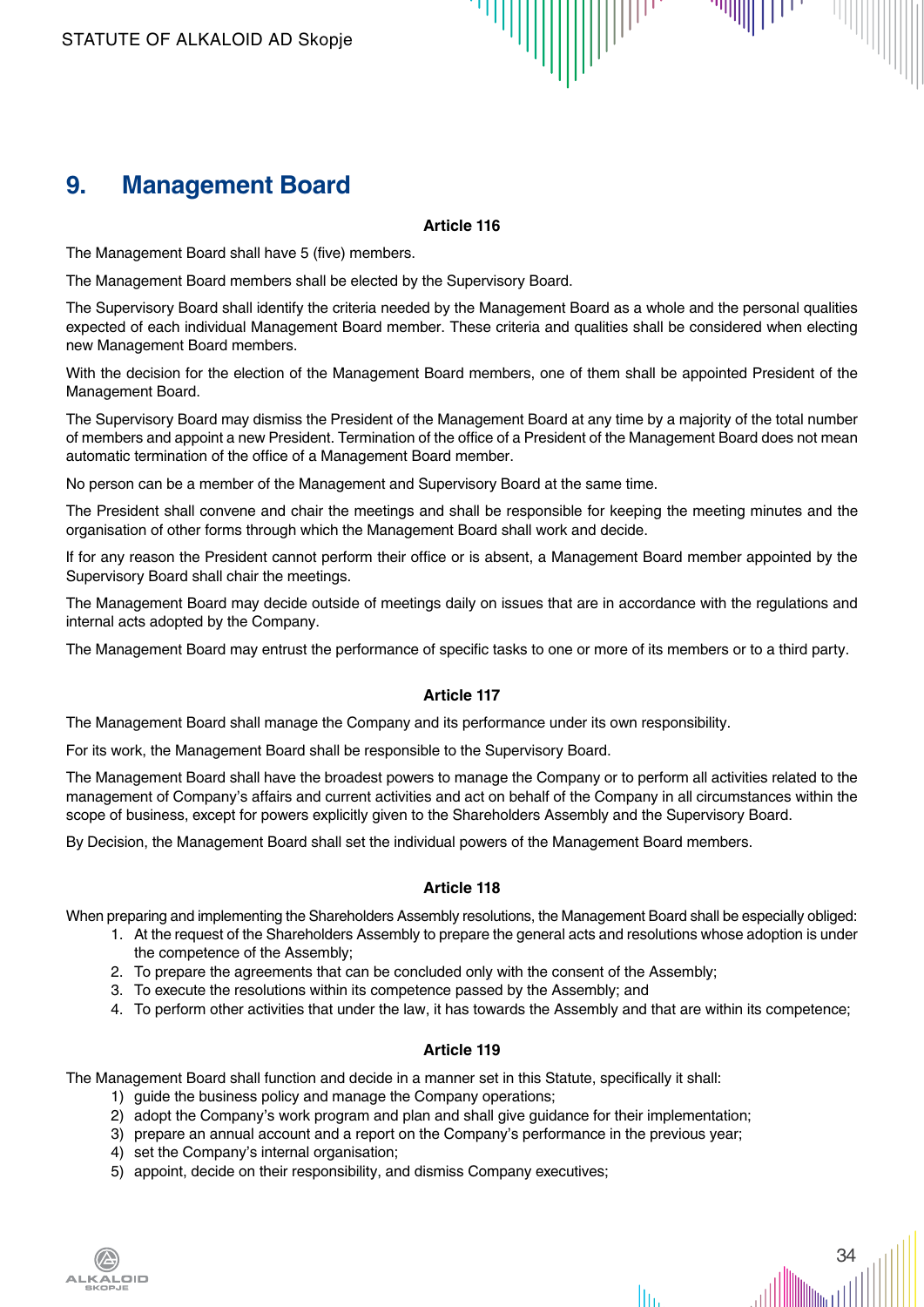#### STATUTE OF ALKALOID AD Skopje

- 6) decide on employee complaints as a second instance body on employee rights, obligations, and responsibilities arising from employment;
- 7) decide on the purchase and sale of fixed and other assets if their value is greater than 10% of the book value;
- 8) adopt a Decision to conduct an inventory of fixed assets;
- 9) decide on dismissal for business-related reasons;
- 10)initiate and propose performance improvements for the Company;
- 11) decide on Company borrowing and approval of loans;
- 12)oversee the informing of Company shareholders;
- 13)conclude a Collective Agreement with the Company's trade union;
- 14) convene meetings of the Company's Shareholders Assembly;
- 15)draft proposals and acts and execute the resolutions passed by the Assembly and the Supervisory Board and shall take care of their implementation;
- 16)submit an annual report on its performance to the Supervisory Board and the Shareholders Assembly;
- 17)adopt Company internal acts, unless they stipulate that the Chief Executive Officer is responsible for their adoption; 18) decide on organisational changes in the Company;
- 19)prepare proposals for the Assembly where they are discussed and decided upon;
- 20)decide on other matters and perform other activities set by law, this Statute and the Company internal acts;

All Management Board members shall manage and work together.

To execute its powers, the Management Board may appoint executives who shall do the day-to-day management of the Company following the Management Board's decisions, guidelines, and orders.

#### **Article 120**

Upon consultation with and prior approval of the Supervisory Board, the Management Board shall pass decisions about the Company's strategy or expenditures, and decisions that may increase the Company's risk exposure or significantly affect its shareholders or stakeholders, namely:

- 1) Closure/termination/or transfer of part of the Company contributing to more than 10% of the Company's revenue;
- 2) Decrease or expansion of the Company's scope of business;
- 3) Essential internal organisational changes in the Company set by a Company internal act;
- 4) Establishing long-term cooperation with other companies that is essential for the Company or its termination;
- 5) Founding and termination of a company contributing to more than one-tenth in the Company's share capital; and
- 6) Founding and termination of Company's branch offices;

The lack of prior Supervisory Board approval may not be relied upon against third parties.

The Company's internal acts may additionally define the Management Board decisions that will require prior Supervisory Board approval and decisions requiring the Management Board to consult the Supervisory Board.

#### **Article 121**

The Management Board shall evaluate its own effectiveness and the effectiveness of its members at least once a year and shall report to the Supervisory Board on the evaluation results.

#### **Article 122**

Management Board members shall not be liable for damages caused by their action following a Shareholders Assembly resolution if before its passing they have warned that it is contrary to law, and a Management Board member who opposes the passing of a decision by entering a dissenting opinion in the minutes of the Management Board meeting and voting "against" the decision.

#### **Article 123**

The Management Board shall promote a corporate culture that encourages employees to engage in ethical conduct, respect, and compliance with regulations. To that aim, the Company shall adopt a Code of Ethical and Professional Conduct and shall establish a system for ensuring compliance and professional ethics within the Company. The Code of Ethical and

35

allMa<sub>math</sub>

lli.

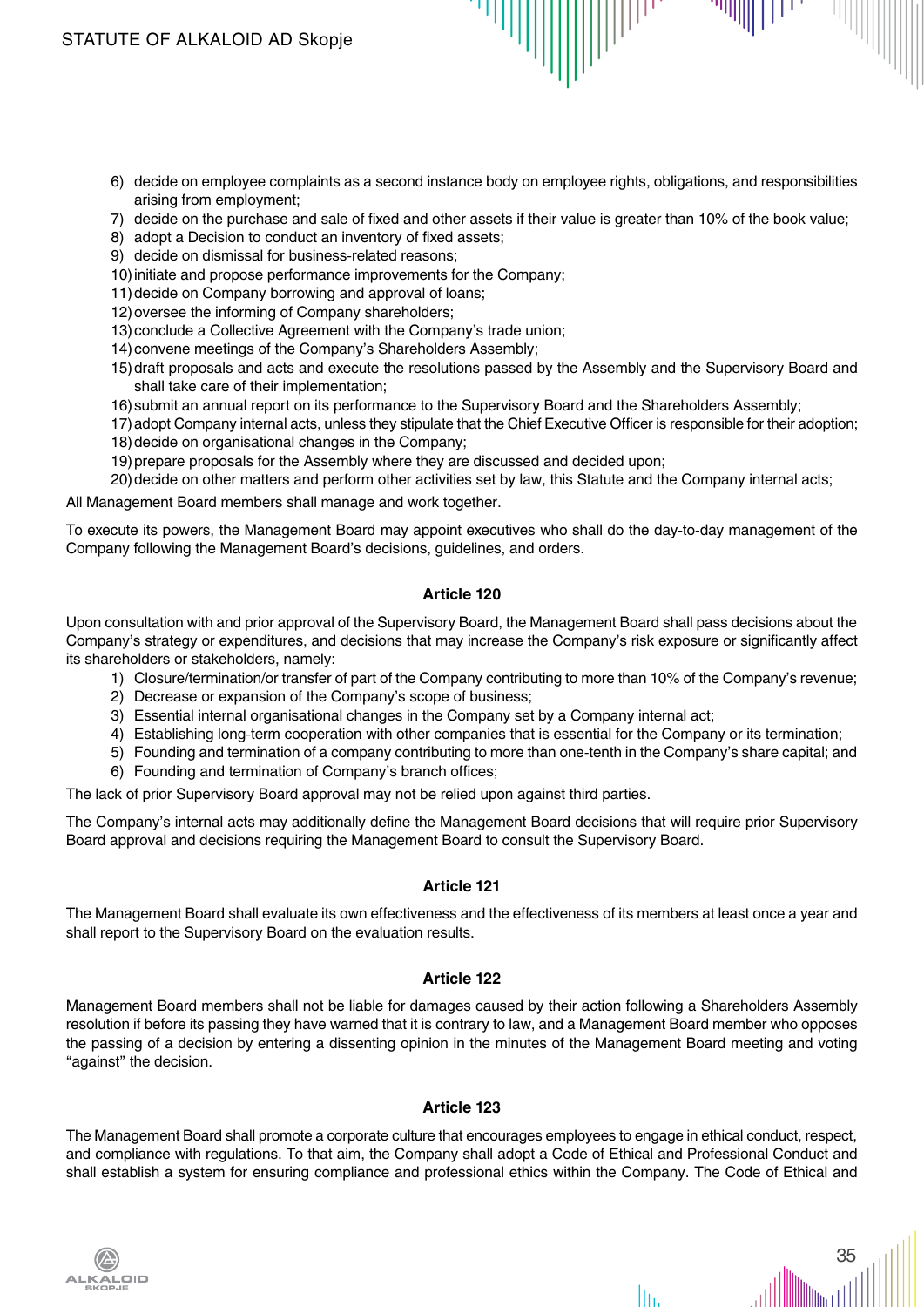

36

ad Million d

Iщ.

<span id="page-35-0"></span>Professional Conduct shall be published on the Company website.

## **10. Chief Executive Officer**

#### **Article 124**

The President of the Management Board shall represent the Company in its relations with third parties.

The Management Board, upon Supervisory Board's approval, may authorise one of the Management Board members to represent the Company.

The Supervisory Board may revoke the power of representation at any time.

The President and the member of the Management Board authorised to represent the Company may be called Chief Executive Officer.

#### **Article 125**

The Chief Executive Officer shall have the power to manage the Company's operation, execute all deals, conclude legal matters, and undertake transactions on Company's behalf, within the limits provided by law and this Statute.

#### **Article 126**

The Chief Executive Officer shall have the following powers:

- 1) propose the business policy;
- 2) directly organise and manage the Company's operation;
- 3) propose the Company plan and Management Board work program and take measures for their implementation;
- 4) take care of the execution of the Management Board decisions;
- 5) propose the Company's internal organisation;
- 6) select and hire employees;
- 7) decide on the allocation of employees depending on the needs of the operations;
- 8) decide on employee rights and obligations on behalf of the Company;
- 9) decide on the purchase and sale of fixed and other assets if their value is up to 10% of the book value;
- 10) decide on the engagement of external collaborators and other external associates depending on Company needs;
- 11)give instructions and orders to executives and employees regarding operations;
- 12) organise the inventory of fixed assets;
- 13)decide on other employment-related matters as provided by law, the Collective Agreement, the Rulebook on Employment Relations, and other Company internal acts;
- 14) decide on the establishment of working groups, and advisory and other bodies for more efficient performance of the Company's business activities;
- 15)Perform other activities set by this Statute and entrusted to them by the Management Board.

In case of inability, the Chief Executive Officer shall authorise someone to perform the activities specified under paragraph 1 of this article.

#### **Article 127**

The Chief Executive Officer shall give orders and instructions regarding the regular operation and execution of the conclusions and resolutions passed by the Company's Shareholders Assembly or Management Board.

#### **Article 128**

The Chief Executive Officer may, within the limits of their authority, authorise other persons to perform commercial, financial, accounting, IT, legal, and other matters, and to execute the resolutions of the Company's Shareholders Assembly, Management Board, and other matters.

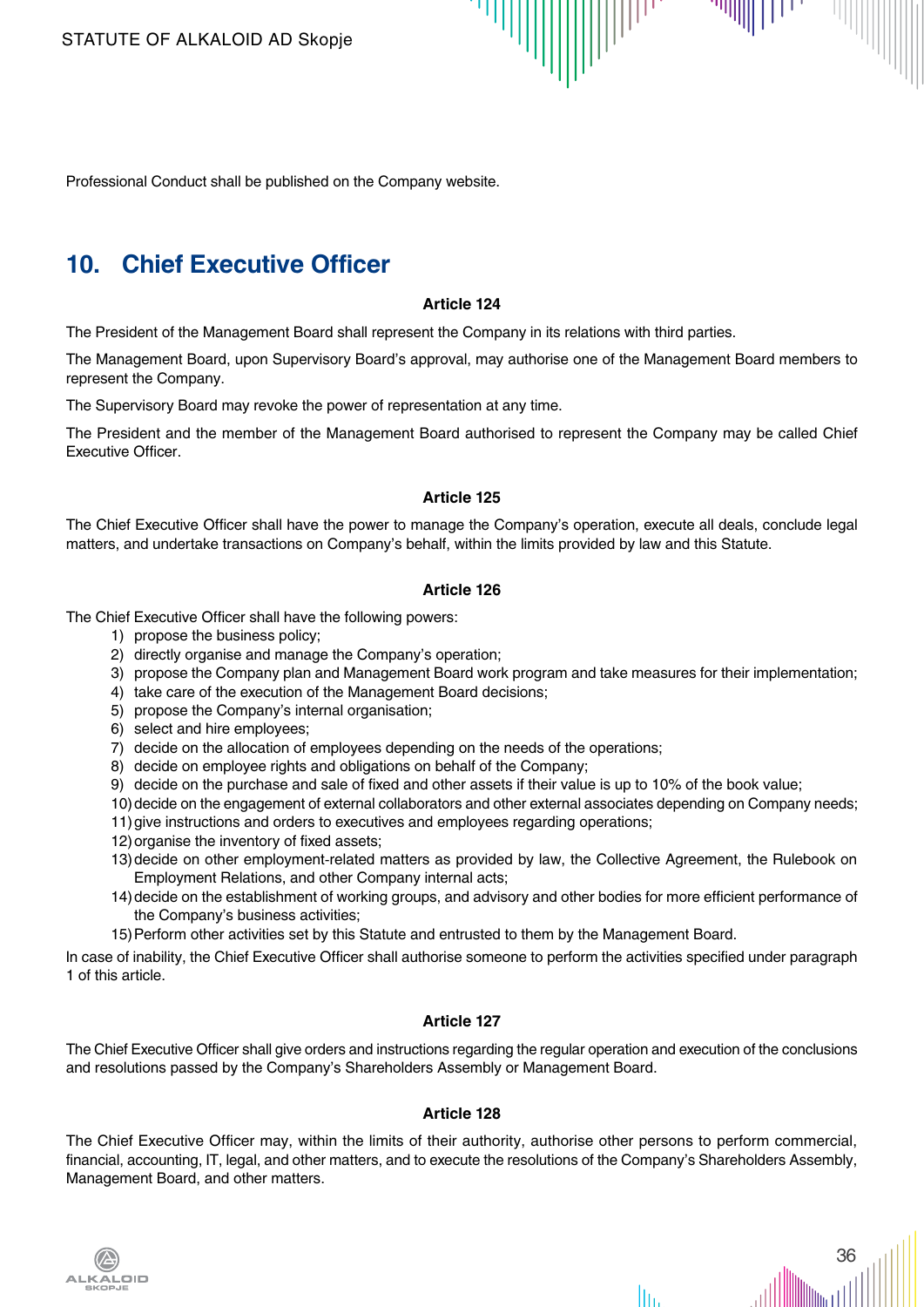<span id="page-36-0"></span>The authorisation shall be given in accordance with the internal act governing the powers for signing contracts and other documents about the Company's operation.

Ч

The persons who are given authorisations by the Chief Executive Officer referred to in paragraph 1 of this article, may not transfer the powers derived thereof to third parties, unless the authorisations issued by the Chief Executive Officer explicitly provide that right.

The Chief Executive Officer may, at any time, with no reason, revoke any authorisation they have given.

The authorisation given by the Chief Executive Officer shall be automatically considered revoked in any case when the person authorised is no longer employed by the Company, regardless of the duration of the authorisation given.

## **11. Corporate Secretary**

#### **Article 129**

In the Company's organisational structure, the Corporate Secretary shall report directly to the Chief Executive Officer and shall be appointed and dismissed by the Management Board, upon a proposal of the Chief Executive Officer.

The Corporate Secretary's term of office shall be 2 years.

The Supervisory Board shall give its prior approval for the Chief Executive Officer's proposal for Corporate Secretary.

#### **Article 130**

The Corporate Secretary may be assisted by the Company's organisational units and its employees, full time or part-time, as set by the Company internal acts.

#### **Article 131**

The educational and professional profile of the Corporate Secretary, the manner of work, competencies, and duties, the relations with the Shareholders Assembly, the Supervisory Board, the Management Board, the Chief Executive Officer, the Company's organisational units, other Company competent bodies, and Company shareholders shall be governed in detail by a Company internal act.

## **12. Company Employees**

#### **Article 132**

The relationship between the employees and the Company shall be governed by employment contracts signed with the Company by each employee individually, and by a Collective Agreement.

With this Statute, the job systematisation act, the analytical assessment act, and other internal acts, the Company shall govern special issues regarding its employees, the matter of employment, and certain employee and Company rights and obligations.

#### **Article 133**

The Company employees shall have rights and responsibilities under the Employment Law and other applicable regulations, this Statute, and other Company internal acts, especially the Code of Ethical and Professional Conduct and the Rules for Working Order and Discipline.

37<br>|||||<sub>||||||</sub>|||||||||||<sub>|||||</sub>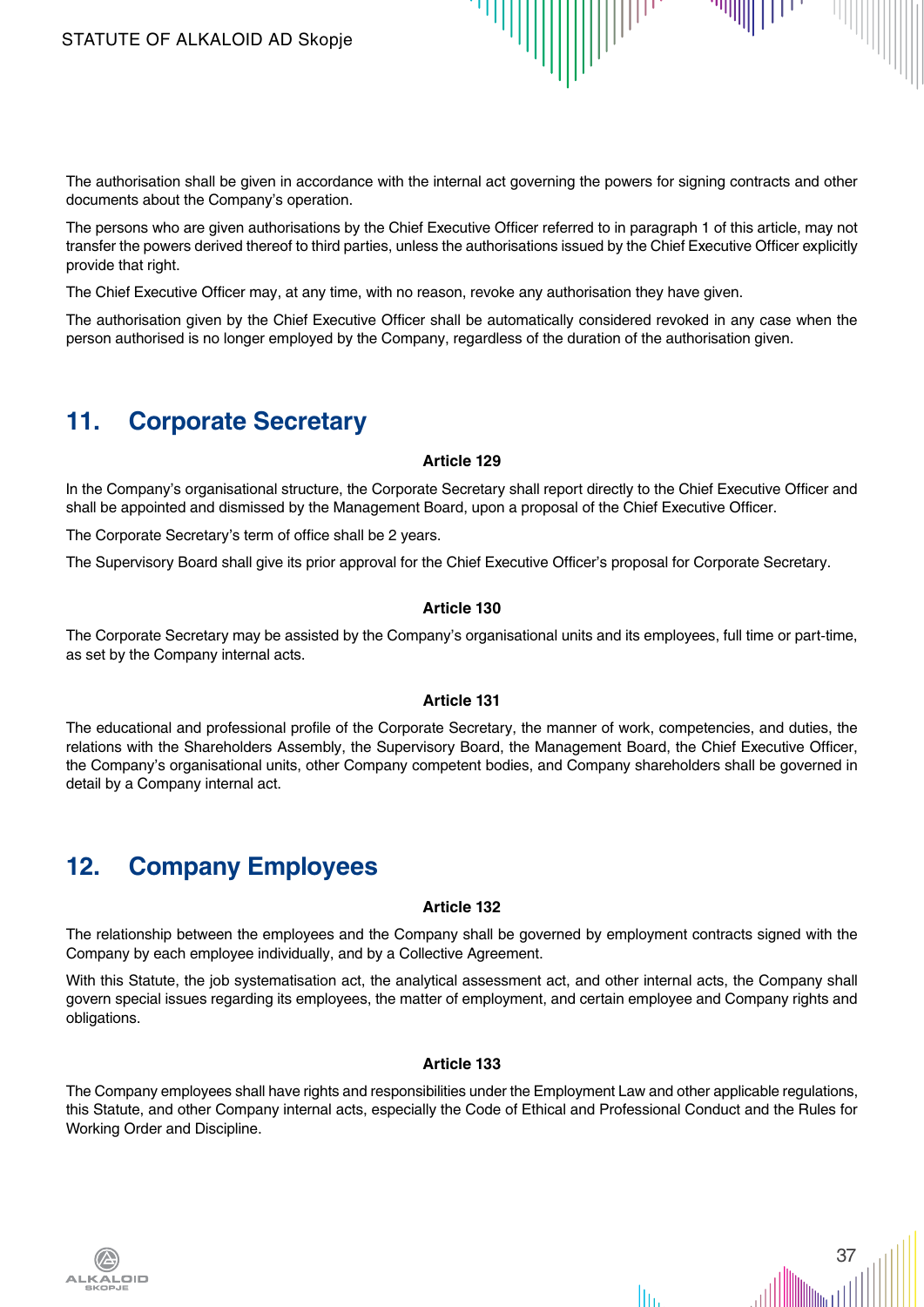38

انتشاااااان

Iщ.

#### **Article 134**

<span id="page-37-0"></span>In the selection of employees from job applicants and the daily communication with employees, the Company shall apply a policy of non-discrimination on any grounds.

The company shall ensure continuous improvement of the professional environment and equal promotion and development opportunities for all employees.

#### **Article 135**

The company shall provide employees with the means for work and all the necessary working conditions for the successful execution of their professional tasks.

Through the organisational unit responsible for safety and health at work, the Company shall take care to preserve the employee safety and health at work and ensure full protection of employees in the discharge of their duties, in accordance with their job posts.

The company shall offer employees opportunities for professional development and advancement.

#### **Article 136**

Employees shall avoid any kind of conflict of interest with the Company.

#### **Article 137**

Each employee, while discharging their duties and, in general, as a Company employee, shall act with integrity and make decisions based on extremely ethical and moral principles.

Employees shall perform the business activities considering the Company's corporate integrity and observe all applicable regulations and high integrity Company standards.

## **13. Company Internal Organization**

#### **Article 138**

The Company shall be organised as a system for coordinated sharing of all available resources according to specific criteria to achieve the Company goals and key values. The goals of the Company's internal organisation are:

- Responsibility for the areas entrusted to the Company organisational units
- Supervision over Company activities
- Flexibility to adapt to change
- Satisfied employees, management structure, shareholders, business partners, and other parties

The Company's internal organisation shall be governed by an internal organisation internal act defining the Company's organisational units, which the Management Board shall adopt upon Chief Executive Officer's proposal.

The Company's organisational units shall be managed by persons with special authorizations and responsibilities (executives).

## **14. Internal Acts**

#### **Article 139**

The relations in the Company shall be governed by Statute, codes, policies, rulebooks, instructions, procedures, standard operating procedures (SOPs), work orders by the Chief Executive Officer and other executives, other Company internal acts, and with decisions governing general matters.

This Statute shall be the basic act of the Company.

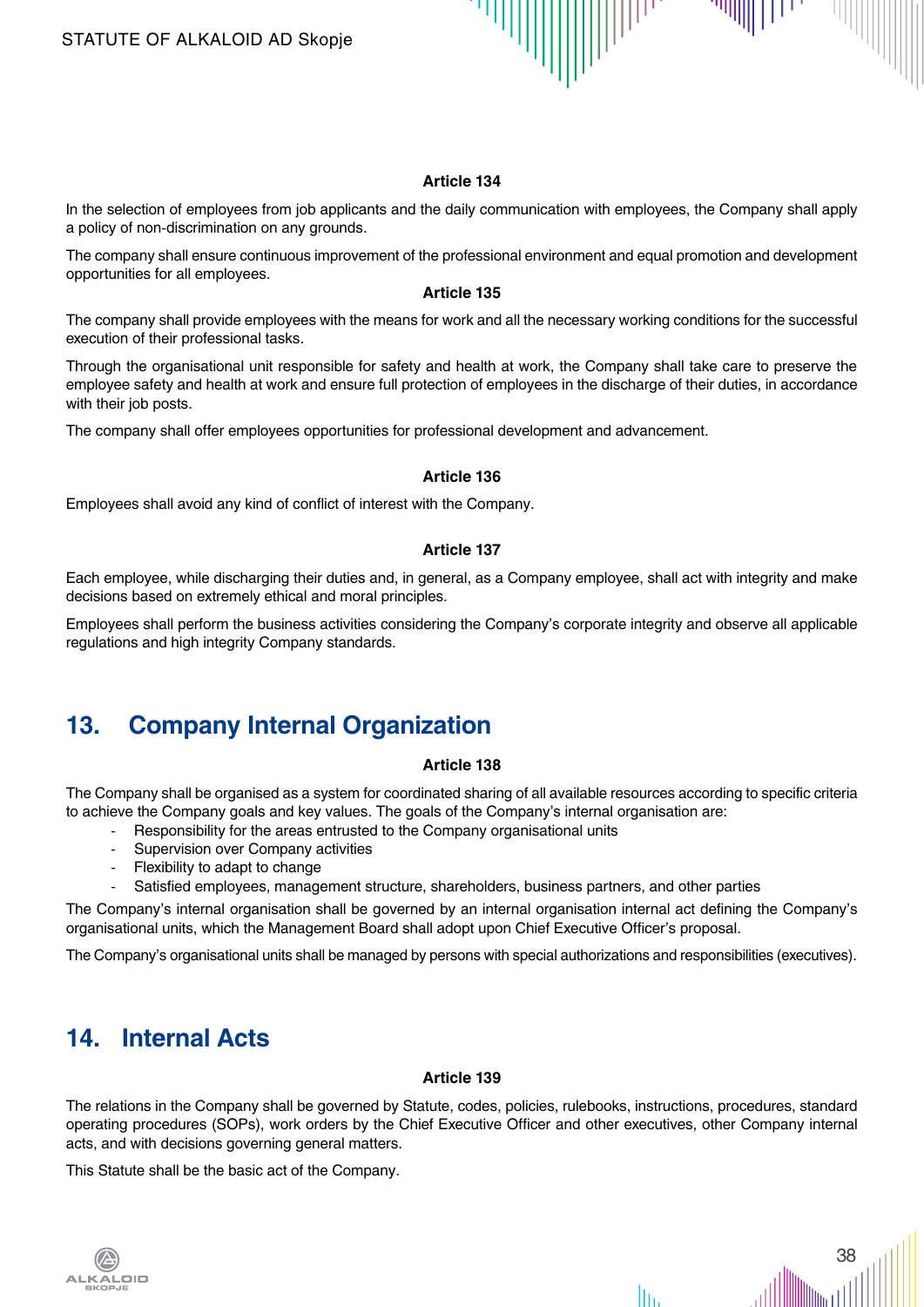#### STATUTE OF ALKALOID AD Skopje

The other Company's internal acts shall be in line with this Statute. The provisions of other internal acts and individual internal acts that are contrary to this Statute, may not be applied.

The Management Board, the Supervisory Board, and the Shareholders Assembly may pass rules of procedure governing their functioning and decision making, and other general acts.

Employment relations, salaries, and other employment rights shall be governed by rules, rulebooks, and collective agreements passed or concluded by the Company's Management Board.

#### **Article 140**

The Corporate Legal Department shall be responsible to draft and audit the Company's internal acts and provide interpretation and/or professional legal opinion about the internal acts, except for those whose adoption is under the competence of another organisational unit.

The Corporate Legal Department shall supervise the execution of Company internal acts, except those whose supervision under the law, this Statute or Company internal act, shall be under the competence of other organisational units or another body.

#### **Article 141**

The Management Board may authorise the Chief Executive Officer to pass certain internal acts which are within the competence of the Management Board.

#### **Code of Ethical and Professional Conduct**

#### **Article 142**

The Company shall conduct its operations in line with the highest ethical norms and standards. To this aim, the Company has adopted a Code of Ethical and Professional Conduct and has introduced a corporate compliance system, which means an integrated system of policies, acts, functions, processes, control mechanisms, and tools applied to ensure compliance with the Code of Ethical and Professional Conduct.

#### **Article 143**

All employees of the Company and the companies affiliated by capital shall observe the Code of Ethical and Professional Conduct and behave accordingly.

#### **Article 144**

The Management Board shall appoint a Corporate Compliance Officer.

The Corporate Compliance Officer shall be a contact point for all Company's employees, shareholders, business partners, and other stakeholders for matters and acts related to the Code of Ethical and Professional Conduct and someone to whom all breaches of the Code shall be reported. The Corporate Compliance Officer shall supervise and take actions concerning these processes in the companies related by capital to the Company.

The Company's Management Board shall appoint a Corporate Compliance Committee, with the Corporate Compliance Officer as its member, which shall be competent to implement the procedures for the protection of whistle-blowers and breaches of the Code.

The Corporate Compliance Committee shall be the body in charge of the procedure and shall decide about the reports of breaches to the Code.

39<br>||||<sub>||||||</sub>|||||||||||<sub>||||</sub>

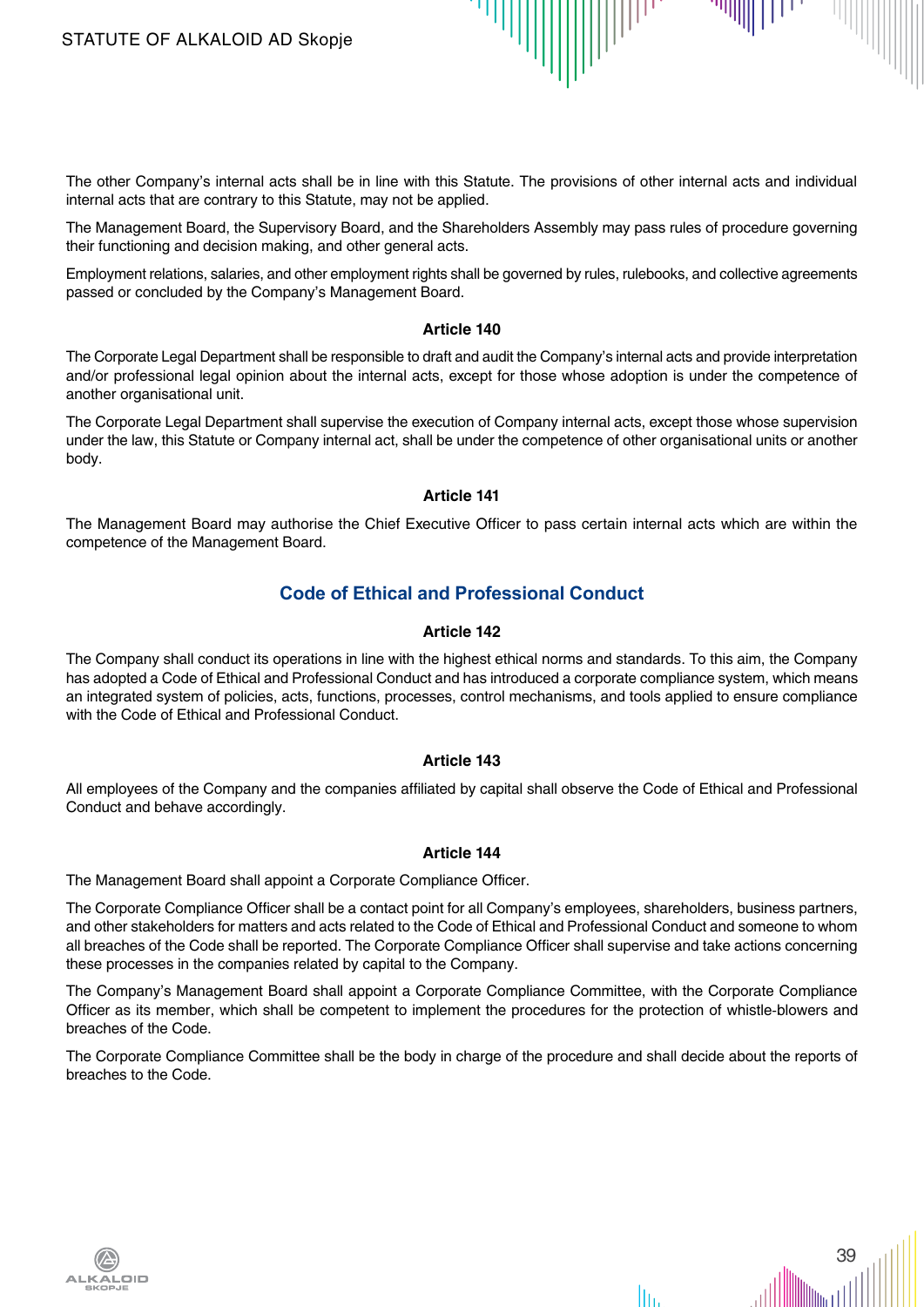

#### **Article 145**

In its corporate governance and professional conduct, the Company shall observe and apply the provisions of the Code of Corporate Governance of the Stock Exchange listing the Company's shares.

#### **Employee, Executive, and Management Board Members Compensation Policy**

#### **Article 146**

The Company shall adopt an internal act - Employee, Executive, and Management Board Members Compensation Policy to govern the criteria and conditions for remuneration of employees, executives, and Management Board members, in relation to the scope and type of entrusted tasks and/or their personal contribution to the Company's successful operation.

#### **Internal Acts Important for the Internal Hierarchy and Coordination from a Formal, Legal, and Financial Aspect**

#### **Article 147**

A Company Rulebook shall govern the manner and conditions to grant powers to the Company executives to sign contracts and other documents, and a schedule of their deputies.

#### **Article 148**

A Rulebook shall govern the powers to approve payment of invoices and other financial documents that oblige the Company to pay to third parties as part of its business and corporate operations, the procedure of checks and approvals of payment of invoices and other financial documents, and the responsibility of the persons within the Company's organisational structure responsible for approval of payment of invoices and other financial documents.

Internal Acts Governing the Compliance with Personal Data Protection Regulations

#### **Article 149**

The Company has established a personal data protection system consisting of an integrated system of policies, internal acts, functions, processes, control mechanisms, and tools applied to ensure confidentiality and protection of personal data the Company processes within its business activities, that comply with international and national data protection regulations.

The company shall comply with all regulations in all countries where it operates and in its direct cooperation with natural persons on any grounds.

The Company shall guarantee that it processes all personal data in compliance with the applicable legislation and has technical and organisational measures in place ensuring confidentiality and protection in the processing of personal data.

The Company employees shall comply with the organisational and technical procedures and measures set in the Company internal acts for confidentiality and protection of personal data.

#### **Article 150**

To consistently apply the Company's personal data protection system, the Management Board shall appoint a Personal Data Protection Officer responsible for full compliance of the Company's personal data protection system with the applicable regulations.

40

Ìп.

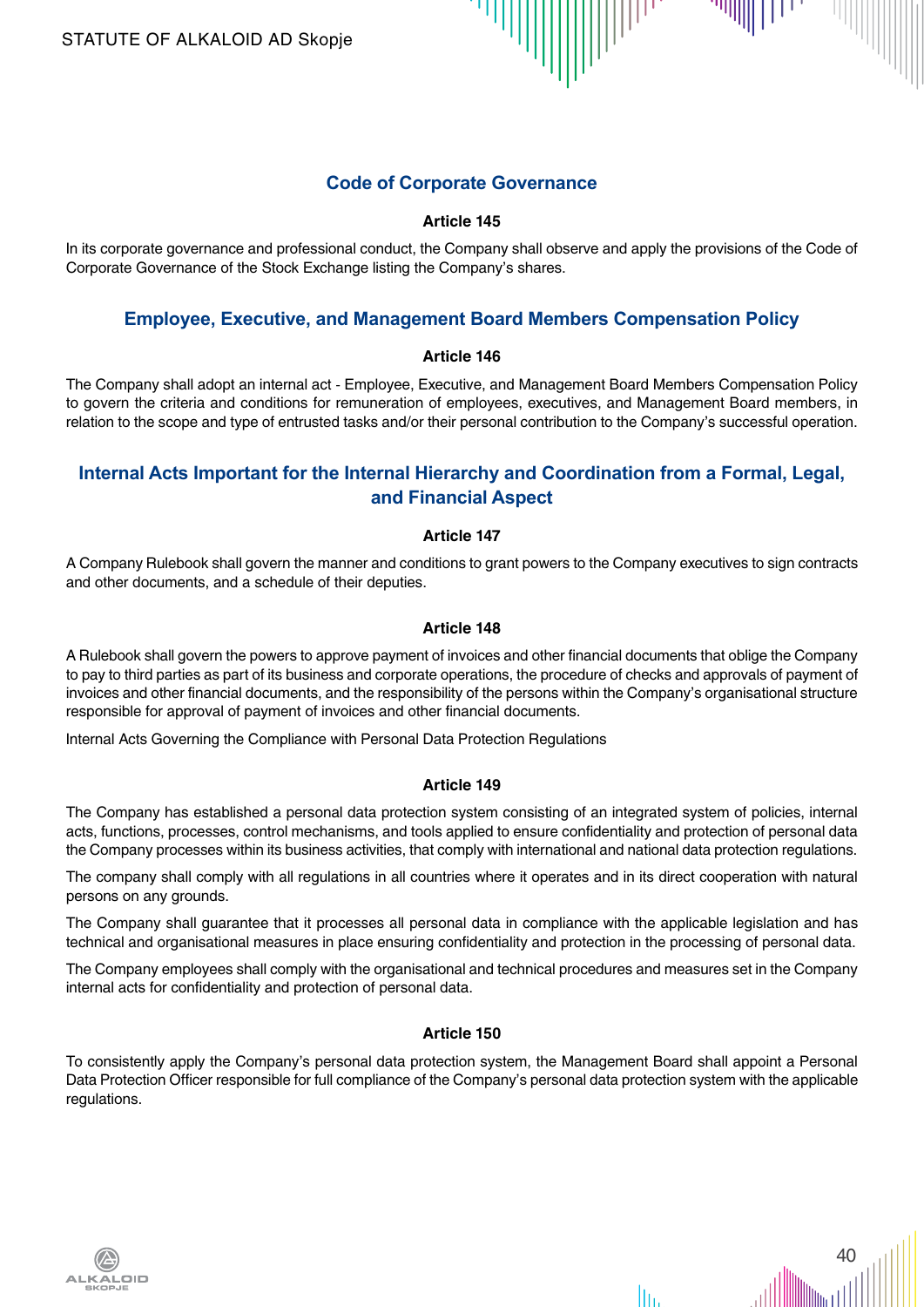#### **On the Company Internal acts in General**

#### **Article 151**

<span id="page-40-0"></span>The Company's internal acts that are more important for the shareholders, employees, or other stakeholders shall be published on the Company website. The Company may decide not to publish on its website the internal acts governing matters containing confidential information and Company or third-party trade secrets that the Company has promised to keep in confidence.

#### **Article 152**

The Company's internal acts shall be amended in the same manner and procedure in which they were adopted.

#### **Article 153**

The Company internal acts shall take effect on the day of adoption unless the internal act owner prescribes otherwise.

#### **Article 154**

At its registered office the Company shall keep the following acts and documents:

- 1. the Statute and other internal acts and their amendments, together with the consolidated versions;
- 2. the minutes and all other documents from all Shareholders Assemblies;
- 3. the minutes and decisions from Management Board and Supervisory Board meetings;
- 4. the annual accounts and financial statements to be kept by law;
- 5. the attachments (documents and evidence) submitted to the trade register;
- 6. all public calls and prospectuses for issuance of shares and other securities;
- 7. all written Company correspondence with its shareholders;
- 8. an updated list of names, surnames, and addresses of all elected Management and Supervisory Board members;
- 9. collateral and mortgage documents;
- 10. certified auditor and certified appraiser reports;
- 11. ballot cards and proxies for participation in shareholders assemblies in original or copy;
- 12. the Company collective agreement;
- 13. the complete documentation on approval of transactions with interested parties; and
- 14. other acts and documents required by law and this Statute.
- 15. Informing Shareholders

ALIZAL OID

## **15. Informing Shareholders**

#### **Article 155**

Shareholder rights, including the right to be informed about the state of affairs in the Company, shall be exercised under the applicable regulations and the Company Statute and other internal acts.

#### **Article 156**

Management and Supervisory Board members, Company executives, and employees shall cooperate. Cooperation implies an obligation that the persons referred to in paragraph 1 of this article shall not disclose information about the Company if such disclosure could harm the Company's interests.

Cooperation imposes active protection of Company interests and timely notification of the Company's competent bodies if those interests would be endangered.

#### **Article 157**

The Company shall publish reports and data as prescribed by the Management Board, and in any case, in compliance with the regulatory provisions.

41

**Museu**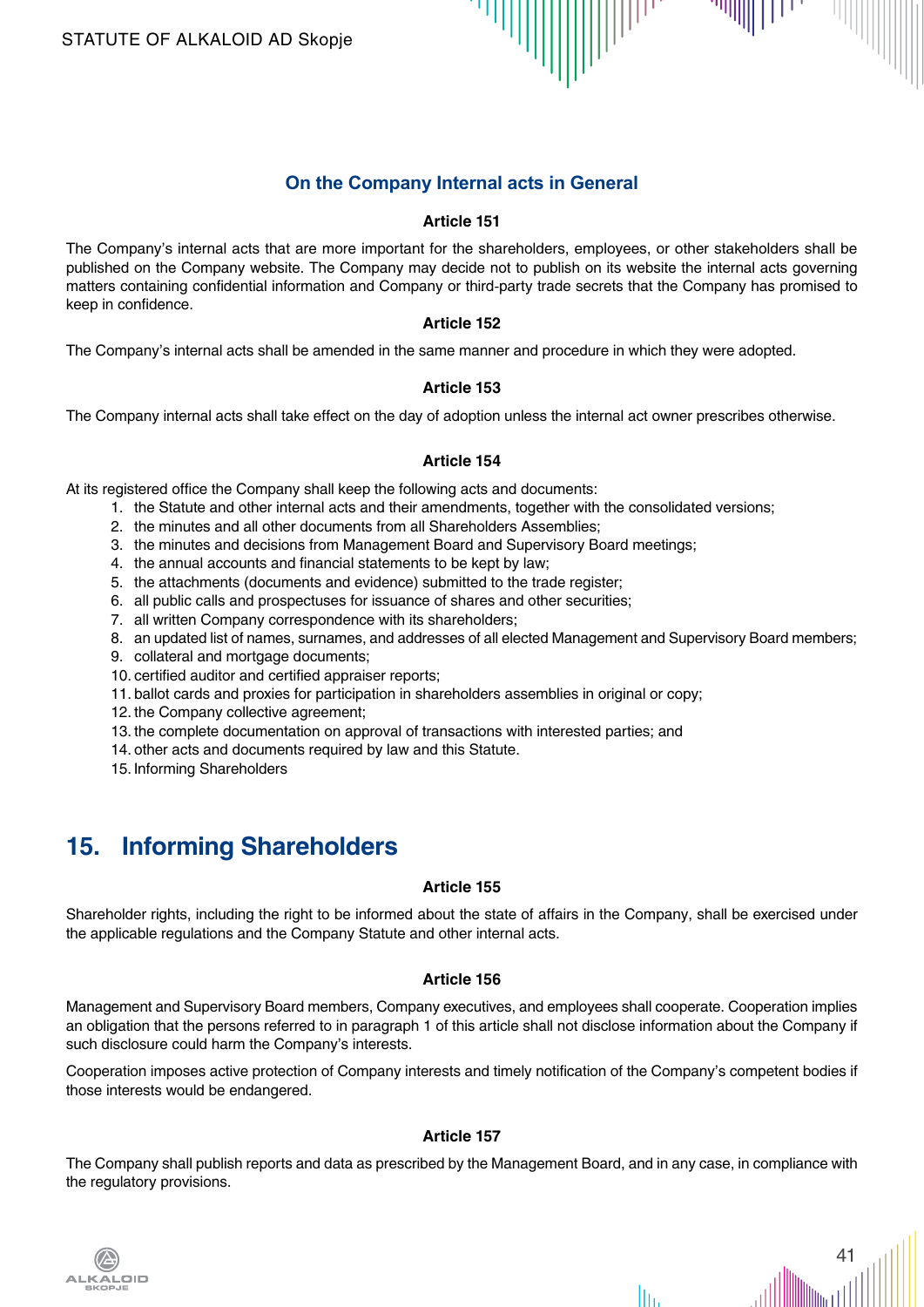**ALK ALOID** 

<span id="page-41-0"></span>The Management Board shall define the reports and data to be published, which it considers important for the Company shareholders.

Ш

#### **Article 158**

The Company shall ensure each shareholder's right to access the Company's internal acts and other documents required by law. The Company internal acts shall govern the procedure and the manner for exercising the right to access.

Shareholders shall exercise their right to be informed about the minutes and decisions from Management and Supervisory Board meetings through the Supervisory Board. Shareholders shall submit a written request to access the documentation at least 3 (three) days in advance. Shareholders shall bear the costs for the requested copies.

The Company shall be entitled to restrict the shareholders' right to access acts and documents to preserve the confidentiality of the Company's operation or business interests and shall explain the reasons to the shareholder requesting access.

Shareholders may not publicly disclose or present the information, except to shareholders, if they exercise a right before a competent body, if required by law, this Statute, or another Company internal act, or if they already are publicly available.

## **16. Protection of Trade Secrets and Know-How**

#### **Trade Secret**

#### **Article 159**

Trade secrets shall be considered documents and data from the Company's operation designated as such by a Management Board act or determined by a rulebook on the protection of trade secrets and know-how.

The Rulebook on the protection of trade secrets and know-how shall define the manner of marking and keeping the documents and data determined to be trade secrets.

Only the President of the Management Board may disclose to other persons documents and data considered to be trade secrets.

Management and Supervisory Board members, executives, and employees who shall in any way access documents or data considered to be a trade secret shall keep them as a trade secret.

Unauthorised disclosure of a trade secret shall be a serious violation of an employee work obligation, breach of the agreement governing the Company relations with Management Board members, and the agreement governing the relations with executives.

#### **Article 160**

Disclosure of documents and data designated to be a trade secret shall not be considered a breach of the duty of confidentiality if they are disclosed to persons, bodies, and organisations to which they must be disclosed under the law or other regulations, or based on the authority arising from the function they perform or position they hold.

Disclosure of documents and data designated to be a trade secret at Management Board meetings shall not be considered a breach if that is necessary to perform certain rights and obligations in the Company interest.

A Company employee disclosing data to the Management Board shall warn attendees that the data and documents are considered a trade secret, and the attendees shall keep them as a trade secret.

The duty to keep a trade secret shall last for 5 (five) years and shall continue after termination of employment of a Company employee and expiry of a contract governing the relations with Management Board members and executives.

If the persons referred to in Article 159 paragraph 4 reveal or otherwise disclose a trade secret, they shall also be liable to criminal liability and shall fully compensate the material damage to the Company.

42

ad Million d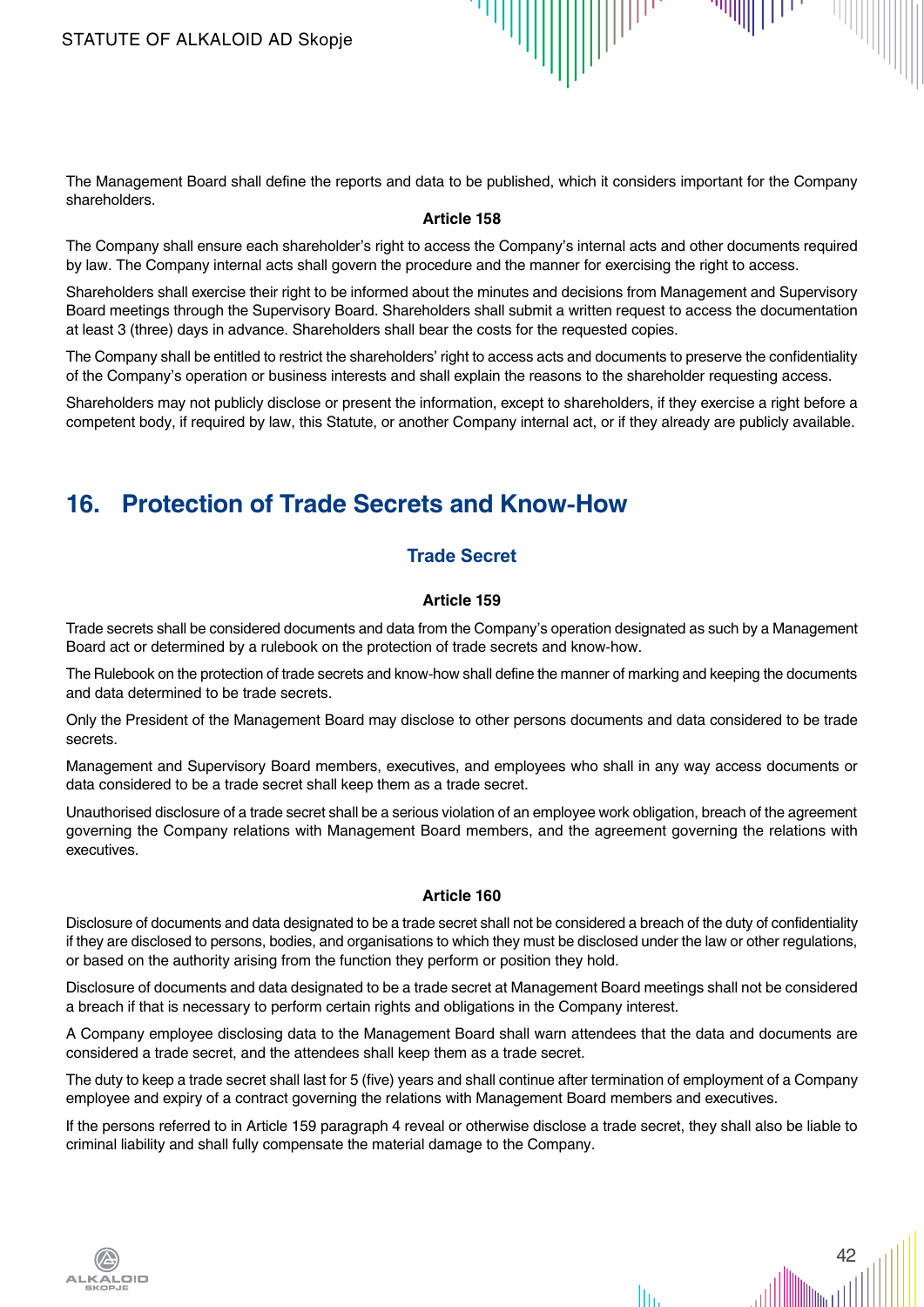#### **Protection of Know-How**

#### **Article 161**

<span id="page-42-0"></span>Management and Supervisory Board members and Company executives and employees shall keep in confidence all data, information, know-how, and trade secrets of the Company, or for which the Company has pledged confidentiality to third parties, and are scientific, technical/technological, financial, or otherwise by nature, that they will discover or that will emerge because of these persons' engagement as part of their activities in the Company. They shall not make them available to third parties, nor use them for their own or third parties' benefit. They shall ensure the confidentiality and protection of the intellectual property, know-how, and trade secrets of the Company or for which the Company has pledged confidentiality to third parties. Otherwise, they shall compensate for all damages that the Company may incur as a result.

Each new intellectual property and know-how created in the course of the activities of Management and Supervisory Board members, Company managers, and employees, shall belong to the Company.

## **17. Amendments to the Statute**

#### **Article 162**

The Statute shall be amended by a resolution to amend the Company Statute.

The Management Board or the Supervisory Board and shareholders who own at least one-tenth of the total number of voting shares may initiate a procedure to amend the Company Statute.

The initiative, in the form of draft amendments, shall be submitted to the Management Board, and when authorised by law, to the Supervisory Board.

The Management Board, and when authorised by law, the Supervisory Board, shall determine the draft decision to amend the Company Statute outlining the proposed amendments, regardless of who has initiated it. The determined proposal must be reasoned.

#### **Article 163**

The resolution to amend the Company Statute shall be passed by the Shareholders Assembly.

The resolution shall be passed by a majority of the total number of voting shares.

The Assembly shall pass a resolution authorising the Supervisory Board to prepare a consolidated text of the Company Statute containing the amendments made by the resolution to amend the Statute, and the provisions of the decisions that have the character of a decision to amend the Statute.

#### **Article 164**

The amendments to the Statute or the consolidated version shall be submitted to the Macedonian Stock Exchange and published on the Company website.

#### **Article 165**

The amendment of the Company Statute shall take effect on the day of passing unless the resolution specifies another date of taking effect.

43

allMa<sub>math</sub>

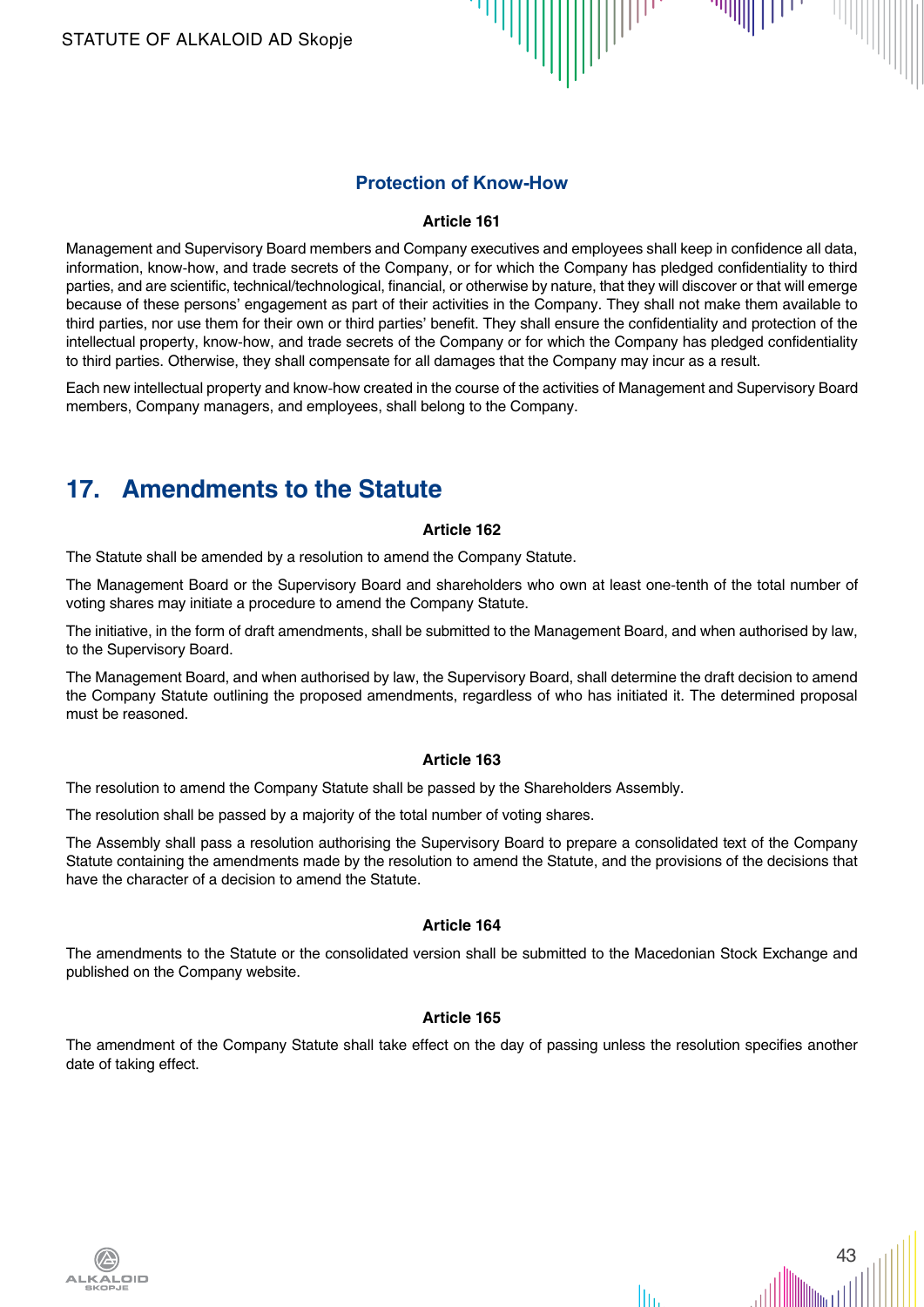## <span id="page-43-0"></span>**18. Increase and Decrease of Share Capital**

#### **Increase of Share Capital**

Ч

 $\mathbb{H}^{\mathfrak{p}}$ 

#### **Common Provisions**

#### **Article 166**

The Company may increase the share capital:

- 1) by contributions;
- 2) by a conditional increase of the share capital;
- 3) by authorised capital; and
- 4) from the Company's assets.

#### **Resolution to Increase the Share Capital**

#### **Article 167**

The Shareholders Assembly shall pass a resolution to increase the share capital, which has the same effect as a resolution to amend the Company Statute, except for a decision to increase it made by the Management Board under the provision of the Statute on authorised capital.

If the newly issued shares are issued for a price higher than the nominal value of shares, the resolution must specify the price below which shares may not be issued.

The resolution to increase the share capital shall contain data on the value, manner, and date of increase of the share capital, number, type, and class of shares, cash, and non-cash contributions based on which the newly issued shares are subscribed for, and other data.

The resolution to increase the share capital shall be passed by at least two-thirds majority of the voting shares represented at the Shareholders Assembly.

A new resolution to increase the share capital may be passed only if the previous increase of share capital has been completed and registered in the trade register and with the Central Securities Depository.

The resolution to increase the Company's share capital may determine that the new shares are to participate in the Company's profit of the business year preceding the year when the decision to increase the share capital was made. In that case, the resolution to increase the share capital must be made before the resolution on distribution of profits for the business year preceding the year when the decision to increase the share capital was made. This resolution shall take effect after the increase of the share capital.

The resolution referred to in paragraph 1 of this article shall be null and void if the resolution to increase the share capital is not registered in the trade register within 3 (three) months from the day of passing. This period shall be suspended during a claim procedure challenging the decision or requiring it to be declared null and void, or until a competent authority approves the increase of the share capital if so provided by law.

#### **By Contributions**

#### **Article 168**

The increase of share capital by contributions may be done only by issuing new shares. The newly issued shares may be paid in cash and by making non-cash contributions, as provided by law.

#### **Article 169**

44

**A** A Million II

Iщ.

Only non-cash contributions whose cash value may be assessed may be deposited in the Company.

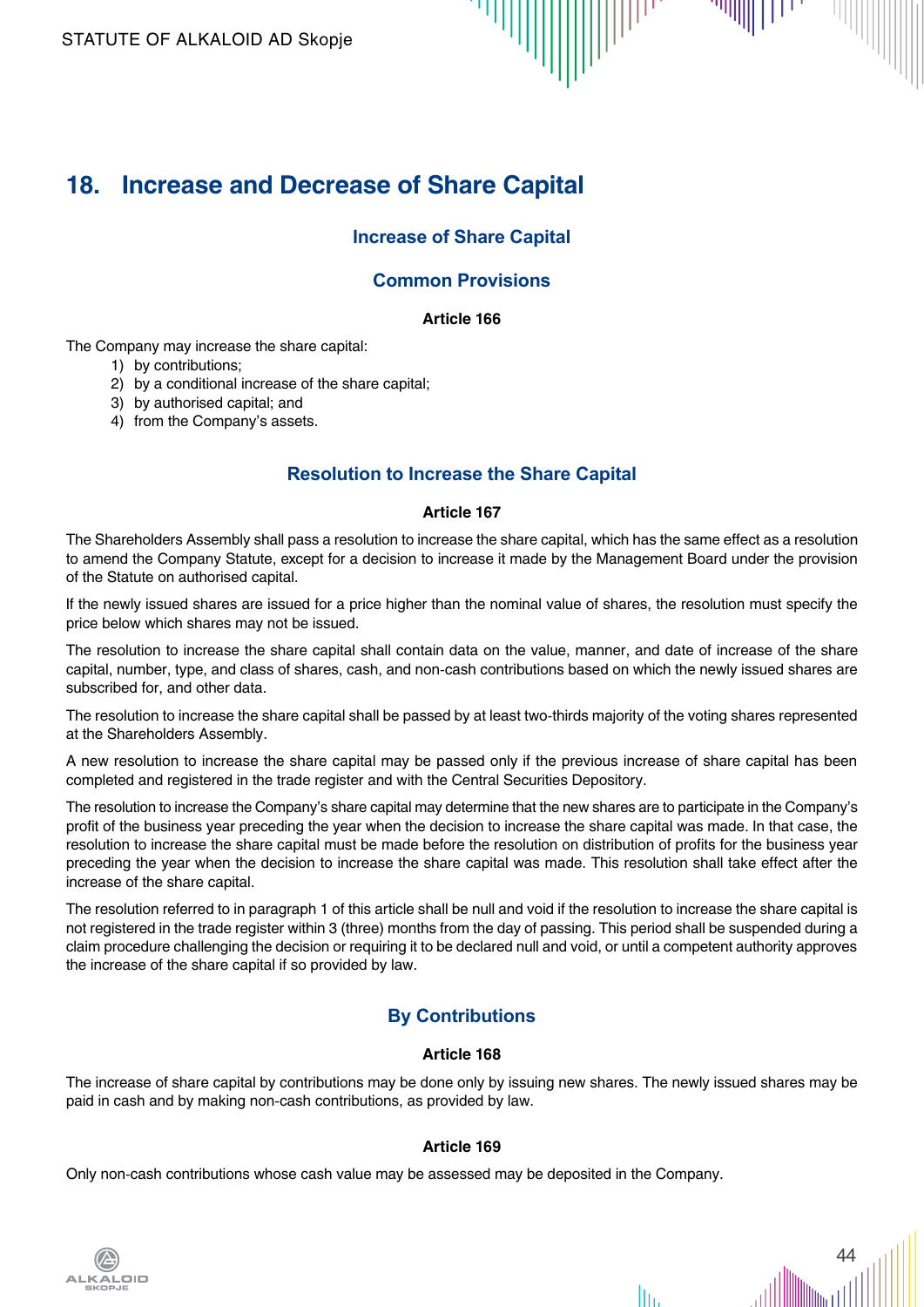#### **Article 170**

Cash contributions shall be fully paid before the day the increase of share capital is registered in the trade register.

Non-cash contributions shall be transferred in full according to their appraised value, before the day of registration of the increase of share capital in the trade register. The company shall conclude an agreement for transferring non-cash contribution with the person transferring it. The agreement shall be signed by the President of the Management Board or a person authorised by them, and the person transferring the non-cash contribution.

If the person referred to in paragraph (2) of this article fails to transfer the non-cash contribution under the conditions set in the agreement referred to in paragraph (2) of this article, they shall pay the nominal value of the shares acquired, and fulfil other obligations provided in the agreement.

#### **Conditional Increase**

#### **Article 171**

The Company may pass a resolution to conditionally increase the share capital only for the achievement of the following objectives:

- 1. Company's creditors can exercise the right to exchange convertible bonds with Company shares and their preemptive right to subscribe for new shares the Company is to issue;
- 2. preparation for merger or division by separation with takeover or spin off;
- 3. exercising the right to shares of employees, Management Board members, and members of such bodies of affiliated companies.

The resolution for conditional increase of the share capital shall stipulate the purpose, the persons entitled to the pre-emptive right to subscribe for the newly issued shares, the term in which the conditional increase must be completed, the terms for the exercise of these rights, the value at which the shares are issued and the measures and criteria that can be used to calculate this value.

The nominal value of the conditional increase of share capital may not exceed one-half of the Company's share capital.

#### **Authorised Capital**

#### **Article 172**

The Management Board shall be authorised to increase the share capital up to a certain nominal value (authorised capital), for a maximum of 5 (five) years following the registration of the resolution to amend the Statute, by issuing new shares by contribution.

The nominal value of the authorised capital may not exceed one-half of the share capital when a conditional increase of the share capital is authorized.

New shares may only be issued with the consent of the majority of the Supervisory Board members.

New shares shall be issued under the provisions of this Statute governing the increase of share capital by contributions.

#### **Increase of Share Capital from by Company's assets**

#### **Article 173**

The Shareholders Assembly may increase the share capital by a resolution to increase the share capital, by converting the profit, reserves, and undistributed (withheld) profit not distributed as dividends or for which no other purpose has been determined. Statutory reserves may be fully converted into share capital, while legal default reserves may only be converted into share capital if they exceed the amount set by law.

The resolution to increase the share capital from the Company's assets shall be based on the last annual account verified by a certified auditor where the auditor has expressed an unreserved opinion or reserved opinion which does not question the



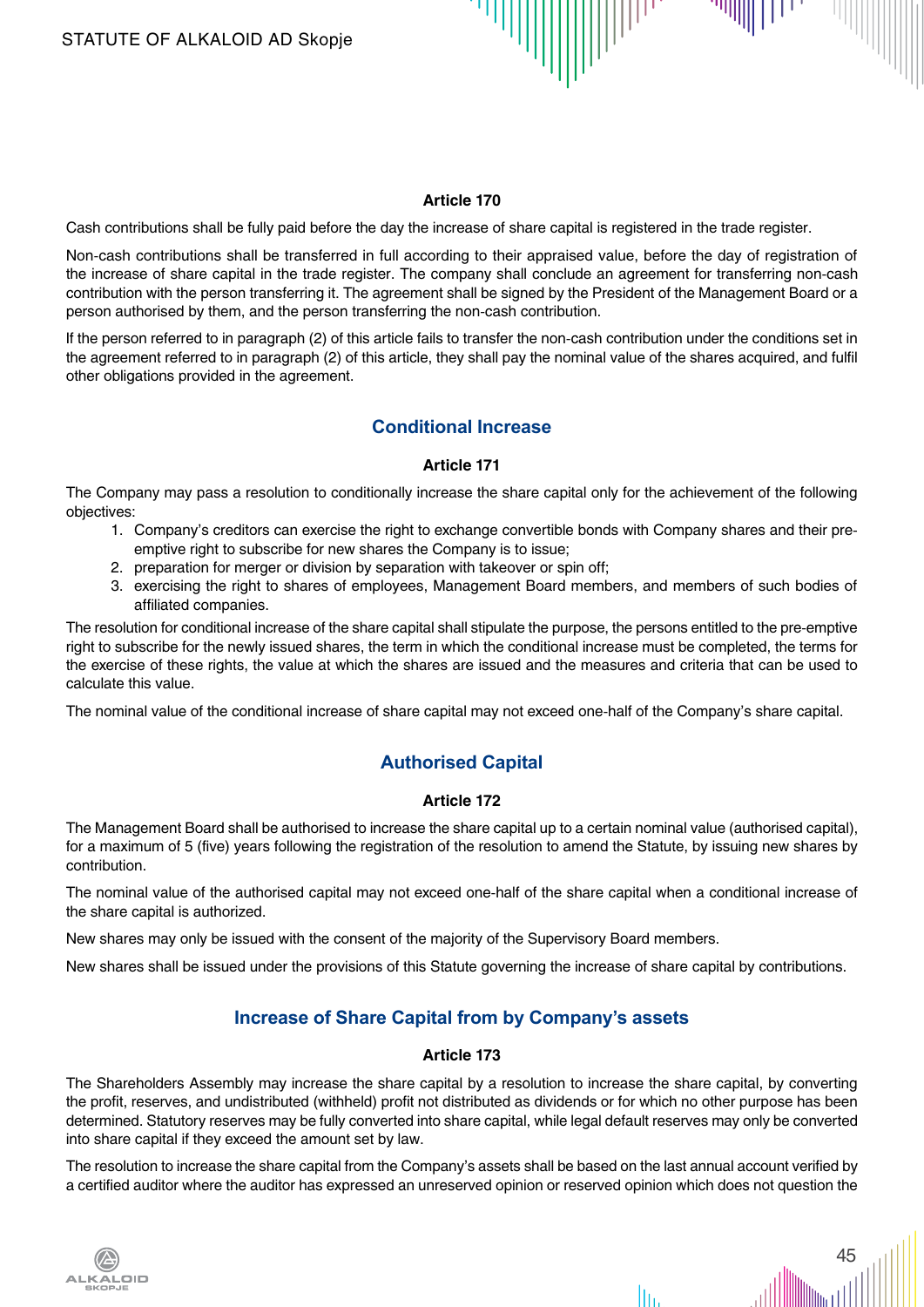#### STATUTE OF ALKALOID AD Skopje

annual account's objectivity, and on the company's annual performance report for the preceding business year, approved by the Shareholders Assembly.

Ш

The increase of share capital by the Company's assets may be done by the issue of new shares. The resolution to increase the share capital shall state the manner in which the share capital is to be increased.

Shareholders shall be entitled to the newly issued shares in proportion to the participation of their shares in the share capital.

#### **Article 174**

Statutory reserves may be fully converted into share capital, while legal default reserves may only be converted into share capital if they exceed the amount set by law.

Reserves and profit may not be converted into share capital if losses, including any transferred losses brought forward, are stated on the balance sheet.

Statutory reserves intended for a particular purpose may be converted into share capital only if their conversion corresponds to that particular purpose.

Profits may be converted into share capital only after the Company puts the statutory reserve aside as provided by this Statute and the law.

#### **Decrease of Share Capital**

#### **Article 175**

Share capital may be decreased by:

- 1) a decrease in the nominal value of one or more share types and classes;
- 2) a reverse-split of one or more types of shares, whereby the minimum nominal value of the merged share may not be less than 10 EUR;
- 3) withdrawal of treasury and other shares, if the withdrawal results in a decrease of the share capital;

Following the decrease of the nominal value and the number of shares or the withdrawal of treasury and other shares, if the withdrawal results in a decrease of the share capital, and following the registration and publication of the entry of the decrease of the share capital in the trade register, the shares shall be cancelled.

The share capital shall not decrease below the minimum nominal value of the share capital provided by law.

#### **Article 176**

The resolution to decrease the share capital shall be passed by the Shareholders Assembly by a majority vote that may not be lower than two-thirds of the voting shares represented at the Shareholders Assembly.

The resolution shall be deemed valid if the shareholders of each share type have given their consent. To provide such approval, the shareholders of each share type shall pass a separate resolution.

The resolution to decrease the share capital shall determine the amount, purpose, and manner of the decrease of the share capital. If the share capital is decreased to refund a part of the decreased share capital to the shareholders, this shall be separately stated in the resolution.

The invitation convening the Shareholders Assembly where the decrease of the share capital shall be decided upon shall specify the reason, purpose, and manner in which the share capital is to be decreased.

Notice of the resolution to decrease the share capital shall be pre-registered in the trade register.

The following shall be enclosed with the application:

- 1. the resolution of the Shareholders Assembly to decrease the share capital; and
- 2. a notarised excerpt from the minutes of the Assembly meeting where the resolution to decrease the share capital was passed;

46

allMa<sub>matt</sub>

Iщ.

The president of the Management Board shall publish the intention to decrease the share capital in the Official Gazette of the Republic of North Macedonia and at least one daily newspaper, on the first business day following the entry of the

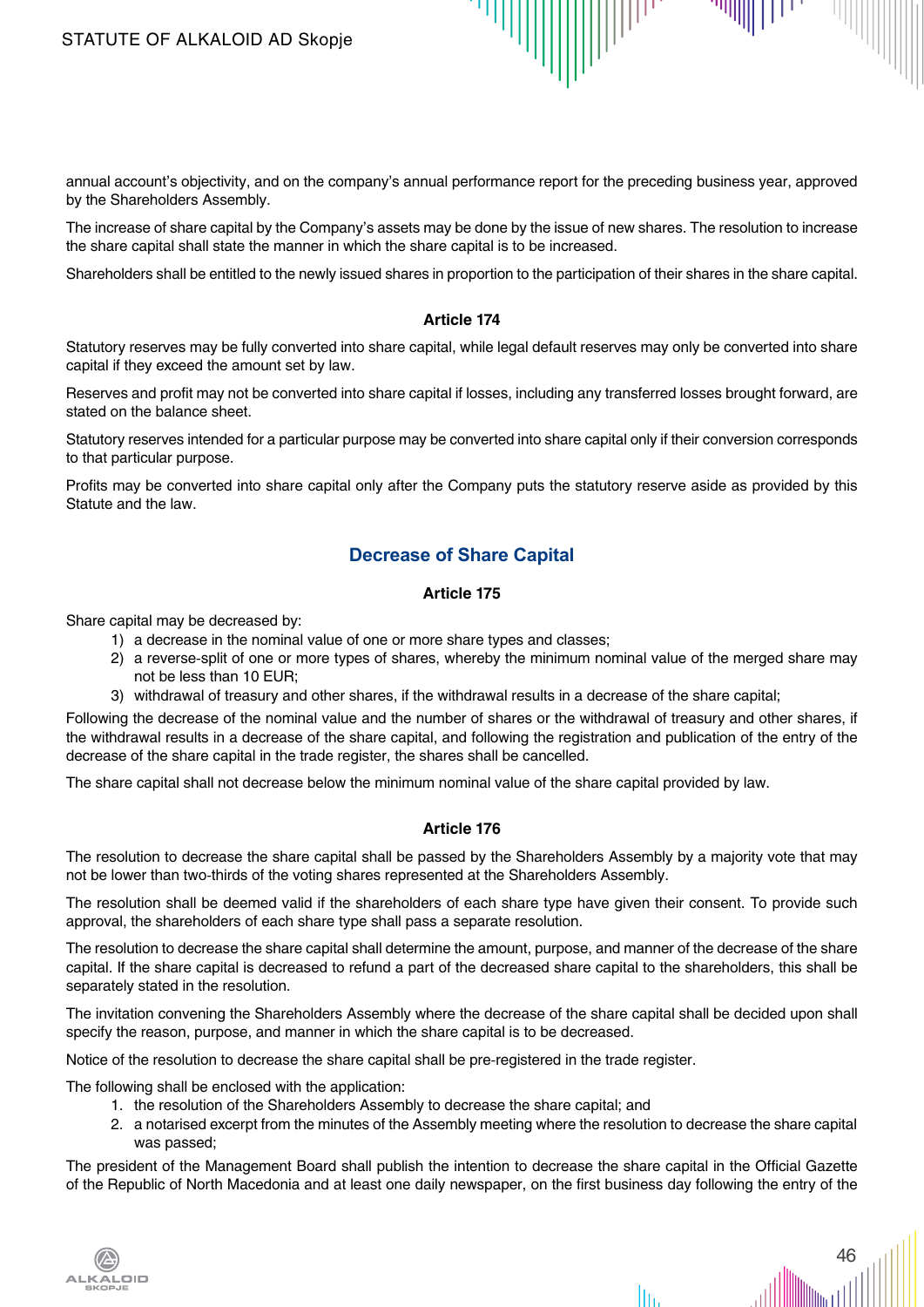pre-registered notice of the resolution to decrease the share capital in the trade register. In the notice, the Company shall state that it agrees to pay the matured claims to each creditor filing a request or provide them with collateral for the claim. If no request for settling any claim is filed within (90) ninety days, it shall be deemed that all creditors have consented to the resolution to decrease the share capital. The known creditors whose claims exceed 10.000,00 (ten thousand) EUR in MKD equivalent shall be notified in writing individually, at their place of residence, or their registered office as entered in the trade register.

#### **Article 177**

If the share capital shall be decreased by reducing the nominal value of the shares or by a reverse-split of one or more types and classes of shares, new shares with a new nominal value shall be issued to the shareholders in proportion to the participation of their shares in the share capital before the decrease of the share capital.

The Management Board shall submit a request to the Central Securities Depository to register the changes arising from the decrease of the share capital in the Company's shareholder register, so that the new nominal value of the shares or the reduction of their number due to reverse-split or the withdrawal of shares is registered.

Before the issue of new shares because of reduction of the nominal value or reverse split of the shares, new shares shall not be issued.

#### **Article 178**

Shareholders may be paid part of the decreased share capital only after settling the creditors' claims or after securing their claims.

The company may not pay out a dividend higher than 4% of the share capital of the company earlier than 2 (two) years from the year of the passing of the resolution to decrease the share capital.

#### **Simplified Decrease of Share Capital**

#### **Article 179**

The share capital may decrease in a simplified manner only for adjustment of the nominal value of the share capital with the lower nominal value of the share capital resulting from coverage of Company losses out of the share capital.

The simplified decrease of the share capital shall be carried out by a resolution to decrease the share capital. The resolution to decrease the share capital shall state that the purpose of the decrease is to cover the losses and supplement the legal default reserves.

The share capital may be decreased in a simplified manner only after the Company's undistributed profit and reserves have been exhausted.

#### **Decrease of the Share Capital by Withdrawal of Shares**

#### **Article 180**

The decrease of the share capital may be carried out by withdrawal of shares in the manner, deadlines, and other prerequisites set by a resolution of the Shareholders Assembly, with a majority vote that shall not be lower than two-thirds of the voting shares represented at the Shareholders Assembly.

The share capital shall be deemed reduced for the total nominal value of withdrawn shares with the entry of the decision to retire shares in the trade register. The Company shall undertake all actions aimed at cancelation of the rights coming out of the withdrawn shares.

47

انتشاااااان

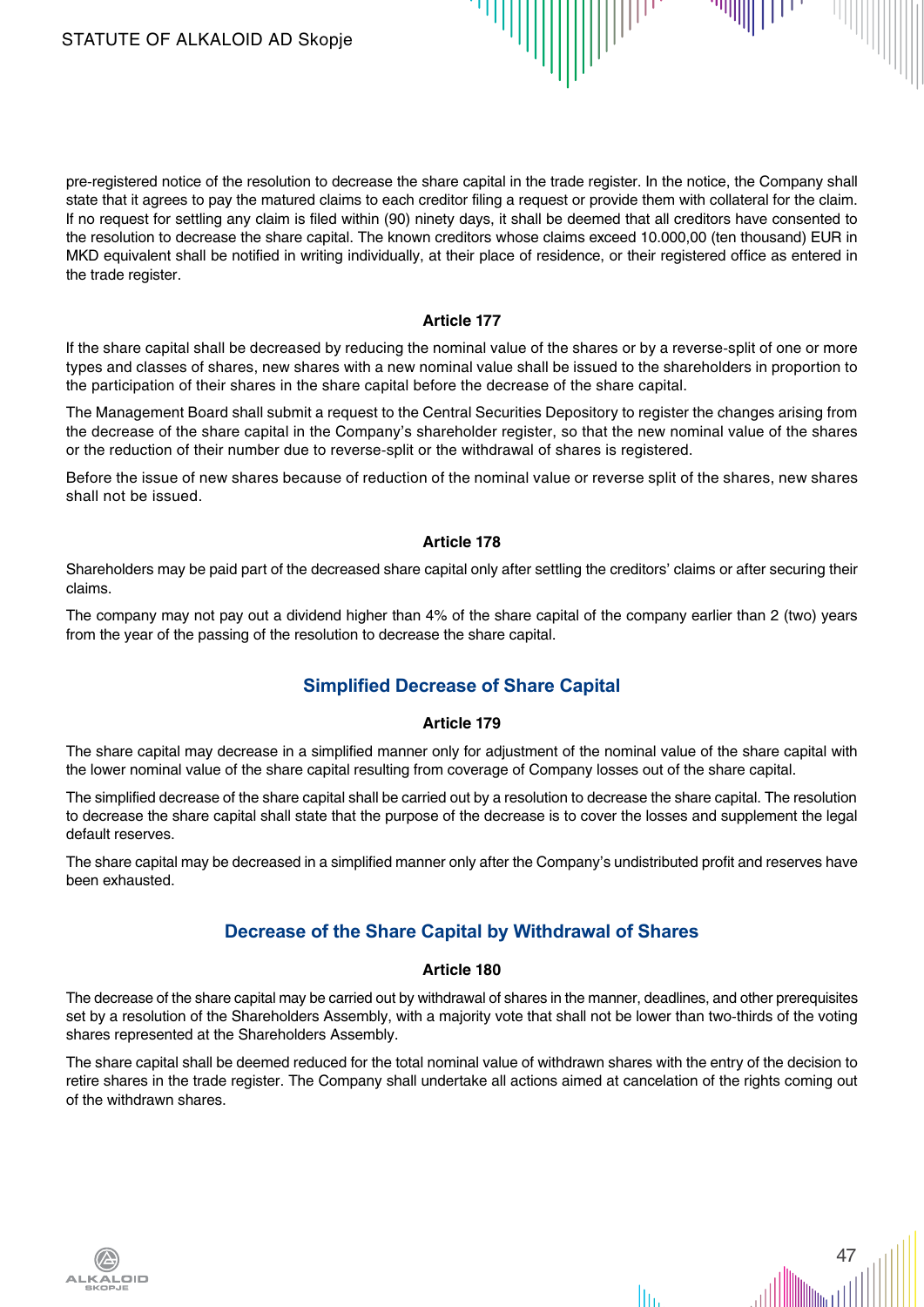## <span id="page-47-0"></span>**19. Major Transactions and Transactions with an Interested Party**

#### **Article 181**

Ш

Any transaction, including a loan, credit, pledge or guarantee or interrelated transaction, shall be considered to be a major transaction if such transaction or transactions involve a direct or indirect acquisition, disposal or potential disposal of the Company's assets, the value of which represents more than 20% of the book value of the Company's assets, determined according to the company's most recent financial statements, excluding transactions executed in the Company's ordinary course of business, transactions related to acquisitions pursuant to the subscription of ordinary shares, and transactions related to the acquisition of convertible bonds.

In case of disposal or potential disposal of assets, the value of such assets as determined according to the Company's most recent audited financial statements, and, in case of acquiring assets, the price of the assets to be purchased, shall be compared to the book value of the Company's assets.

The Shareholders Assembly shall pass a resolution to approve a major transaction, based on the appraised value of the assets being acquired or disposed of, as determined by the Supervisory Board.

#### **Article 182**

Depending on the size, each major transaction shall be approved by the Supervisory Board or the Shareholders Assembly.

The resolution to approve any major transaction estimated to be above 20% to 50% of the book value of the Company's assets shall be passed with the consent of all Supervisory Board members. If the consent is not reached, the Supervisory Board shall submit the major transaction for approval to the Shareholders Assembly which shall adopt the resolution by a majority of the represented voting shares.

The resolution to approve a major transaction involving assets estimated to be worth more than 50% of the book value of the company's assets shall be passed by a majority vote that shall not be less than two-thirds of the voting shares represented at the Shareholders Assembly.

The Supervisory Board shall notify the Shareholders Assembly of the major transaction and of its recommendation, including a statement about the Shareholders' right not to consent to the major transaction. The written notice shall list the party or parties in the transaction, the beneficiary or beneficiaries of the transaction, the value, subject, size, and other material conditions of the transaction.

A major transaction executed contrary to the provisions of this article and the law shall be null and void.

#### **Article 183**

Any transaction, loan, credit, pledge or guarantee, in which a Management or Supervisory Board member, including Company executives or shareholders, is an interested party, who together with related parties hold 20% or more of the Company's voting shares, or a person authorised to provide mandatory instructions to the Company, shall be considered as interested party transaction.

The person referred to in paragraph 1 of this article shall be deemed an interested party having an interest in the Company's execution of the transaction, if such person, their representative, spouse, parent, children, brothers/sisters from both parents or one parent only, adoptive parents, adopted children, and/or any related party:

- 1) are a party to such transaction, a beneficiary thereof, a representative or intermediary in such transaction;
- 2) individually or jointly own 20% or more of the shares of the legal person who is a party in the transaction, a beneficiary thereof, a representative or intermediary in such transaction; or
- 3) is a Management or Supervisory Board member of the legal person which is a party in the transaction, a beneficiary thereof or representative in such transaction, or is an executive in such legal person; or

48

alllinari

lli.

4) if so stipulated by this Statute;

Paragraphs 1 and 2 of this article shall not apply:

- 1) if all Company shareholders have an interest in the transaction;
- 2) in the case of exercising a pre-emptive right to purchase shares issued by the company; and
- 3) in acquisition or buyback of treasury shares;

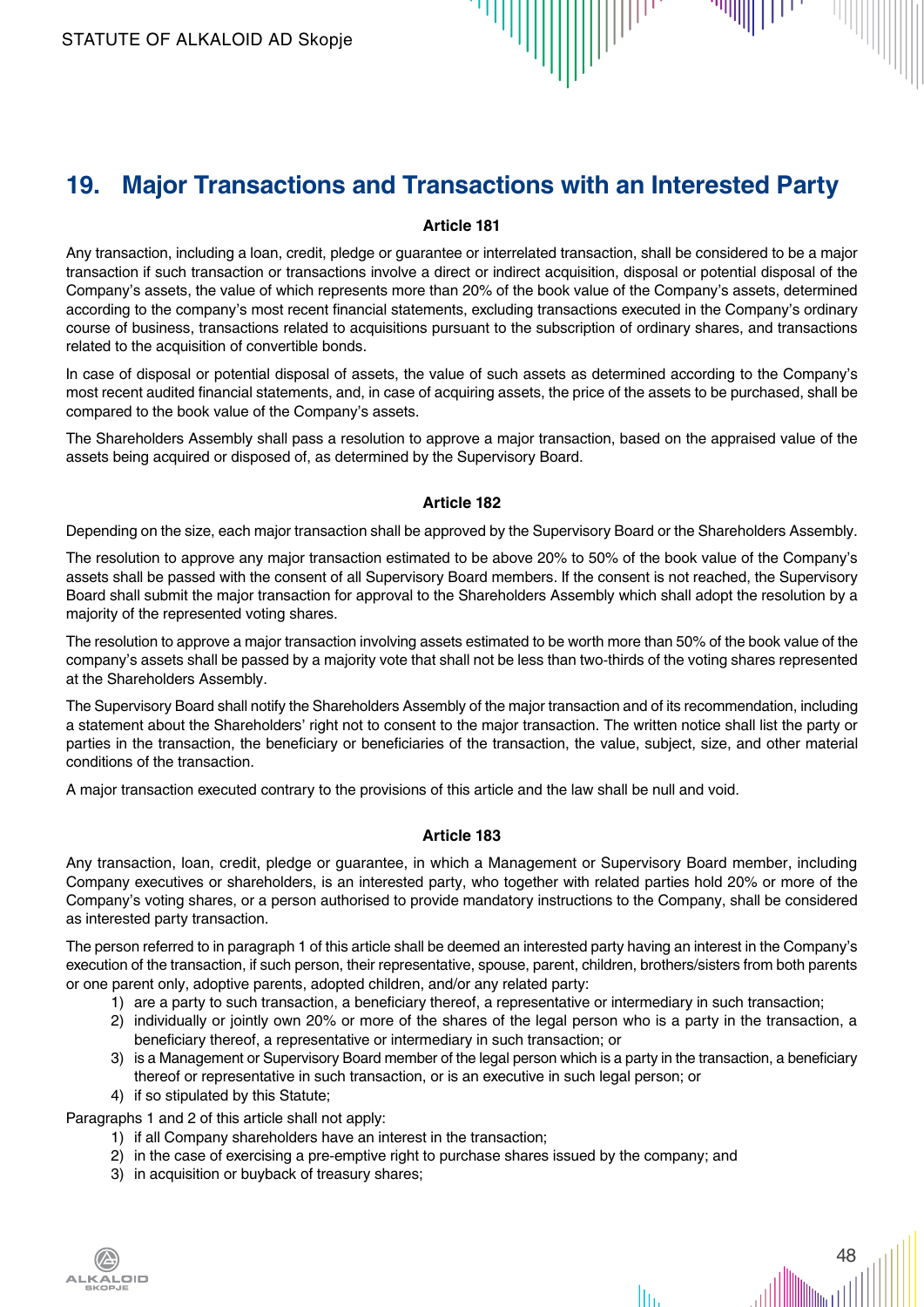

49

ad Million d

lli.

#### **Article 184**

<span id="page-48-0"></span>The persons referred to in article 183 of this Statute shall notify the Supervisory Board:

- 1) of the companies in which they alone or together with related parties own 20% or more of the share, or voting shares;
- 2) about companies in which they hold executive offices;
- 3) about current or potential transactions known to them where they are an interested party;

#### **Article 185**

The approval procedure for a transaction with an interested party and all matters pertaining to interested parties and their relations with the Company and the prevention and management of conflict of interests shall be governed in more detail in the Company's internal acts.

## **20. Trade Books, Annual Accounts, and Financial Statements**

#### **Article 186**

The Company shall keep its books in compliance with the adopted International Financial Reporting Standards, published in the Official Gazette of the Republic of North Macedonia.

Following the principles of proper keeping of accounts, the Company shall keep a trade book in a manner that clearly reflects all business and legal operations, the position of its assets, liabilities, equity, revenues, and expenses, and the trade books shall clearly present how all the business transactions of the commercial entity have been begun, conducted, and completed.

Trade books shall be kept in such a manner that any third-party expert when inspecting the books can have a general overview of the Company's operations, its financial standing, and financial results.

The Company shall keep one copy of each business letter sent.

Trade books shall be kept following the double-entry accounting system consisting of Journal, Ledger, and Subledger records.

#### **Article 187**

At least once in a business year, the Company shall compile an inventory of its assets and liabilities and shall reconcile the accounting status of the assets and liabilities with the actual situation identified with the inventory.

#### **Article 188**

The Company shall keep its annual accounts and financial statements permanently.

Trade books shall be kept for at least 10 (ten) years as of the end of the financial year to which they refer, while accounting documentation shall be kept for a period of at least 5 (five) years, except for the documentation related to the calculation of salaries, which shall be kept permanently.

The Company shall keep the documents referred to in paragraphs 1 and 2 of this article in original form or shall transfer them to electronic or micrographic data processing media.

#### **Annual Accounts and Financial Statements**

#### **Article 189**

The Company shall prepare the annual accounts and financial statements upon the end of the business year.

The annual accounts shall consist of a balance sheet, income statement, and explanatory notes.

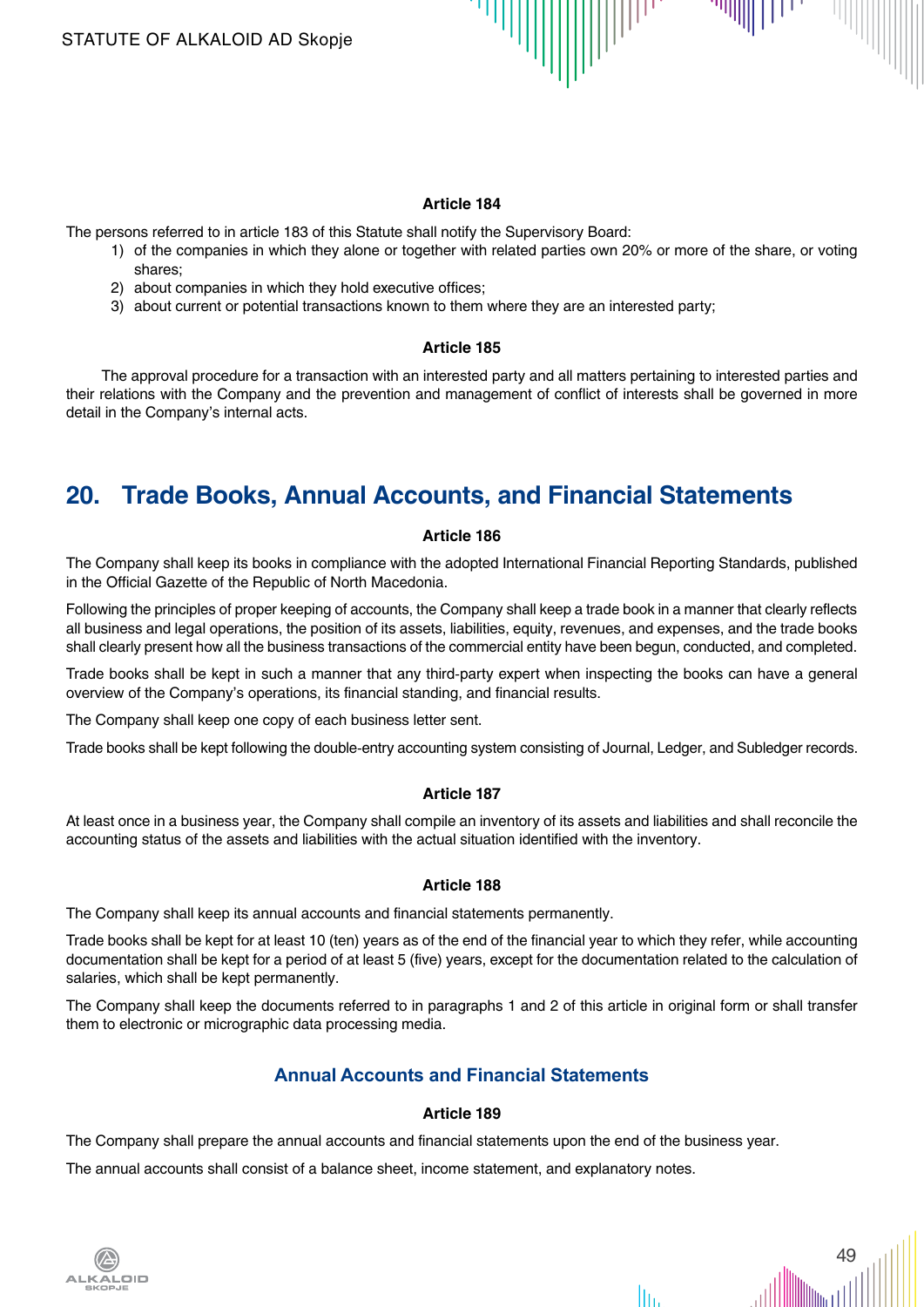#### STATUTE OF ALKALOID AD Skopje

The financial statements shall consist of a balance sheet and income statement, statement of changes in equity, cash flow statement, applied accounting policies, and other explanatory notes prepared in compliance with the International Financial Reporting Standards.

The Company shall prepare the annual accounts and financial statements for shorter periods in the event of reorganisation (merger, accession, division), liquidation, bankruptcy, and other cases required by law.

The annual accounts and financial statements referring to the same business year, prepared pursuant to the accounting provisions and regulations shall contain identical data about the status of assets, liabilities, income, expenditures, equity, and the Company's profits or losses for the business year.

The annual account and financial statements shall be signed by the accountant i.e. the certified accountant preparing them, stating the date on which they were prepared and signed, and the registration number under which they are registered with the Institute of Accountants of the Republic of North Macedonia.

After the person referred to in paragraph 6 of this article signs the annual account and financial reports, the President of the Management Board/Chief Executive Officer shall sign them too.

#### **Article 190**

The annual account and financial statements shall be prepared upon the end of the business year, within the deadlines set by the applicable regulations. Upon the end of the business year, besides the annual account and financial statement, the Management Board shall prepare a report on the performance of the Company in the previous year.

#### **Article 191**

The Company shall have an audit opinion on the financial statements at the latest one month before the Shareholders Assembly.

The certified auditor shall be selected by the Shareholders Assembly before the end of the business year that is to be audited.

The Management Board shall allow access to the auditors to all documentation, including to what is considered to be a trade secret.

The certified auditor of the financial statements shall submit a report on the audit performed, in accordance with the International Standards on Auditing.

#### **Article 192**

The Management Board shall submit the audit report, together with the annual account, the financial statement, and the draft resolution on distribution of profits to the Supervisory Board for inspection.

The Supervisory Board shall inspect the annual accounts and financial statements and the draft resolution for distribution of profits. At the request of the Supervisory Board, the certified auditor shall attend the meeting of the Supervisory Board.

The Supervisory Board shall submit to the Shareholders Assembly a written report of the performed inspection, specifically, on the manner and scope of the performed control, the results of the performed audit, and the auditor's objections to the annual account and financial statements, with a proposal to be adopted or not.

#### **External Audit**

#### **Article 193**

A Company internal act shall govern in detail all matters related to the external audit, particularly the criteria for determining and maintaining the independence and objectivity of the external auditor, the selection procedure and selection criteria, work plan, frequency and manner of reporting by the external auditor, and other issues of interest for the engagement and activities of the external auditor.



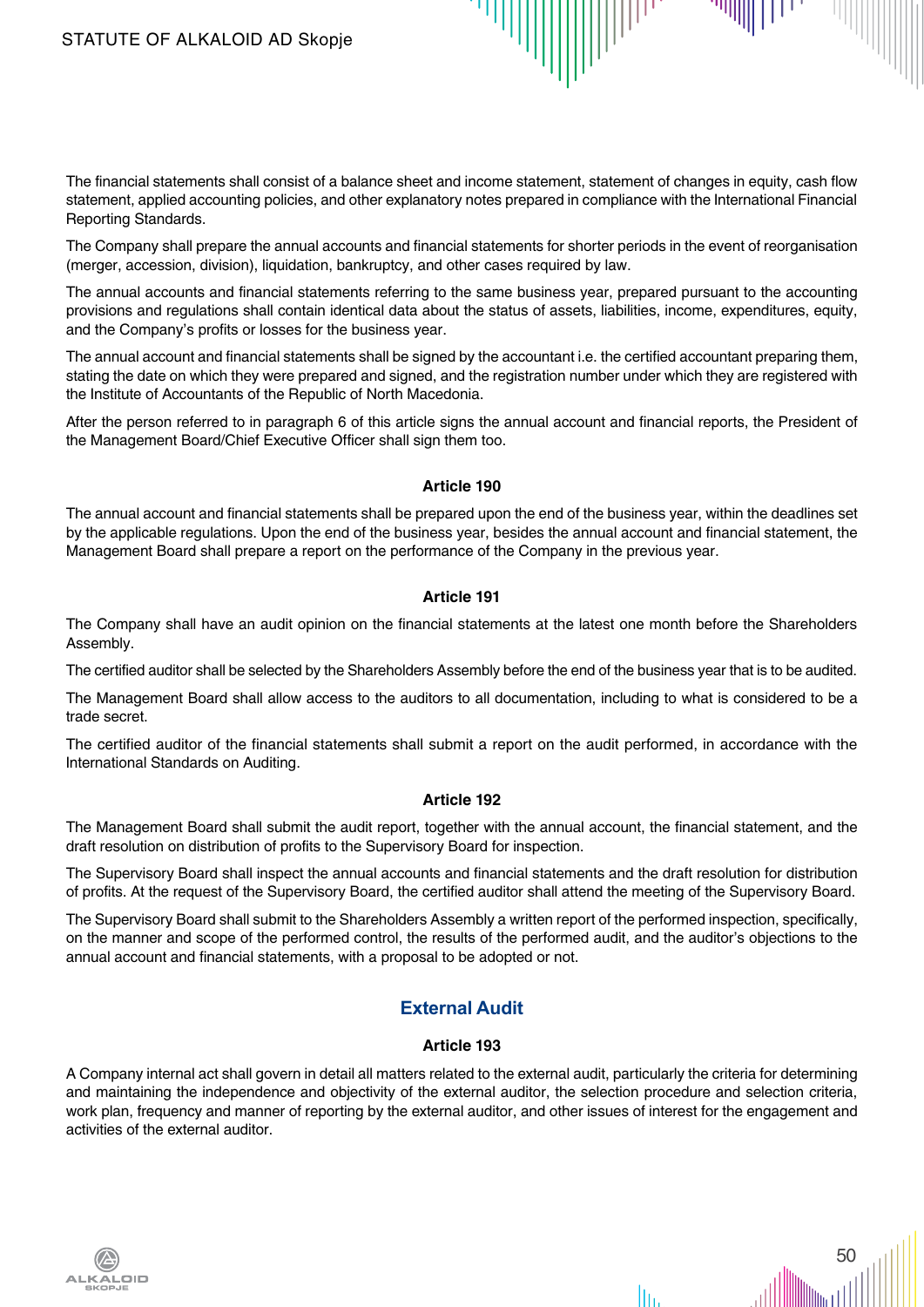## <span id="page-50-0"></span>**21. Financial Results and Distribution of Profits**

#### **Article 194**

Ч

The financial result from the operations and the purposes of the profits to be distributed shall be determined in compliance with the International Financial Reporting Standards.

Within the deadlines set in the applicable regulations, the Company shall submit the annual account approved by the Management Board and the audited financial statements and Annual Report approved by the Shareholders Assembly, to the Register of Annual Accounts at the Central Register. The Company shall publish the annual account, the approved financial statements, and the approved audit report in a daily newspaper and must publish them as approved by the Shareholders Assembly, without any modification.

The data from the annual accounts and financial statements shall be public and available to everyone in a manner and procedure provided by law.

#### **Article 195**

The Shareholders Assembly shall decide upon the distribution of the profits.

The resolution for distribution of profits shall show each individual purpose for the profits, specifically:

- 1) the amount of the profit to cover losses from past years (if any);
- 2) the amounts to be entered into the Company's legal and statutory reserves;
- 3) the amount to be paid as dividends;

ALIZAL OID

- 4) the additional expenses based on the resolution;
- 5) the possible carrying forward of the profit into the next year (accumulated profit); and
- 6) the amount of the profit to be used to increase the share capital and the amount to be used for investments;

The resolution may not make any changes to the profit made by the Company.

#### **Article 196**

The company shall have a mandatory general reserve as a general reserve fund established by retaining funds from the net profit. This reserve shall be calculated and allocated in the amount of 5% of the profit until the Company reserves reach an amount equal to one-tenth of the share capital. If the generated reserve decreases, it shall be supplemented in the same manner.

As long as the general reserve does not exceed the amount referred to in paragraph 1 of this article, it may only be used for loss coverage.

If the general reserve exceeds the minimum amount following the loss coverage, the surplus may, by a resolution of the Shareholders Assembly, be used for supplementing the dividend, if for that business year the dividend has not reached the amount prescribed in paragraph 1 of this article.

#### **Article 197**

Special reserves may be set for covering certain losses or other expenditures. The purpose, structure, and manner of use of such reserves shall be defined by the Shareholders Assembly upon a proposal of the Management Board.

Special reserves shall be those for a purpose set by a resolution of the Shareholders Assembly. The resolution for the generation of funds for special reserve shall precisely define their purpose, the manner of their generation and investing their structure, and the manner of use.

The reserves referred to in paragraph 2 of this article shall be set aside from the Company's general property, managed separately, and their accounts kept separately from the other Company's accounts. During the existence of the company, these reserves may not be used for settling debts, or for any other purposes, except for those specified in the resolution for generation and this Statute.

51

allMa<sub>matt</sub>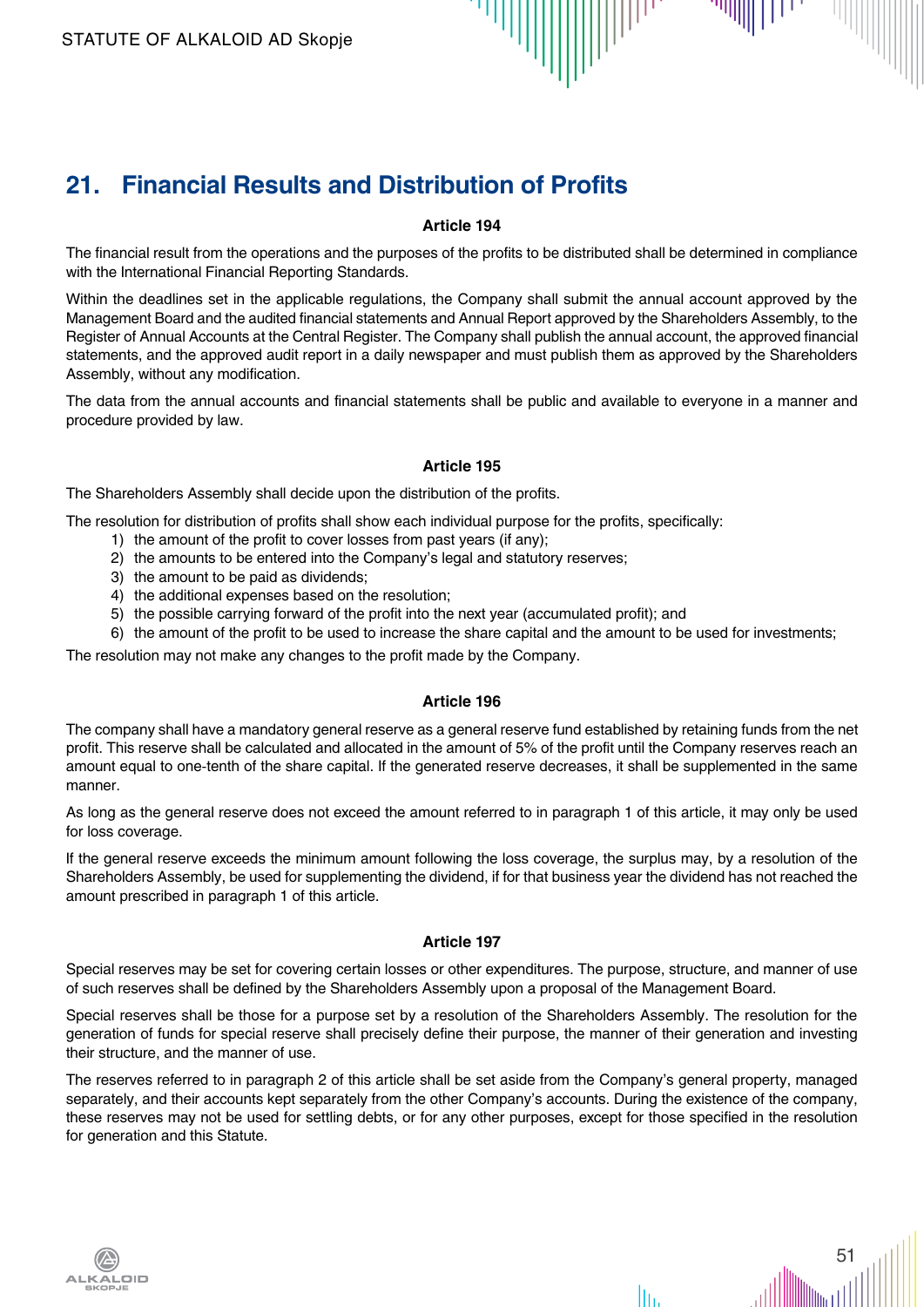

52

Iщ.

#### **Dividend**

#### **Article 198**

After approving the annual account and financial statements and determining that there is profit to be distributed, the Shareholders Assembly shall designate the portion of the profit to be distributed to the shareholders as a dividend.

The Management Board may pay as dividend an amount that shall not exceed the total generated profit as stated in the annual account and financial statements, increased by any non-distributed profit brought forward from previous years and sums drawn from the reserves that may be distributed.

Before they determine the amount of the dividend, if necessary, the Shareholders Assembly may decide to set up a special reserve for protective measures for the company or for a more equitable dividend.

The Shareholders Assembly shall determine the manner in which the dividend is to be paid.

The dividend shall be paid not later than (9) nine months after the end of the business year. During the business year, the Company may pay to the shareholders a portion of the dividend in advance from the expected portion of the profit.

If the dividend is not paid within the deadline referred to in paragraph 5 of this article, after the expiration of that deadline, shareholders shall be paid default interest on the amount of the dividend payable, until the dividend is paid out.

#### **Article 199**

During the business year, the Management Board may decide to make an advance payment of dividend to shareholders based on the periodical account or financial statements for the three, six, or nine months, as audited by a certified auditor.

The amount that the Management Board may pay as an advanced payment of a dividend may not exceed the profit gained for the period for which the advance of the dividend is paid and it may not exceed the total profit gained during the previous year approved by the annual account, increased by any transferred, but not distributed profit brought forward from previous years and sums drawn from reserves that may be distributed for this purpose, decreased by the amounts to be set aside for the legal reserves and the reserves determined by the Statute, for the period for which the advanced dividend is calculated, provided that the losses from previous years have been covered if they were not covered by the last approved annual account and financial statements for any reason.

A unanimous resolution by the Supervisory Board shall be required for the advanced payment of dividends.

Shareholders may receive part of the dividend that is up for distribution or of the advances on the dividend in cash, shares, or cash and shares.

The offer to pay the dividend or the advanced dividend in shares shall be made at the same time to all shareholders.

#### **Article 200**

The resolution of the Shareholders Assembly approving the payment of dividend shall set out the following:

- 1) the amount of the dividend;
- 2) the record date, based on which the list of shareholders entitled to a dividend is determined; and
- 3) the dividend distribution plan and date of payment of the dividend (the payment date), and the manner in which the Company shall inform the persons entitled to a dividend in accordance with the adopted resolution.

If following the record date and before the date of payment the shareholder transfers shares which borne the right to a dividend, this right to a dividend shall be transferred to the transferee, unless the transferee and transferor agree otherwise.

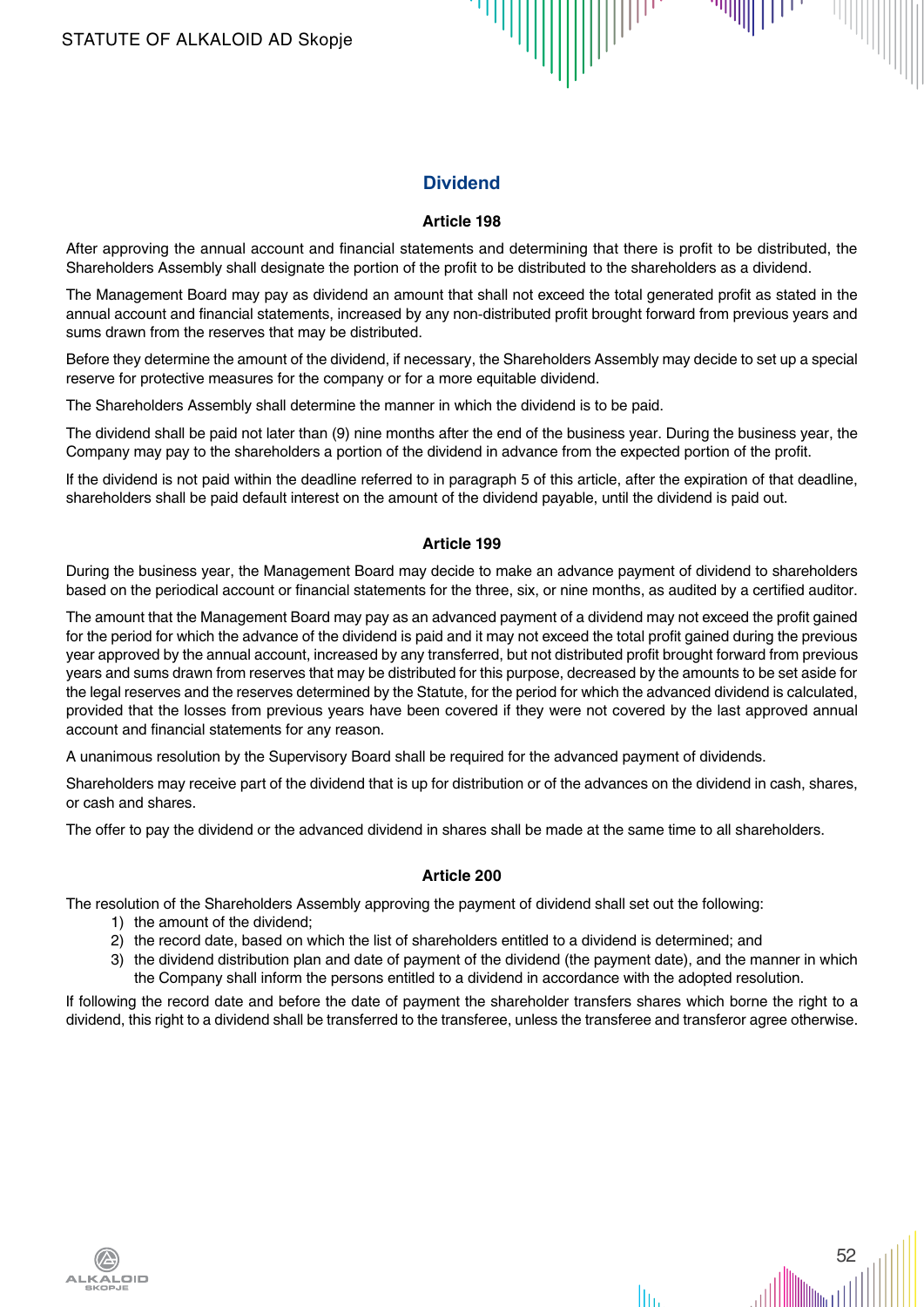

## <span id="page-52-0"></span>**22. Risk and Control of the Company**

#### **Risk Management System**

#### **Article 201**

The Management Board shall establish an efficient system for risks identification and management, internal controls, and processes to monitor the Company's compliance with the law and its internal acts. The Supervisory Board shall oversee the operation of this system to ensure its proper and efficient operation.

The Company shall appoint a Risk Management and Continuity of Operations Officer and a Risk Management and Continuity of Operations Board, with the competence to take action to effectively identify and manage risks.

At least once a year the Supervisory Board shall review the effectiveness of the risk management system, the internal control, and the overall compliance, and advise the Management Board and the Risk Management and Continuity of Operations Officer, as well as the Risk Management and Continuity of Operation Board, if necessary.

#### **Internal Audit**

#### **Article 202**

The Supervisory Board shall organise an internal audit department as an independent organisational unit in the Company.

The organisational set-up, rights, responsibilities, and relations with the other Company organisational units, and the responsibility and conditions to appoint the head of the internal audit department, shall be governed by the Supervisory Board.

The Internal Audit Department may, if necessary, advise the Supervisory Board, the Management Board, the executives, and the shareholders, and be involved in an advisory capacity in the development of Company policies, systems, and procedures, through the advice it gives within its competencies.

The Internal Audit Department shall perform a permanent and complete audit of the legality, regularity, and timeliness of the Company's operations through:

- 1) assessment of the adequacy and efficiency of the internal control systems;
- 2) assessment of the implementation of the risk management policies;
- 3) assessment of the setup of the IT system;
- 4) assessment of the accuracy and reliability of the account books and financial statements;
- 5) checking the correctness, reliability, and timeliness of the reporting in accordance with the regulations; and
- 6) monitoring the compliance with Company's regulations, policies, and procedures.

Besides the activities referred to in paragraph (4) of this article, the Internal Audit Department shall perform a permanent and complete audit of the Company's legality, regularity, and promptness also by monitoring the compliance of the organisation and operation of the Company in accordance with the Corporate Governance Code.

The Internal Audit Department shall conduct its activities in accordance with the internal audit principles and standards and the Department's operational policies and procedures.

The Company employees shall give the Internal Audit Department employees access to the available documentation and provide them with all the necessary information.

The Supervisory Board shall ensure that the Company's Internal Audit Department operates in accordance with the relevant laws and international standards. The Supervisory Board shall appoint the head of the Internal Audit Department and approve the internal audit department's annual work plan. The Supervisory Board shall oversee the work of the Internal Audit Department and the implementation of its recommendations.

Persons performing internal audit functions shall not simultaneously perform other duties that may cause or lead to a conflict of interest.

The Supervisory Board shall ensure that the Internal Audit Department has the authority to access all the Company documents and information that it may deem necessary for the performance of its functions and audit any area of the Company's operations in accordance with the annual work plan.

53

allMa<sub>matt</sub>

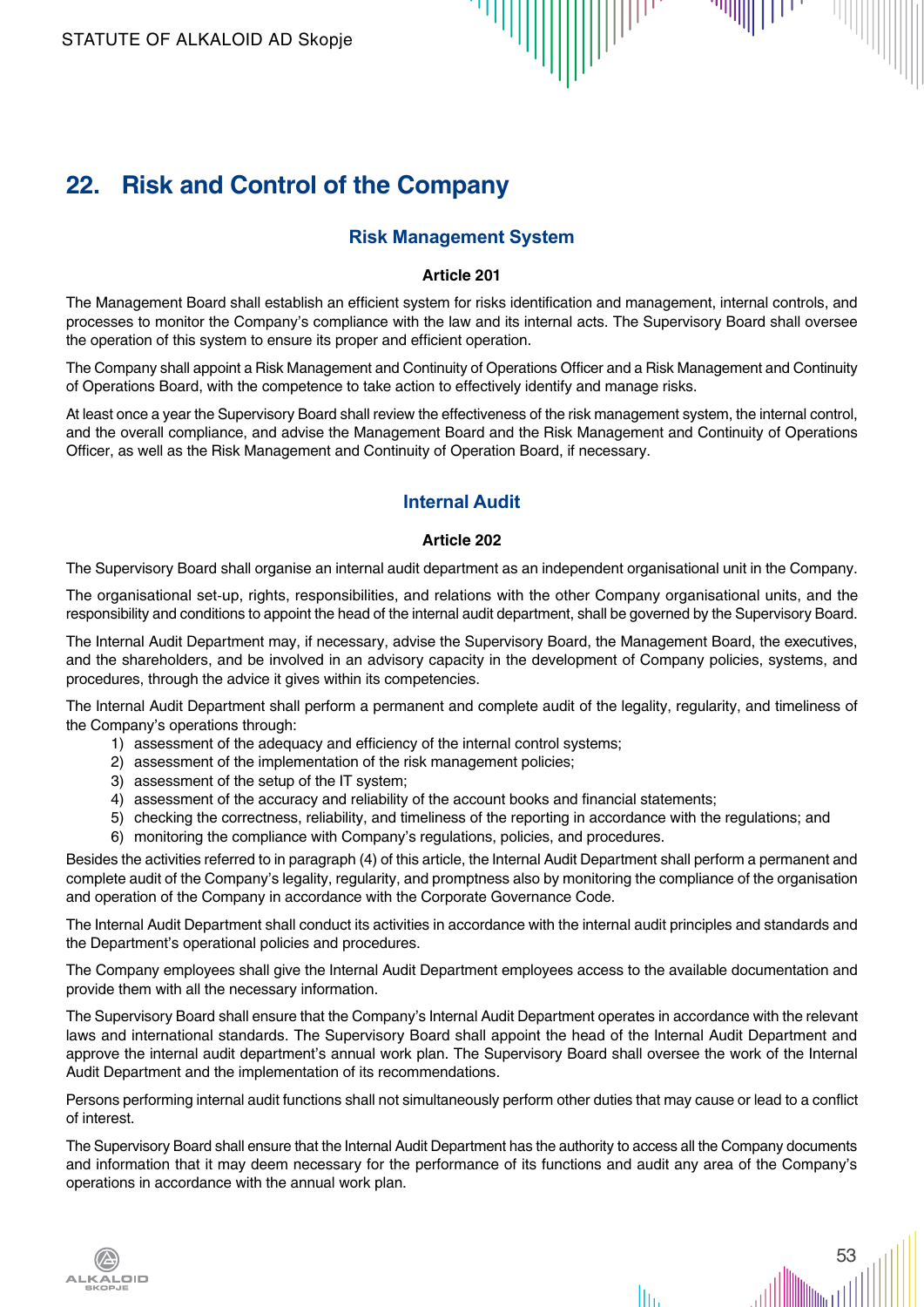<span id="page-53-0"></span>The Company shall ensure that the Internal Audit Department's reports and findings are made available to the independent external auditor selected to audit the Company's financial statements.

## **23. Stakeholders, Sustainability, and Matters of Social Interest**

#### **Stakeholders**

#### **Article 203**

The Supervisory Board and the Management Board shall consider the interests and influence of the Company's main stakeholders in performing their duties.

The Company's Management Board shall ensure the existence of effective mechanisms for identifying the Company's main stakeholders and understanding their views on issues that are essential to them. These issues shall be governed in more detail by the Company's internal acts, which shall specifically govern which persons shall be considered stakeholders, their relationship with the Company, communication between the stakeholders and the Company, and activities taken concerning the interests and views of the stakeholders. The Management Board shall take care of the regular communication with those stakeholders, and for informing the Supervisory Board about its results. A summary of the communication with the stakeholders shall be published in the Company's Annual Report.

The Corporate Secretary shall ensure that the Supervisory Board and the Management Board are informed of any relevant changes in the applicable regulations regarding the rights of the stakeholders.

#### **Sustainability and Matters of Social Interest**

#### **Article 204**

The Supervisory Board and the Management Board shall develop a corporate culture that fosters a responsible attitude towards the environment and society, approve a strategy that promotes sustainability, and ensure that the business model and risk management systems consider the potential impact of the Company's activities on the environment and the wider society.

The Company shall adopt internal acts related to its responsibility for the environment and social issues, and policies and procedures that allow the Company to identify material factors and their impact on the Company's activities. The Supervisory Board and the Management Board shall examine these policies at least once a year, and shall publish them on the Company website.

The Company's risk management system shall include processes to identify and manage the risks arising from environmental and social interest issues. The effectiveness of these processes shall be examined at least once a year. The Risk Management and Continuity of Operations Officer and the Risk Management and Continuity of Operations Board have particular competence to identify and manage the risks arising from environmental and societal issues.

In the Annual Report, the Company shall report on issues related to the environmental and social interest issues, based on the principle of transparency and in compliance with the relevant legislation and good international practices.

#### **Article 205**

When the Management Board requests from the Supervisory Board prior approval of decisions related to environmental and public interest issues, the materials submitted with the decisions should include a reasoning on how the proposed activity complies with the Company's environmental policies and social interest issues.

54

allMa<sub>matt</sub>

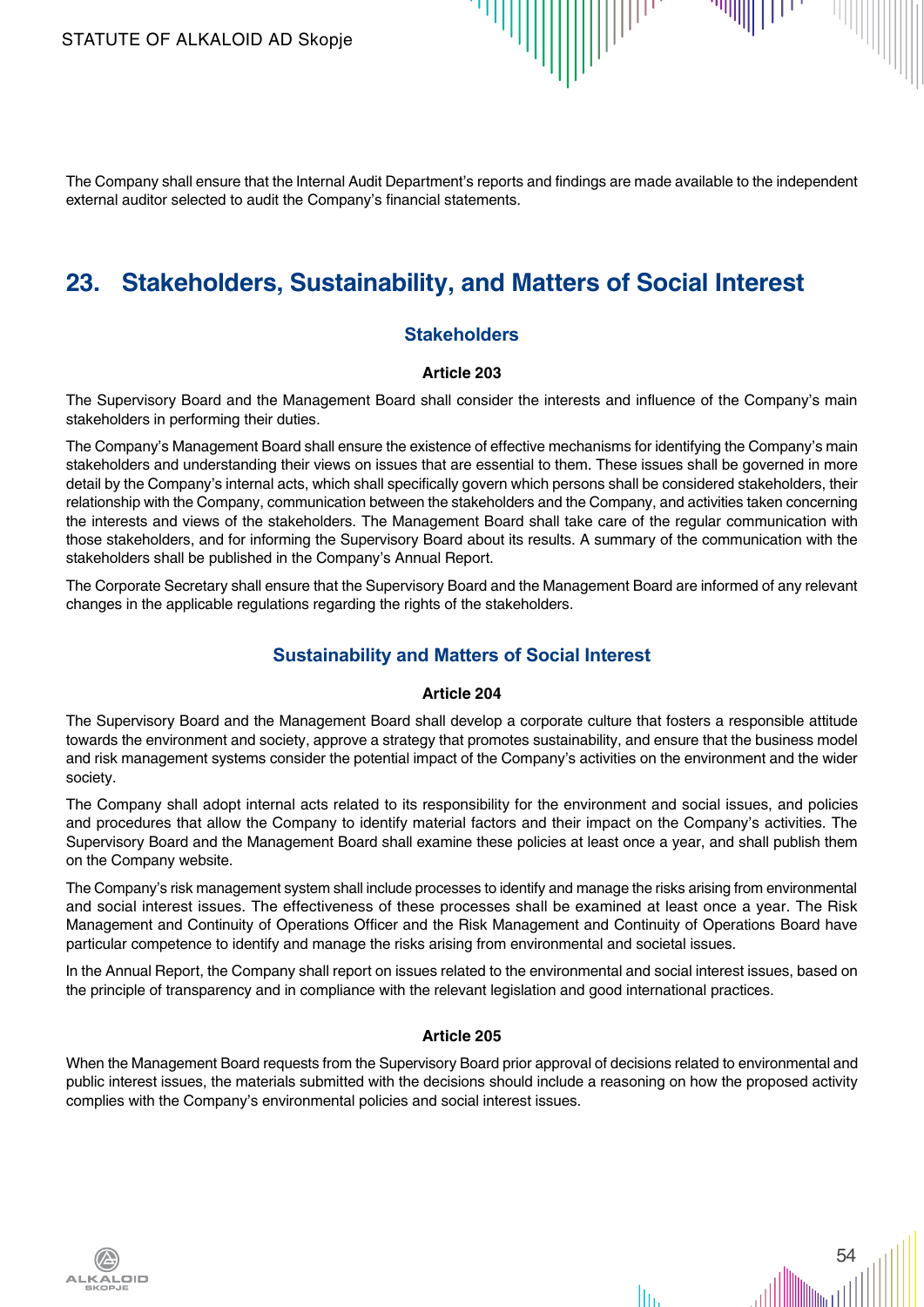# Ч

55

ad Million d

Iщ.

## <span id="page-54-0"></span>**24. Reorganisation of the Company**

#### **Article 206**

Another company may merge with the Company or the Company may merge with another company.

The Company may merge with another company by founding a new company.

A company may, by division, simultaneously transfer its entire assets and liabilities to two or more newly founded companies. The Company may, by division, transfer a part of its assets and liabilities to one or more newly founded companies or to one or more existing companies whereby the Company shall not terminate.

The division may be carried out by simultaneous transfer of all or part of the assets and liabilities of the company subject to division both to new companies and existing companies (combined division by separation with founding, separation with takeover, and spin-off with founding and spin-off with takeover).

A resolution for a reorganization of the Company shall be passed by the Shareholders Assembly under the conditions and manner provided by law and this Statute.

Accession, merger, or division may also be carried out when a resolution for termination of the Company by liquidation is passed, provided that the distribution of the remainder of the liquidation estate to the shareholders, following the settlement of the creditor's claims has not yet begun, or when the initiated bankruptcy procedure is terminated for reorganisation of the bankruptcy debtor or when it is outlined in the reorganisation plan of the bankruptcy debtor.

In the case of accession, takeover, merger, or separation with takeover, and spin-off with takeover, the Management Board of the Company shall conclude an Agreement with the management body of the company that is part of the transformation, in which they shall align the conditions for the accession, merger, or division.

The Agreement shall be in the form of a notarial act.

If the division of the Company shall be by division by separation with founding or by spin-off with the founding of new companies, the Management Board shall adopt a division plan. The division plan, with all of its proposals, shall be in the form of a notarial act.

#### **Article 207**

No later than one month before the convening of the Shareholders Assembly at which a resolution to adopt the agreement or the plan on division shall be decided upon, the Management Board shall publish a notification on the concluded agreement, or the adopted plan on division in the Official Gazette of the Republic of North Macedonia and at least one daily newspaper.

The agreement or the division plan and the annexes thereof shall be made available to all shareholders at the Company's registered office. The publication referred to in paragraph (1) of this article shall list the time and other important details so that all shareholders can access them.

The agreement or the division plan shall be submitted to the trade register to pre-register it, within the deadline set in paragraph 1 of this article and shall be published in the Official Gazette of the Republic of North Macedonia.

#### **Article 208**

The agreement or the division plan must be examined by a certified auditor appointed by the Company's Management Board.

The audit report must contain an audit opinion on whether the share exchange index is fair and reasonable.

#### **Article 209**

The Management Board shall prepare a written report listing all the details for the reorganisation of the Company.

The report shall be prepared in accordance with the law.

The agreement or the division plan shall take effect after the Shareholders Assembly approves them, in a manner and procedure provided by law.

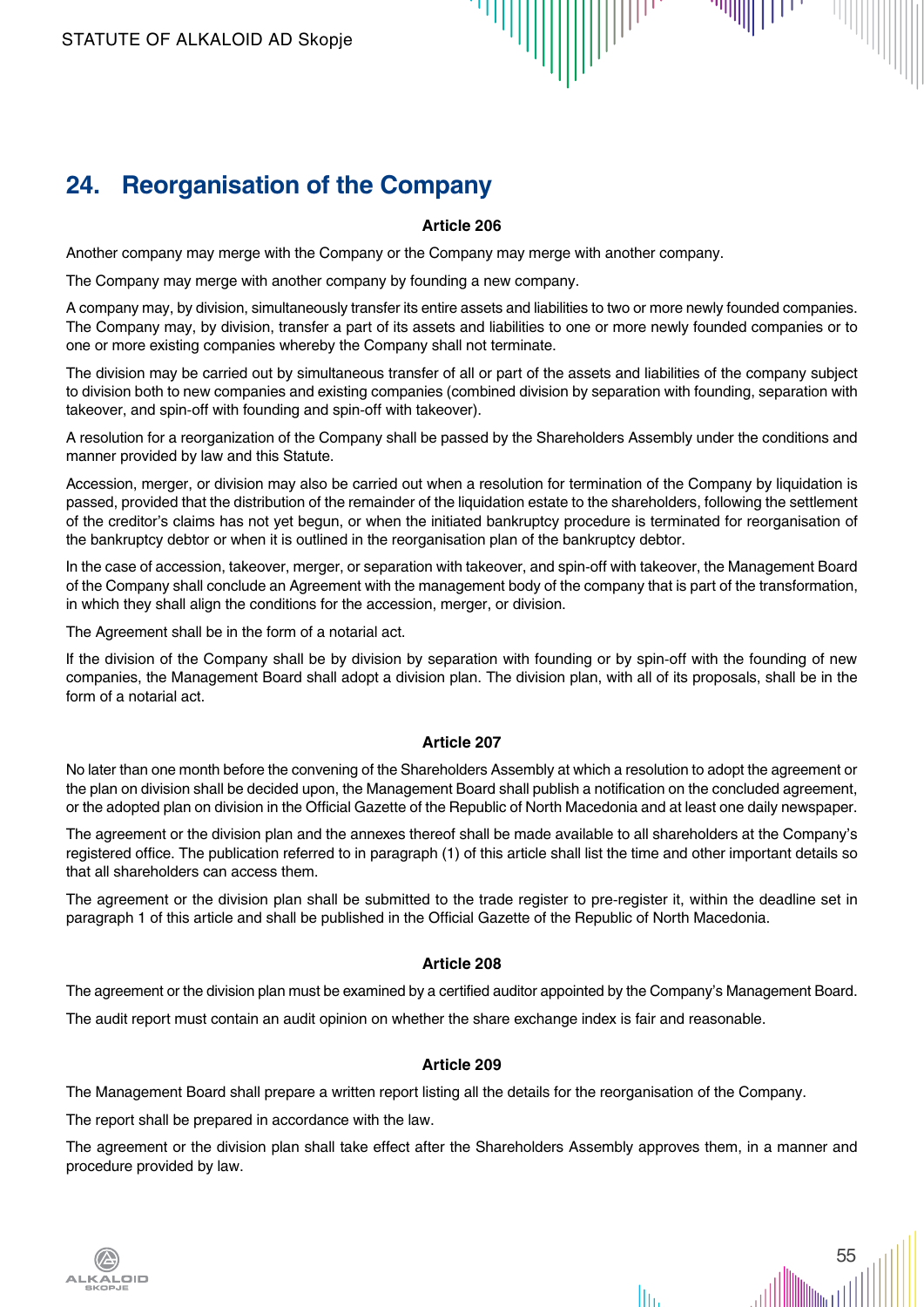## <span id="page-55-0"></span>**25. Termination of the Company**

#### **Article 210**

The company shall terminate:

1) upon a resolution of the Shareholders Assembly to terminate the Company, adopted by a two-thirds majority of the voting shares represented at the Shareholders Assembly;

Ч

Ш

2) by accession, merger, or division of the company, by separation with founding, and separation with takeover; 3) by bankruptcy;

The intention to delete the company shall be published.

The Management Board or another natural person authorised by the Shareholders Assembly shall file an application to register the resolution to terminate the company in the trade register.

## **26. Founding of a Company**

#### **Article 211**

The Company may found a company that will be under its control.

The decision to found a new company shall be made by the Management Board upon a proposal of the President of the Management Board.

If the new company is to be founded by reducing the Company's share capital, the resolution to found the new company shall be passed by the Shareholders Assembly.

The resolution to found a new company shall be passed upon a previously prepared economic feasibility study.

The members of the management body of the new company shall be proposed and elected by the Company's Management Board.

## **27. Final Provisions**

ALKALOID

#### **Article 212**

This Statute shall take effect on the date of its passing.

This Statute shall be prepared in Macedonian and English, with both language versions considered as originals. In case of disagreement between the original texts of this Statute written in Macedonian and English, the Macedonian language version shall prevail.

The original copy shall be the text of the Statute whose pages are initialled and which is signed by the Chair of the Shareholders Assembly of the Company at whose meeting it has been adopted.

The original copy of the Statute shall be kept attached in a separate book.

The copies of this Statute shall be signed by the President of the Management Board.

#### **Article 213**

The provisions of the legislation governing the respective matter shall apply to everything not envisaged in the Company Statute.

56

alllinnar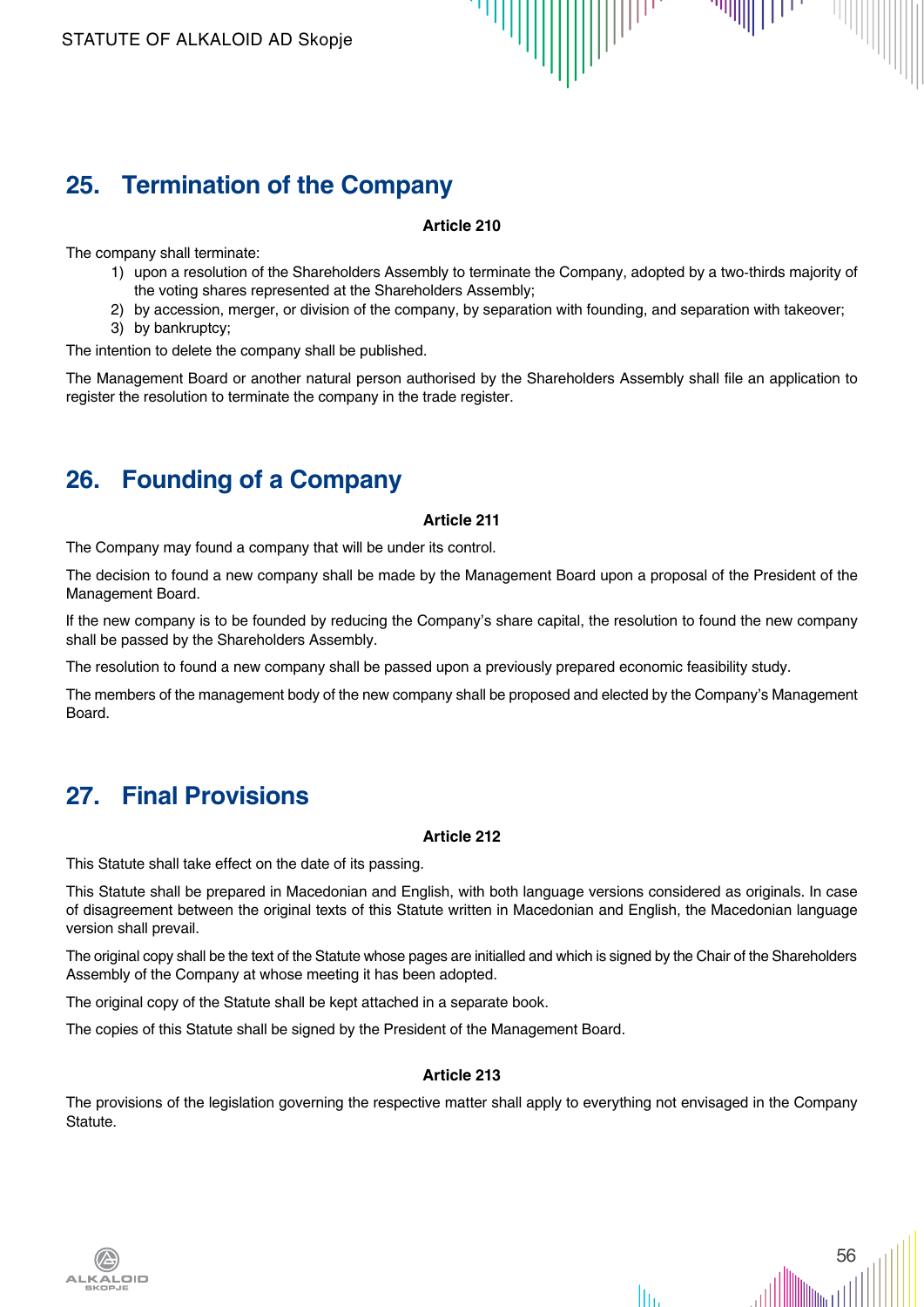STATUTE OF ALKALOID AD Skopje



#### **Article 214**

On the day of the adoption of the Resolution to amend the Statute with the consolidated text, the Statute of ALKALOID AD Skopje (consolidated text), archive number 0201-12/1, dated 08.04.2019 shall cease to be valid.

#### **Article 215**

Until the Company internal acts are harmonised the with this Statute, the provisions of the existing internal acts shall apply, if not in contradiction with this Statute.

The Company shall adopt, or amend, or supplement, all internal acts whose matter is covered by the provisions of this Statute, no later than 01.01.2023.

57

**Alling Allin** 



<sup>1</sup> This version of the Statute of ALKALOID AD Skopje is presented in format and design for public introduction purposes. The official version of the Statute of ALKALOID AD Skopje is archived in its headquarters.